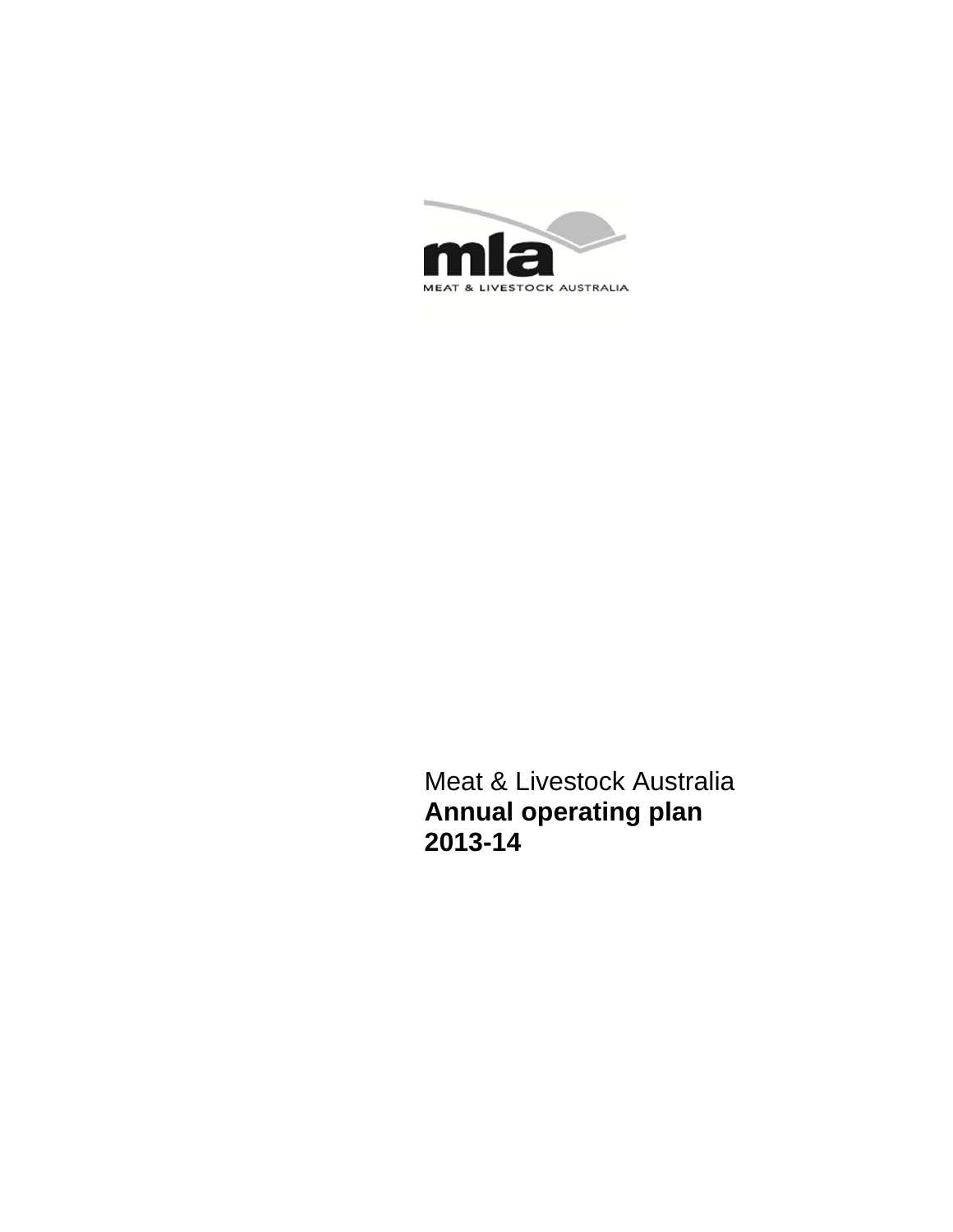|     | <b>Strategic framework</b>                                                                                       |                |
|-----|------------------------------------------------------------------------------------------------------------------|----------------|
|     | MLA strategy map 2010-2015                                                                                       | 4              |
|     | MLA key focus areas 2010-2015                                                                                    | 6              |
|     | <b>Maintaining and improving market access</b>                                                                   |                |
| 1.1 | Develop and deliver industry systems that underpin product integrity                                             | $\overline{7}$ |
| 1.2 | Support industry and government to maintain and liberalise world meat markets                                    | 9              |
| 1.3 | Maximise market options for producers and exporters in the livestock export market                               | 11             |
|     | <b>Growing demand</b>                                                                                            |                |
| 2.1 | Develop practices and drive programs that help industry deliver consistent and<br>optimal eating quality         | 13             |
| 2.2 | Enhance the nutritional reputation of red meat                                                                   | 15             |
| 2.3 | Develop new products                                                                                             | 17             |
| 2.4 | Aggressive promotion of beef in the domestic market                                                              | 19             |
| 2.5 | Aggressive promotion of lamb in the domestic market                                                              | 20             |
| 2.6 | Aggressive promotion in export markets - beef                                                                    | 21             |
| 2.7 | Aggressive promotion in export markets - sheepmeat                                                               | 23             |
|     | Increasing productivity across the supply chain                                                                  |                |
| 3.1 | Identify and deliver opportunities to increase on-farm productivity                                              | 25             |
| 3.2 | Identify and deliver opportunities to increase off-farm productivity and capability                              | 27             |
| 3.3 | Deliver valued supply chain and market information                                                               | 28             |
| 3.4 | Support industry to improve animal health and biosecurity                                                        | 30             |
| 3.5 | Increase producer engagement with MLA tools and information to support productivity                              | 31             |
|     | Supporting industry integrity and sustainability                                                                 |                |
| 4.1 | Support on-farm environmental sustainability                                                                     | 33             |
| 4.2 | Support off-farm environmental sustainability                                                                    | 34             |
| 4.3 | Provide industry with solutions to meet high standards of animal welfare without<br>reducing productivity levels | 35             |
| 4.4 | Support industry's effective engagement with the community                                                       | 36             |
| 4.5 | Develop sustainable innovation capability within the industry and its service providers                          | 37             |
|     | <b>Supporting imperatives</b>                                                                                    |                |
|     | Stakeholder communications and reporting                                                                         | 38             |
|     | Corporate services                                                                                               | 39             |
|     | <b>AUS-MEAT</b>                                                                                                  | 40             |
|     | MLA Donor Company (R&D partnerships)                                                                             | 41             |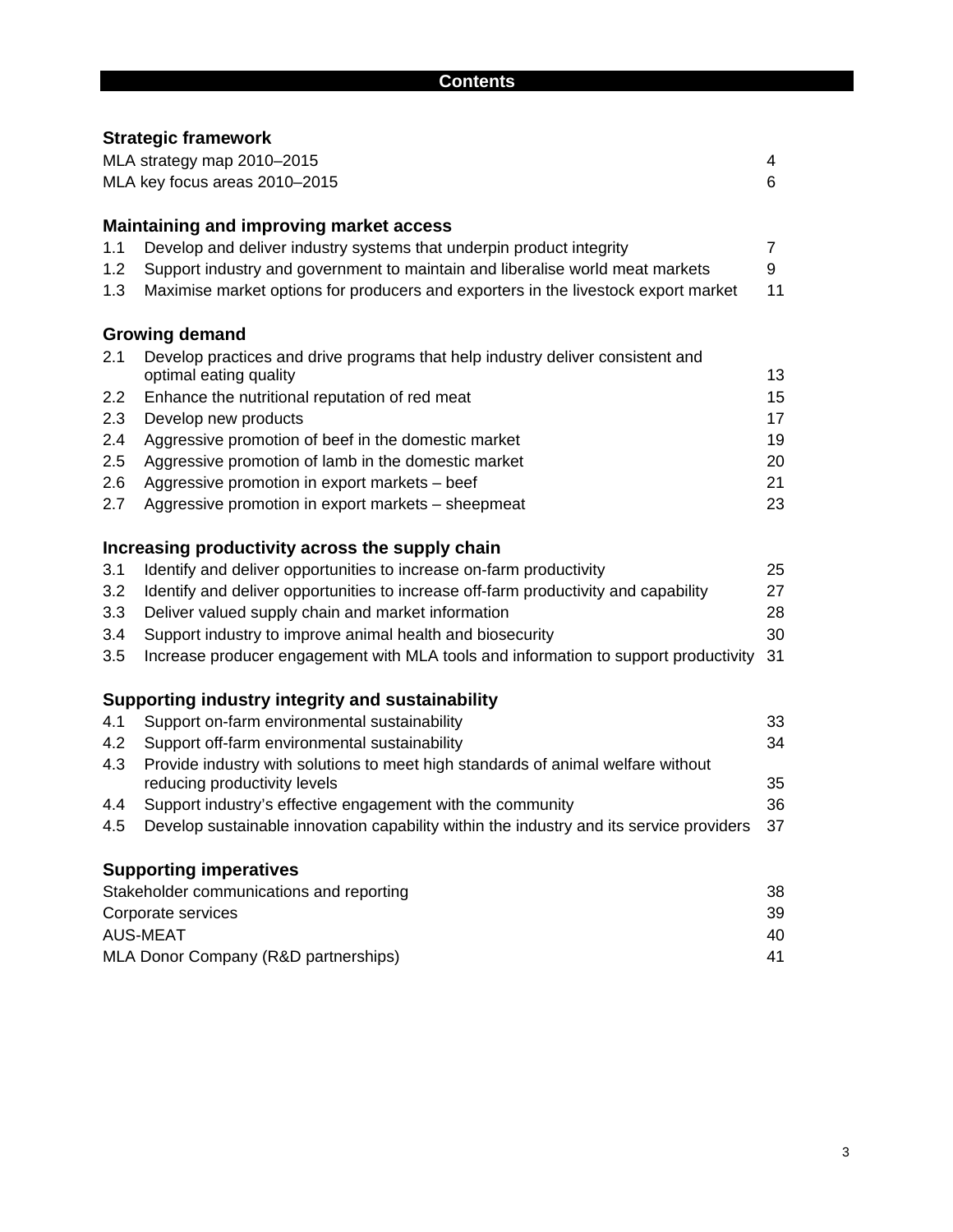## **MLA priority alignment**

MLA imperatives, Australian Government research priorities and *Meat industry strategic plan 2010–2015* (MISP) strategic themes.

| Imperative 1: Improving market access<br><b>Australian Government</b><br>MISP 2010-2015<br><b>Guided by</b><br>National research priorities:<br><b>Rural research priorities:</b><br><b>Strategic themes:</b> |                             |                                 |                                |  |  |  |  |  |  |  |
|---------------------------------------------------------------------------------------------------------------------------------------------------------------------------------------------------------------|-----------------------------|---------------------------------|--------------------------------|--|--|--|--|--|--|--|
|                                                                                                                                                                                                               | • Promoting and maintaining | • Productivity and adding value | • Market access                |  |  |  |  |  |  |  |
|                                                                                                                                                                                                               | good health                 | • Supply chain and markets      | • Marketing and promotion      |  |  |  |  |  |  |  |
|                                                                                                                                                                                                               | • Safeguarding Australia    | Biosecurity                     | • Economics and infrastructure |  |  |  |  |  |  |  |

### **Imperative 2: Growing demand**

Guided by

#### **Australian Government**

- Rural research priorities:
- Promoting and maintaining good health

National research priorities:

- Productivity and adding value
- Supply chain and markets
- Innovation skills • Technology

#### MISP 2010-2015 strategic themes:

- Marketing and promotion
- Innovation
- 

### Imperative 3: Increasing productivity across the supply chain

#### Guided by

National research priorities: • An environmentally sustainable

• Frontier technologies for building

and transforming Australian

• Promoting and maintaining

· Safeguarding Australia

Australia

good health

industries

Australia

#### **Australian Government Rural research priorities:**

- · Natural resource management • Productivity and adding value
- Supply chain and markets
- Biosecurity
- Innovation skills
- Technology

#### MISP 2010-2015 strategic themes:

- · Our people
- · Innovation
- Economics and infrastructure

### Imperative 4: Promoting industry integrity and sustainability

#### **Guided by**

#### **Australian Government**

- National research priorities: Rural research priorities:
	- · Natural resource management • Climate variability and climate
- Frontier technologies for building and transforming Australian industries

### • Innovation skills

• Technology

#### MISP 2010-2015

- 
- Environment and ethics
- Our industry
- Innovation

4

### • An environmentally sustainable change

#### strategic themes:

- -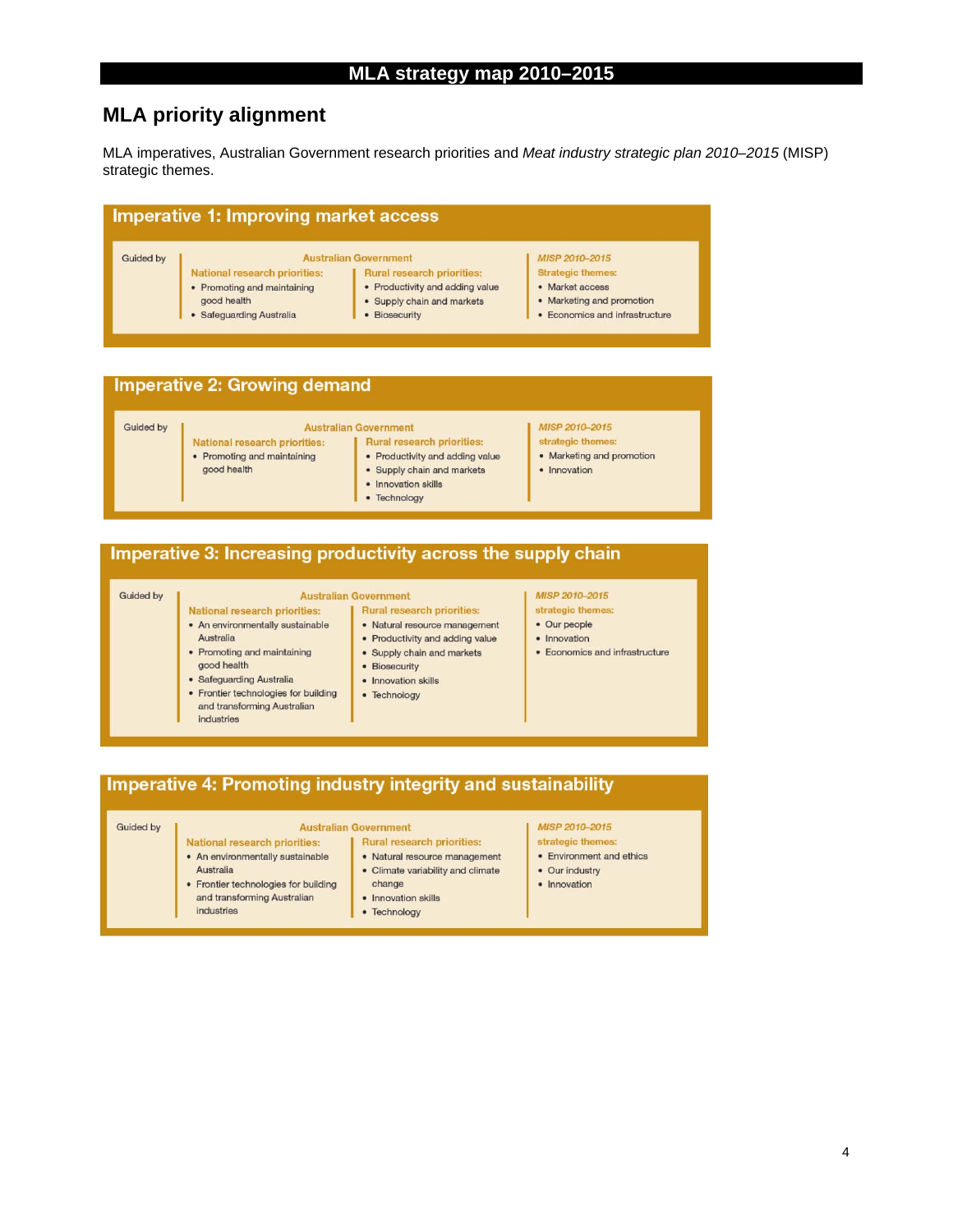# **Australian Government rural research priorities and MISP strategic themes**

| Meat Industry Strategic Plan 2010-2015 strategic themes |                                                                                                                                       |  |  |  |  |  |  |
|---------------------------------------------------------|---------------------------------------------------------------------------------------------------------------------------------------|--|--|--|--|--|--|
| <b>Environment and ethics</b>                           | Promote ethical and responsible custodianship of the environment, animal welfare and resources<br>used in the production of red meat  |  |  |  |  |  |  |
| <b>Market access</b>                                    | Maximise, in partnership with government, effective trade facilitation                                                                |  |  |  |  |  |  |
| Our industry                                            | Promote a single co-ordinated voice for our industry to reshape and reinvigorate relationships<br>within industry and with Government |  |  |  |  |  |  |
| Our people                                              | Develop and retain motivated and appropriately skilled people for our industry                                                        |  |  |  |  |  |  |
| Innovation                                              | Increase competitiveness and profitability through innovation                                                                         |  |  |  |  |  |  |
| <b>Marketing and promotion</b>                          | Focus on the consumer to continue to achieve profitable growth in demand for Australian red-meat<br>and livestock products            |  |  |  |  |  |  |
| <b>Economics and</b><br>infrastructure                  | Foster economic reform and infrastructure investment to enhance the capabilities of our industry                                      |  |  |  |  |  |  |

| Australian Government rural research priorities        |                                                                                                                                                                                                                |                                                                                                                                                                                                                                                                                                                                                                                                                                                                                                                                                                                         |  |  |  |  |  |  |
|--------------------------------------------------------|----------------------------------------------------------------------------------------------------------------------------------------------------------------------------------------------------------------|-----------------------------------------------------------------------------------------------------------------------------------------------------------------------------------------------------------------------------------------------------------------------------------------------------------------------------------------------------------------------------------------------------------------------------------------------------------------------------------------------------------------------------------------------------------------------------------------|--|--|--|--|--|--|
| <b>Priority</b>                                        | <b>Objective</b>                                                                                                                                                                                               | <b>Focus</b>                                                                                                                                                                                                                                                                                                                                                                                                                                                                                                                                                                            |  |  |  |  |  |  |
| Productivity<br>and adding<br>value                    | Improve the productivity and<br>profitability of existing industries<br>and support the development of<br>viable new industries                                                                                | Ongoing research is required to improve the productivity and profitability of<br>Australia's existing agriculture, fisheries, forestry and food industries and to<br>support the establishment of viable new industries and products. This must<br>be complemented by research to develop high value products which can<br>better exploit Australia's comparative advantages.                                                                                                                                                                                                           |  |  |  |  |  |  |
| Supply chain<br>and markets                            | Better understand and respond<br>to domestic and international<br>market and consumer<br>requirements and improve the<br>flow of such information through<br>the whole supply chain,<br>including to consumers | Providing markets and consumers with goods that are safe and meet<br>customer requirements is essential to the long term competitiveness of<br>Australia's agriculture, fisheries, forestry and food industries. High quality<br>information regarding market and consumer requirements should be<br>appropriately distributed through the supply chain to ensure producers can<br>effectively respond to market requirements. Effectively servicing the<br>information needs of consumers is also vital to gain and retain markets.                                                    |  |  |  |  |  |  |
| <b>Natural</b><br>resource<br>management               | Support effective management<br>of Australia's natural resources<br>to ensure primary industries are<br>both economically and<br>environmentally sustainable                                                   | Australia's fragile environment and limited natural resources require<br>innovation in primary industries to ensure natural resources are used<br>sustainability. Land degradation, water management and biodiversity losses<br>are significant challenges to current and future productivity.                                                                                                                                                                                                                                                                                          |  |  |  |  |  |  |
| <b>Climate</b><br>variability and<br>climate<br>change | Build resilience to climate<br>variability and adapt to and<br>mitigate the effects of climate<br>change                                                                                                       | Climate variability and climate change pose significant challenges for<br>Australia's primary industries and regional economies. The National<br>Agriculture and Climate Change Action Plan (2006-09), agreed to by<br>Australian governments, highlights threats posed by increased climate<br>variability and climate change and measures needed to mitigate and build<br>resilience to this threat.                                                                                                                                                                                  |  |  |  |  |  |  |
| <b>Biosecurity</b>                                     | Protect Australia's community,<br>primary industries and<br>environment from biosecurity<br>threats                                                                                                            | Effective prevention, control or eradication of pests and diseases of<br>concern (including vertebrate pests and weeds) is vital to the security and<br>health of the Australian community, the productivity and sustainability of<br>primary industries and Australia's terrestrial, fresh water and marine<br>environments. Pests and diseases also impede the access of Australian<br>products to international markets. A number of countries are tightening their<br>biosecurity requirements and requiring sophisticated technical justification<br>for risk management measures. |  |  |  |  |  |  |
|                                                        |                                                                                                                                                                                                                | <b>Supporting the priorities</b>                                                                                                                                                                                                                                                                                                                                                                                                                                                                                                                                                        |  |  |  |  |  |  |
| Innovation<br>skills                                   | Improve the skills to undertake<br>research and apply its findings                                                                                                                                             | The skills of Australia's research providers and the ability of producers to<br>innovate and adopt the products of research are fundamental to the<br>profitability, competitiveness and sustainability of Australia's agriculture,<br>fisheries, forestry and food industries. Strong collaboration between all<br>players in the Australian research and innovation system is essential for the<br>sector's effectiveness and efficiency. Improving skills to undertake<br>research and to apply research findings is a critical element of the research<br>and development effort.   |  |  |  |  |  |  |
| <b>Technology</b>                                      | Promote the development and<br>application of new and existing<br>technologies                                                                                                                                 | Advances in existing technologies and adoption of new technologies are<br>important in addressing the challenges faced by agriculture, fisheries,<br>forestry and food industries and regional communities. Continued<br>investment in these areas is essential to the effectiveness of research and<br>innovation for the sector.                                                                                                                                                                                                                                                      |  |  |  |  |  |  |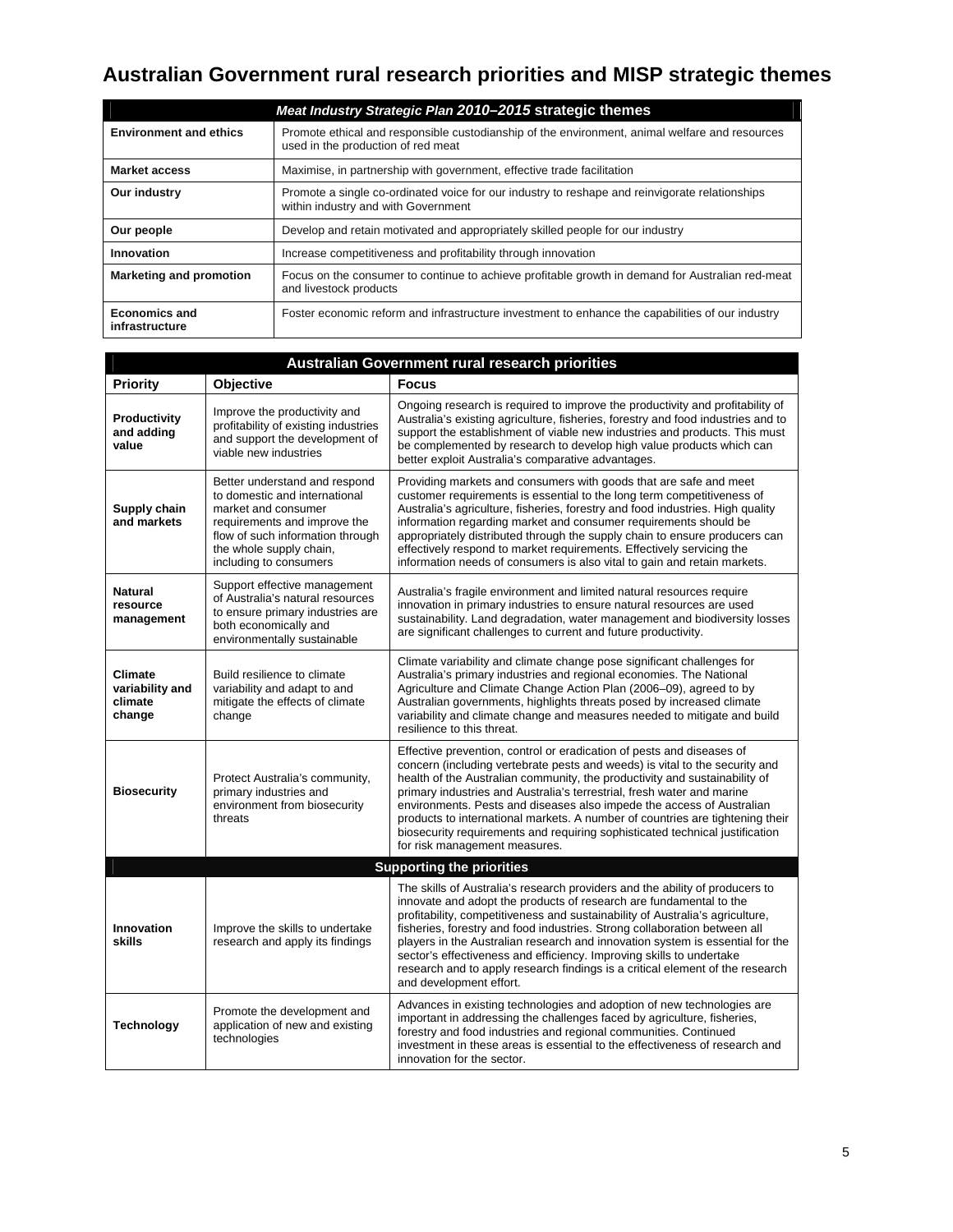### **MLA focus areas 2010–2015**

| Imperative                                                   | <b>Focus areas</b>                                                                                                                                                                                                                                                                                                                                                                                                                                                                                                                                                                                                                                                                                                                                                                                                                                                                                                                                                                  |
|--------------------------------------------------------------|-------------------------------------------------------------------------------------------------------------------------------------------------------------------------------------------------------------------------------------------------------------------------------------------------------------------------------------------------------------------------------------------------------------------------------------------------------------------------------------------------------------------------------------------------------------------------------------------------------------------------------------------------------------------------------------------------------------------------------------------------------------------------------------------------------------------------------------------------------------------------------------------------------------------------------------------------------------------------------------|
| 1. Maintaining<br>and<br>improving<br>market<br>access       | Assist industry to better integrate and sustainably deliver its on-farm risk management<br>$\bullet$<br>systems (Livestock Production Assurance/National Vendor Declarations, National<br>Livestock Identification System) <sup>1</sup><br>Assist government and peak councils to secure free trade agreements that eliminate the<br>$\bullet$<br>current tariffs on red meat exports to Korea (currently 40%) and Japan (currently 38.5%)<br>Identify high priority technical trade barriers that are impeding red meat export sales, and<br>assist government to alleviate their impact through the provision of science and<br>technology<br>Maintain access to livestock export markets by assisting supply chains to implement and<br>comply with Exporter Supply Chain Assurance System regulations through the provision<br>of gap analysis, risk analysis, training and technical advice                                                                                    |
| 2. Growing<br>demand                                         | Increase Australian consumers' demand for beef through compelling marketing<br>$\bullet$<br>campaigns encompassing eating quality, enjoyment and nutrition <sup>2</sup><br>Create new business for Australian beef in emerging global markets by working with<br>$\bullet$<br>exporters to win at least 20 new major accounts and at least 20 large new product<br>opportunities for branded beef <sup>3</sup><br>Create incremental business for Australian lamb in domestic and global markets by<br>increasing consumer perceptions in key markets and working with exporters to win 20<br>new major accounts for Australian lamb <sup>4</sup>                                                                                                                                                                                                                                                                                                                                   |
| 3. Increasing<br>productivity<br>across the<br>supply chain  | Create opportunities through research and extension to improve reproduction efficiency in<br>$\bullet$<br>northern beef (by five percentage points) and maternal sheep breeds (by two percentage<br>points) <sup>5</sup><br>Create opportunities through genetic research and management practices to improve<br>$\bullet$<br>pasture and forage crop productivity, quality and persistence <sup>6</sup><br>Create opportunities with new practices or technologies to improve labour efficiency by<br>5%, encompassing occupational health and safety, labour resource need and yield<br>Create opportunities to improve compliance to market specifications by 3% by providing<br>information and tools that encourage practice change on farm, such as Livestock Data<br>Link and BeefSpecs <sup>7</sup><br>Create opportunities through research to minimise the threat and impact of exotic,<br>emerging and endemic diseases on Australian livestock enterprises <sup>8</sup> |
| 4. Supporting<br>industry<br>integrity and<br>sustainability | Create opportunities through research that will deliver a 10% improvement in production<br>$\bullet$<br>efficiency through new tools and management that will decrease greenhouse gas<br>emissions from livestock systems by up to 30% <sup>9</sup><br>Create cost effective opportunities to replace, relieve, refine animal husbandry practices<br>$\bullet$<br>to continuously improve animal welfare<br>Create opportunities through media, social media and events for producers and industry<br>to engage with the community and maintain current high levels of trust (over 80%)                                                                                                                                                                                                                                                                                                                                                                                             |

<sup>1</sup> <sup>1</sup> achieved through the delivery of the SAFEMEAT Initiatives Review outcomes  $\frac{2}{3}$  consumer penetration remains above 96% and value share remains above 38

l

consumer penetration remains above 96% and value share remains above 38.3%; consumer awareness of MSA from 26% to 60%; "well liked in my household" remains above 70%; "essential part of a healthy diet" remains above 50%

major accounts to be either >25 retail stores or >50 food service outlets and must be new to Australian beef; opportunities are new products or new ranging of products that delivers incremental sales volume per activity of at least 20 tonnes per annum

key markets are Australia (72% of consumers believe lamb is loved by Australians in 2012 with 2015 target 75%; 53% of consumers have a very positive disposition towards lamb in 2012 with 2015 target 54%; 28% of consumers are willing to pay a bit more for lamb in 2012 with 2015 target 29%), United States (from current awareness of 36% to 41%) and UAE (from current awareness of 65% to 70%)

current benchmark levels are 71% for northern beef and 82% for maternal sheep breeds

<sup>&</sup>lt;sup>6</sup> five new forage varieties commercialised; 30% less P-fertiliser required in new P-efficient temperature pasture legumes; boost production of "run-down" sown northern pastures by  $30\%$ 

current benchmark ~75% with a firm baseline to be established during the LDL pilots in 2012-13

 $^8$  improved disease management and diagnostic techniques for internal parasites, Johne's disease and foot and mouth disease

<sup>9</sup> research to demonstrate relationship between feed conversion and greenhouse gas emissions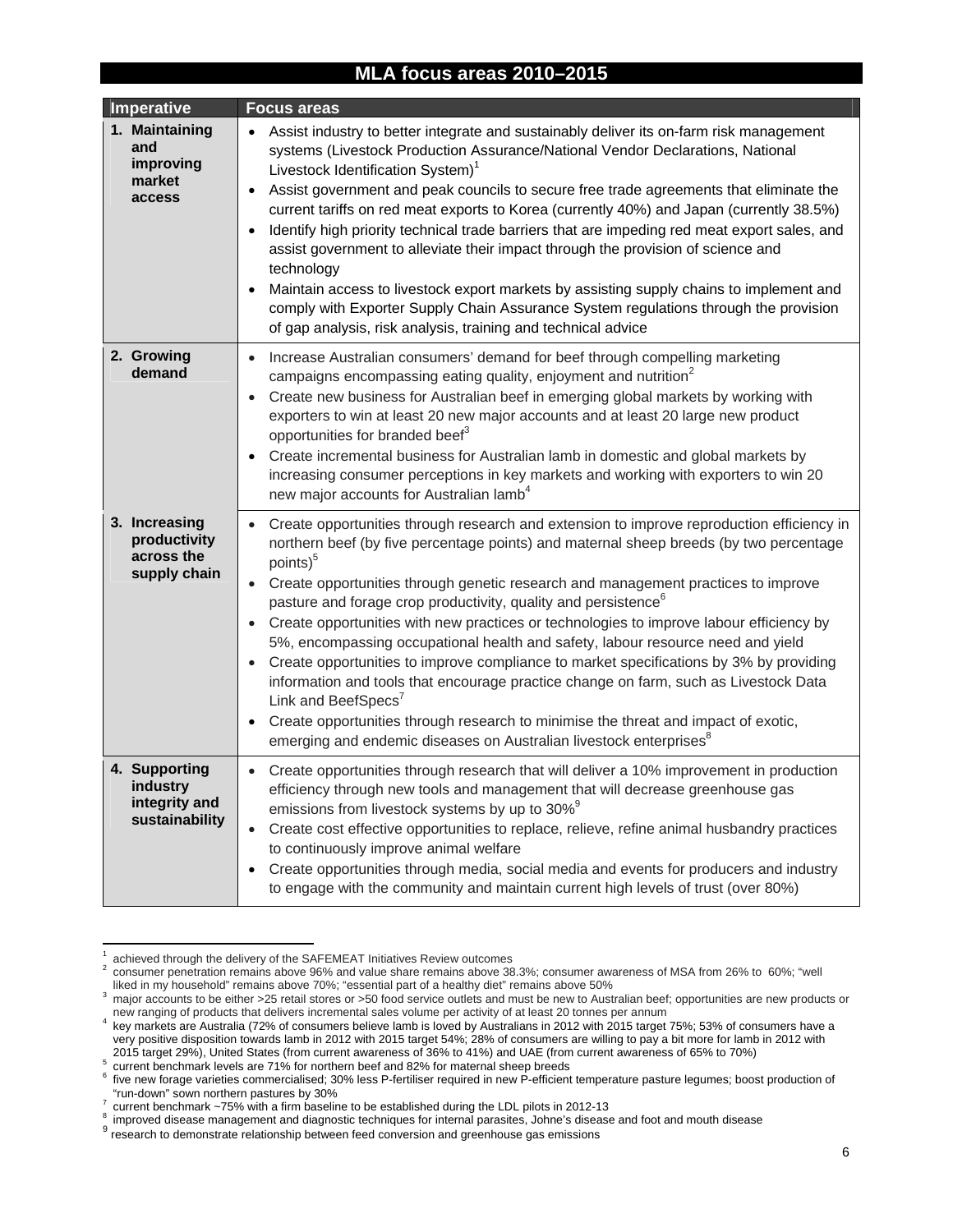### **1. Maintaining and improving market access**

### **1.1 Develop and deliver industry systems that underpin product integrity**

For many years, Australia has enjoyed unparalleled access to world meat markets due to its favourable disease status and world class food safety and integrity systems. Continued work is required in these areas to ensure ongoing leadership through both R&D activities to keep Australia at the forefront of developments and investments in maintaining existing systems. In the area of food safety and integrity, MLA will continue to invest in the maintenance of the NLIS database and LPA systems; develop tools and systems for managing food safety based on innovative science; and support the development of integrity systems that respond to customers' ever changing needs.

| <b>Strategy</b>                                                                             | <b>Key initiatives</b>                                                                                                                                                                               | <b>BU</b>  | 2012-13<br>budget | 2013-14<br>budget |
|---------------------------------------------------------------------------------------------|------------------------------------------------------------------------------------------------------------------------------------------------------------------------------------------------------|------------|-------------------|-------------------|
| 1. Conduct scientific                                                                       | Maintain safety and integrity aspects of product<br>1.                                                                                                                                               | <b>TES</b> | 1,000             | 1,000             |
| research to ensure<br>food safety systems                                                   | 2.<br>Develop new techniques for delivering safe and<br>wholesome product                                                                                                                            |            | 522               | 522               |
| are at the leading<br>edge of knowledge<br>and practice                                     | 3.<br>Monitor developments and develop initiatives in<br>biotechnology                                                                                                                               |            | 50                | 50                |
|                                                                                             | Develop risk-based post mortem inspection<br>4.<br>systems for animal health surveillance, and<br>assessment of product safety and suitability                                                       |            | 500               | 500               |
|                                                                                             | Respond to market expectations for scientific<br>5.<br>information on the safety of red meat products                                                                                                |            | 200               | 200               |
| Develop and<br>2.<br>implement<br>appropriate meat<br>and livestock<br>traceability systems | Ensure that NLIS Ltd has the capability to deliver<br>1.<br>database and support services to enable industry<br>to meet the national traceability standards                                          | <b>IS</b>  | 4,980             | 5,316             |
| 3. Support the<br>development and<br>uptake of food safety<br>and quality                   | Deliver programs that underpin the integrity of<br>1.<br>the Australian red meat and livestock industry,<br>including supporting the LPA program, producer<br>education and communication strategies | IS         | 1,310             | 1,310             |
| assurance systems<br>by all sectors of the<br>red meat supply<br>chain                      | 2.<br>Provide secretariat services to SAFEMEAT and<br>develop effective industry safety/issues<br>management strategies                                                                              | IS         | 302               | 480               |
|                                                                                             | 3.<br>Contribute to the development and<br>implementation of new food safety systems                                                                                                                 | <b>TES</b> | 176               | 176               |
|                                                                                             |                                                                                                                                                                                                      |            | 9,040             | 9.554             |

#### **Key milestones**

- Satisfaction rating of MLA's food safety activities by industry (processors and AMIC) rated at more than 85%
- Prevalence of antibiotic resistant enteric bacteria in the red meat supply chain is determined
- Foundation phase of the technology roadmap for the NLIS database commenced, with 25% of identified system enhancements delivered
- Strategy developed for the roll-out of a central web-based database enabling the real-time, electronic transfer of food safety (National Vendor Declaration) information along the supply chain
- Business plan and implementation strategy endorsed by SAFEMEAT partners to reflect the outcomes of the SAFEMEAT Initiatives Review, and agreed recommendations progressed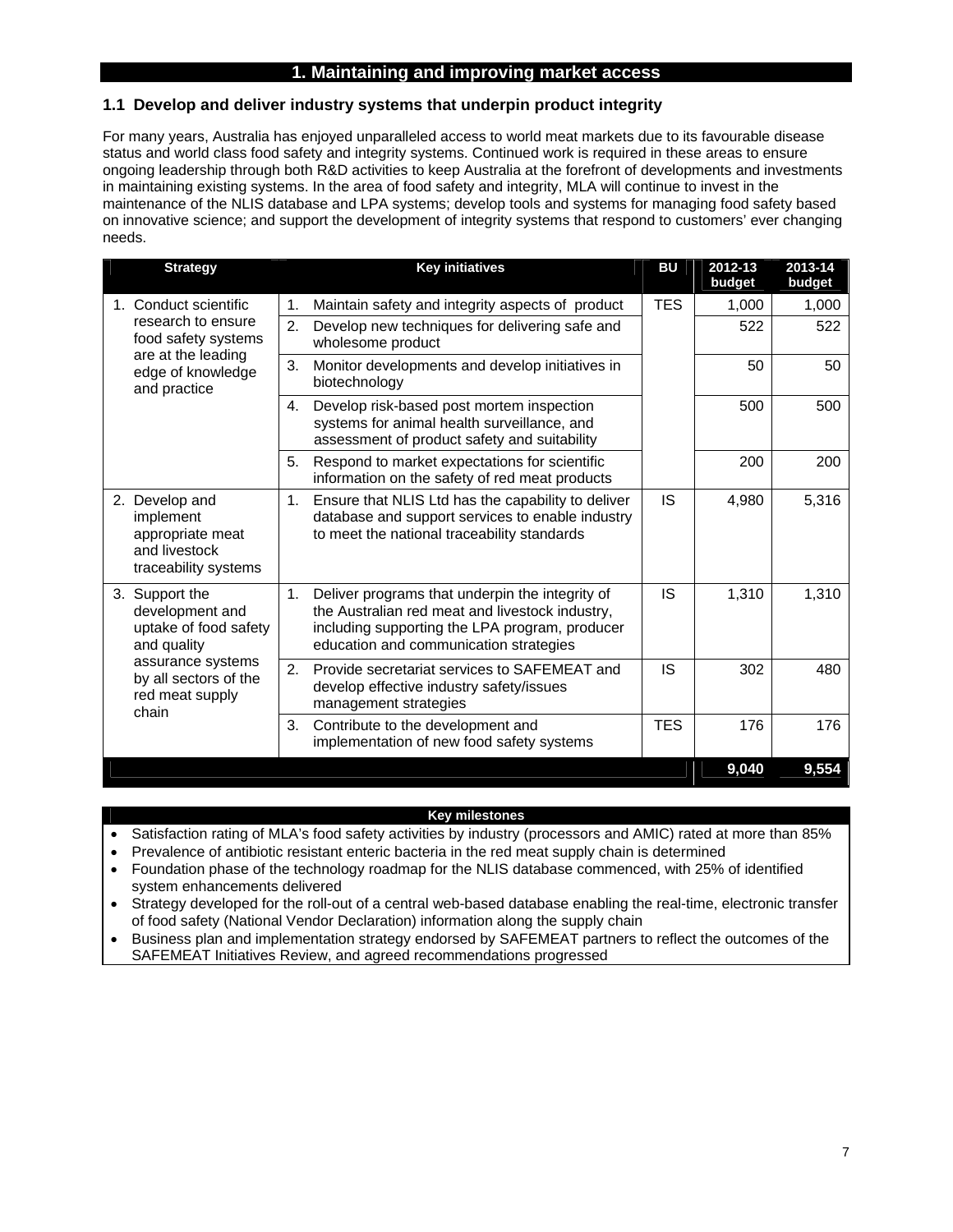| <b>Sector</b>          |              | 2012-13       | 2013-14 Budget |       |       | <b>Totals</b> |
|------------------------|--------------|---------------|----------------|-------|-------|---------------|
|                        |              | <b>Budget</b> | 1              | 2     | 3     |               |
| Mutton                 | $\mathsf{R}$ | 48            | 14             | 33    | 6     | 53            |
|                        | M            | 78            |                | 74    | 18    | 92            |
| Lamb                   | R            | 434           | 133            | 292   | 41    | 466           |
|                        | M            | 701           |                | 533   | 267   | 800           |
| <b>Grassfed Cattle</b> | R            | 446           | 376            | 55    | 91    | 522           |
|                        | M            | 1,362         |                | 903   | 447   | 1,350         |
| <b>Grainfed Cattle</b> | R            | 67            | 52             |       | 23    | 75            |
|                        | M            | 447           |                | 374   | 143   | 517           |
| Processor              | R            | 1,141         | 561            | 500   | 115   | 1,176         |
|                        | M            | 533           |                | 144   | 389   | 533           |
| Goat                   | R            | 6             |                |       | 9     | 9             |
|                        | M            | 79            |                | 28    | 56    | 84            |
| Livestock export       | R            | 6             |                |       | 16    | 16            |
|                        | M            | 18            |                |       | 18    | 18            |
| External               | M            | 1,526         |                | 1,500 | 26    | 1,526         |
| Government             | R            | 2,148         | 1,136          | 880   | 301   | 2,317         |
| <b>Subtotal</b>        | R            | 4,296         | 2,272          | 1,760 | 602   | 4,634         |
| <b>Subtotal</b>        | M            | 4,744         |                | 3,556 | 1,364 | 4,920         |
| <b>TOTAL</b>           |              | 9,040         | 2,272          | 5,316 | 1,966 | 9,554         |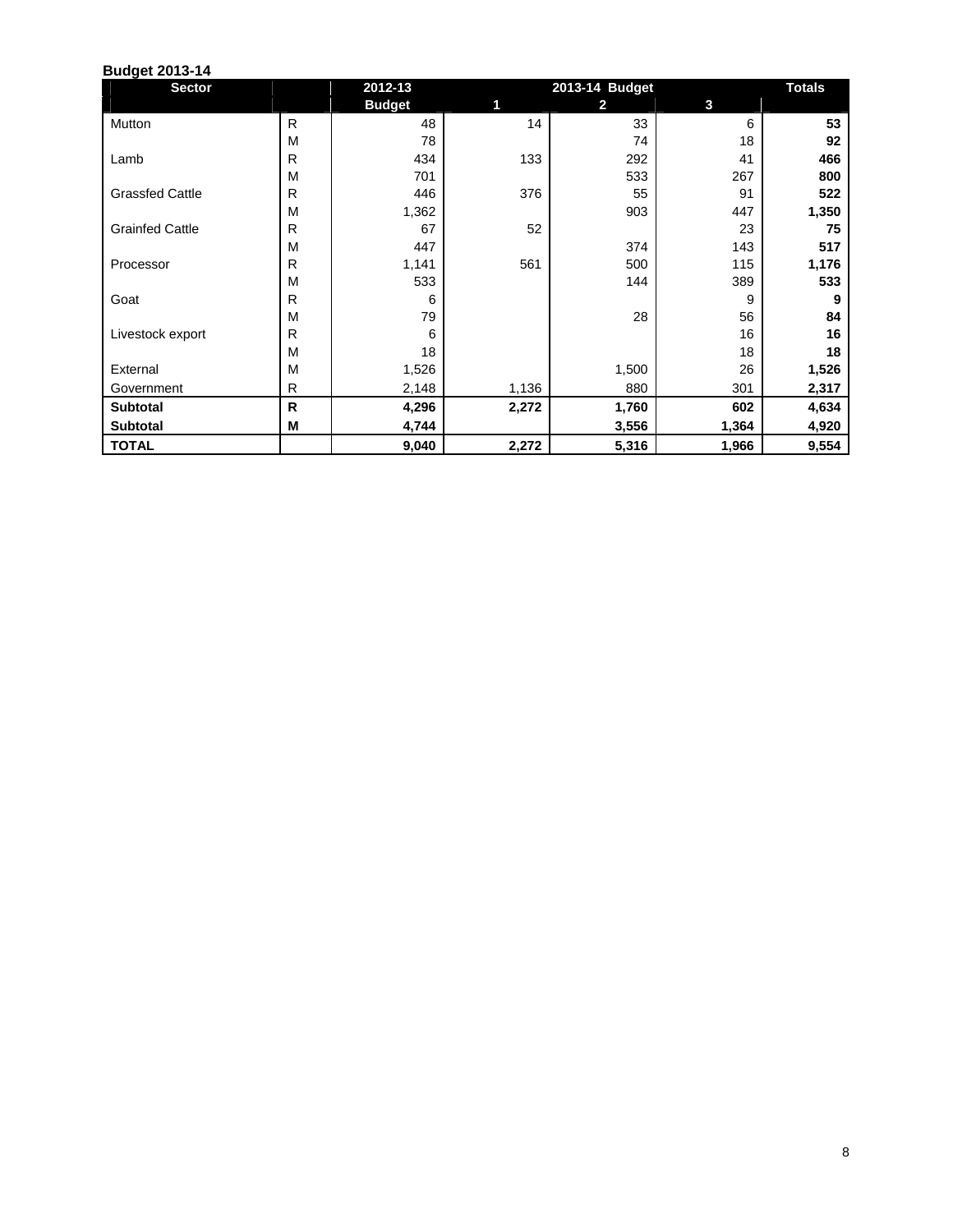### **1. Maintaining and improving market access**

### **1.2 Support industry and government to maintain and liberalise world meat markets**

Australia's red meat exports face access restrictions in many overseas markets. Global trade liberalisation and improvements in technical market access conditions are a key focus of industry efforts to create opportunities for growth, development and diversification. Industry invests in research, consultation, assisting diplomatic activities and advocacy in pursuit of the commercial and economic gains from removing or reducing impediments to trade. In 2013-14, MLA will collaborate with government and industry stakeholders to assist in the defence of existing favourable access conditions. Priorities include assisting government in securing free trade agreements with Korea (embodying phase out of tariffs on Australian beef) and Japan; progressing industry priorities under the India-Australia, Indonesia-Australia; Australia-China; Trans Pacific Partnership and Regional Comprehensive Economic Partnership trade negotiations; implementing measures to assist in alleviating access impediments in Indonesia and China; and directing additional effort (in conjunction with government) towards tackling the plethora of technical trade barriers imposed by a number of Australia's trading partners.

| <b>Strategy</b>                                                                                                             | <b>Key initiatives</b>                                                                                                                                                                                                                     | <b>BU</b>  | 2012-13<br>budget | 2013-14<br>budget |
|-----------------------------------------------------------------------------------------------------------------------------|--------------------------------------------------------------------------------------------------------------------------------------------------------------------------------------------------------------------------------------------|------------|-------------------|-------------------|
| 1. Support industry and<br>government to defend<br>existing favourable market<br>access conditions in<br>overseas markets   | 1. Monitor developments in overseas<br>markets; develop networks of industry<br>and government contacts in Australia and<br>overseas; and provide a response<br>capability when impediments arise                                          | <b>TES</b> | 2.630             | 2,330             |
| 2. Assist in positioning the<br>Australian red meat and<br>livestock industry for the<br>WTO Doha round                     | 1. Monitor and respond to WTO<br>developments; represent to government<br>on industry priorities; coalition building in<br>key overseas markets and missions to<br>Geneva                                                                  |            | 154               | 51                |
| 3. Assist in positioning the<br>Australian red meat and<br>livestock industry for FTA<br>negotiations                       | 1. FTA work particularly directed at<br>advancing industry priorities in FTAs with<br>Korea, Japan, the Trans Pacific<br>Partnership (11 member countries) and<br>the Regional Comprehensive Economic<br>Partnership (16 member countries) |            | 973               | 1,076             |
| 4. Develop strategies to<br>remove access barriers                                                                          | 1. Research to support trade reform<br>advocacy in WTO and FTA negotiations                                                                                                                                                                |            | 684               | 760               |
|                                                                                                                             | Develop and implement action plans<br>2.<br>based on the technical barrier research<br>completed in early 2013 which prioritised<br>key impediments                                                                                        |            | 76                | 400               |
| 5. Provide issues<br>management capability to<br>assist in avoiding loss of<br>market access due to<br>meat safety concerns | 1.<br>Communicate the integrity of Australian<br>red meat products internationally and<br>provide a response capability                                                                                                                    |            | 3,524             | 3,424             |
|                                                                                                                             |                                                                                                                                                                                                                                            |            | 8.041             | 8.041             |

#### **Key milestones**

- Satisfaction rating of MLA's market activities by industry and government rated more than 85%
- Action plans for key technical market access barriers are developed and endorsed by peak councils
- Submissions prepared by MLA on economic market access barriers are endorsed by peak councils
- Demonstrable progress is made on implementing the Indonesia market access and engagement strategy with at least one of the identified projects being implemented
- Trade perception of the safety of Australian red meat held above current levels in key markets (95% Japan, 85% Korea)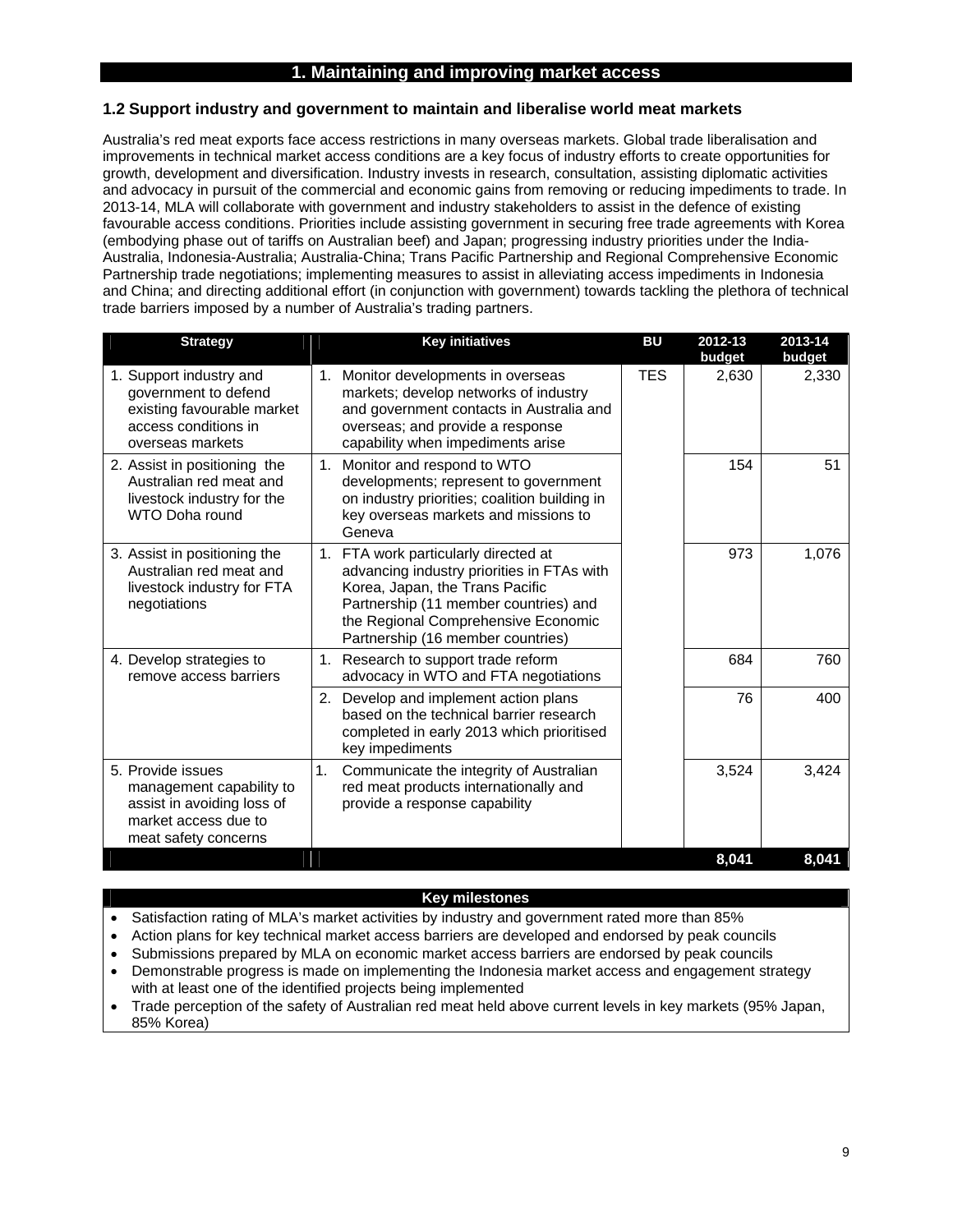| <b>Budget 2013-14</b> |   |         |        |                                |       |       |                |               |               |                       |     |               |
|-----------------------|---|---------|--------|--------------------------------|-------|-------|----------------|---------------|---------------|-----------------------|-----|---------------|
| <b>Sector</b>         |   | 2012-13 |        |                                |       |       | 2013-14 budget |               |               |                       |     | <b>Totals</b> |
|                       |   | budget  | Global | <b>North</b><br><b>America</b> | Japan | Korea | South<br>Asia  | Indon<br>esia | <b>Europe</b> | <b>Middle</b><br>East | R&D |               |
| Mutton                | R | 6       |        |                                |       |       |                |               |               |                       | 6   | 6             |
|                       | M | 129     | 10     | 22                             | 11    | 6     | 13             |               | 27            | 40                    |     | 129           |
| Lamb                  | R | 55      |        |                                |       |       |                |               |               |                       | 55  | 55            |
|                       | M | 1,153   | 135    | 226                            | 147   | 56    | 182            |               | 79            | 328                   |     | 1,153         |
| Grassfed              | R | 112     |        |                                |       |       |                |               |               |                       | 112 | 112           |
| Cattle                | M | 1,996   | 158    | 244                            | 703   | 428   | 198            | 90            | 137           | 38                    |     | 1,996         |
| Grainfed              | R | 17      |        |                                |       |       |                |               |               |                       | 17  | 17            |
| Cattle                | M | 302     | 21     | 40                             | 118   | 70    | 33             | 11            | 3             | 6                     |     | 302           |
| Processor             | R | 190     |        |                                |       |       |                |               |               |                       | 190 | 190           |
|                       | M | 3,580   | 324    | 532                            | 990   | 560   | 426            | 90            | 246           | 412                   |     | 3,580         |
| Goat                  | M | 11      | 11     |                                |       |       |                |               |               |                       |     | 11            |
| External              | M | 110     |        |                                | 110   |       |                |               |               |                       |     | 110           |
| Government            | R | 380     |        |                                |       |       |                |               |               |                       | 380 | 380           |
| <b>Subtotal</b>       | R | 760     |        |                                |       |       |                |               |               |                       | 760 | 760           |
| <b>Subtotal</b>       | M | 7,281   | 659    | 1,064                          | 2,079 | 1,120 | 852            | 191           | 492           | 824                   |     | 7,281         |
| <b>TOTAL</b>          |   | 8,041   | 659    | 1,064                          | 2,079 | 1,120 | 852            | 191           | 492           | 824                   | 760 | 8,041         |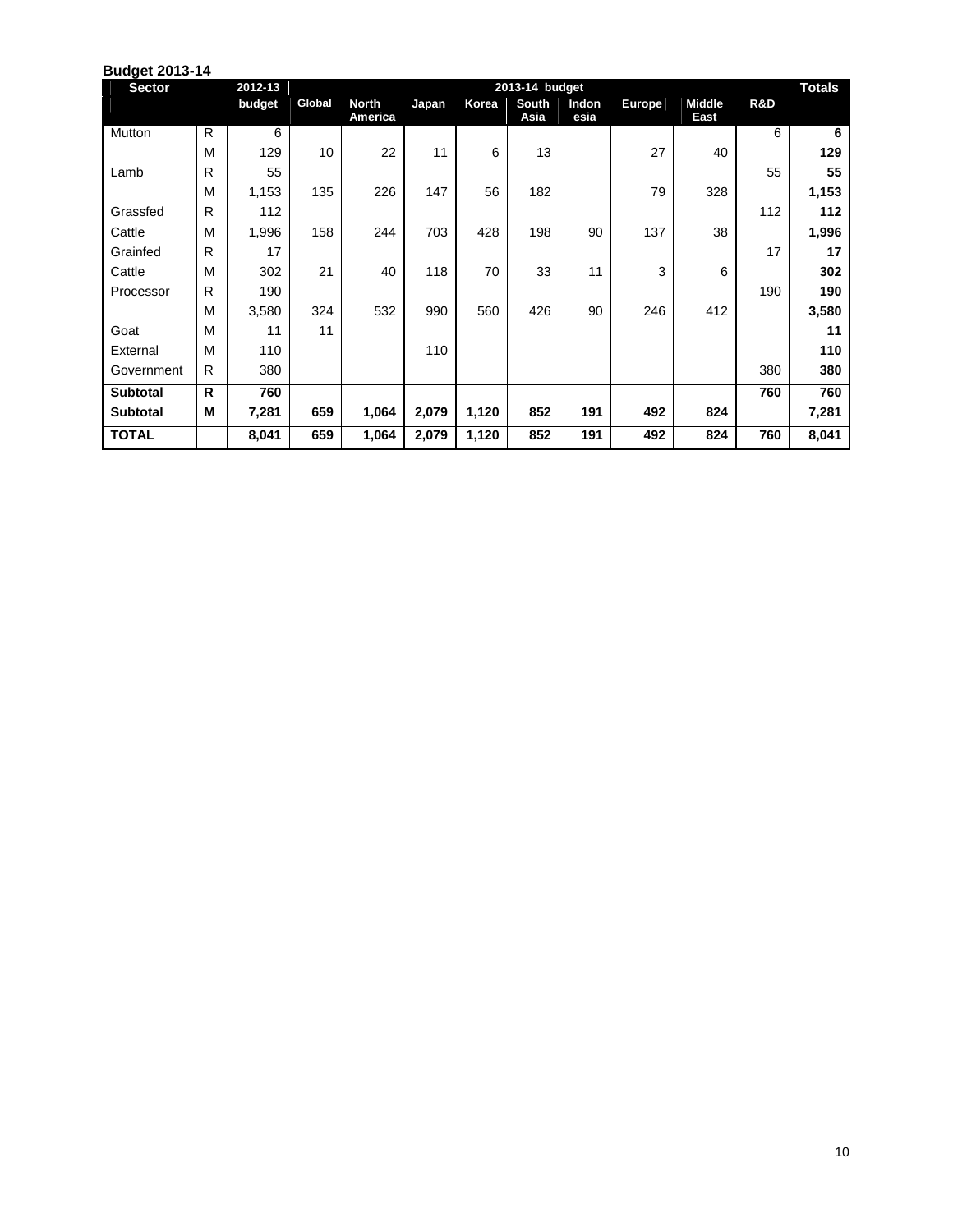### **1. Maintaining and improving market access**

### **1.3 Maximise market options for producers and exporters in the livestock export market**

Australia's livestock export industry employs thousands of Australians and contributes significantly to the national economy. Operated by MLA in partnership with LiveCorp, the Livestock Export Program (LEP) assists Australian livestock exporters and supply chains to meet regulatory requirements, improve performance and address market access issues. In August 2011, the Australian Government introduced the Exporter Supply Chain Assurance System (ESCAS) regulatory framework. For 2013-14, a major aim of the LEP is to continue to assist supply chains to meet and exceeding these new standards. It will be important to continue to explain and promote the new regulations to foreign governments – and to emphasise that the new regulations are applying international standards to which these governments are signatories.

| <b>Strategy</b>                                                                   | <b>Key initiatives</b>                                                                                                                                     | <b>BU</b>                | 2012-13<br>budget | 2013-14<br>budget |
|-----------------------------------------------------------------------------------|------------------------------------------------------------------------------------------------------------------------------------------------------------|--------------------------|-------------------|-------------------|
| 1. Assist supply chains<br>to deliver<br>continuous                               | 1. Develop industry monitoring systems and<br>innovations that will assist supply chains improve<br>animal health and welfare                              | TES<br>LPI               | 1,700             | 1,700             |
| improvement in<br>animal health and<br>welfare                                    | 2. Support industry to review supply chains and<br>implement ESCAS in Asia Pacific markets                                                                 | <b>TES</b>               | 2,310             | 1,944             |
|                                                                                   | 3. Support industry to review supply chains and<br>implement ESCAS in Middle East markets                                                                  | <b>TES</b>               | 1,650             | 1,490             |
| 2. Provide research<br>and support to                                             | 1. Deliver programs to support improvements in<br>efficiencies through the supply chain                                                                    | <b>TES</b>               | 150               | 134               |
| enable<br>improvements in<br>supply chain                                         | 2. Conduct R&D to develop tools to improve livestock<br>performance throughout the supply chain                                                            | <b>TES</b><br><b>LPI</b> | 500               | 500               |
| efficiency and<br>performance                                                     | 3. Deliver programs in Asia-Pacific markets aimed at<br>improving livestock performance                                                                    | <b>TES</b>               | 200               | 255               |
|                                                                                   | 4. Deliver programs in Middle East markets aimed at<br>improving feedlot performance                                                                       | <b>TES</b>               | 200               | 92                |
| 3. Support industry<br>bodies to effectively<br>contribute to<br>community debate | 1. Monitor and analyse media coverage and<br>community attitudes, and provide information and<br>training to assist industry representative bodies         | <b>TES</b>               | 430               | 394               |
| 4. Assist the industry<br>and Government to                                       | 1. Conduct R&D that delivers improved market<br>access conditions                                                                                          | <b>TES</b>               | 200               | 200               |
| defend and improve<br>market access<br>conditions and build                       | 2. Assist in the defence of existing favourable<br>market access conditions in the Asia-Pacific<br>market                                                  | <b>TES</b>               | 375               | 318               |
| demand for<br>livestock                                                           | 3. Assist in the defence of existing favourable market<br>access conditions in Middle East markets and<br>support development of new markets in the region | <b>TES</b>               | 310               | 290               |
|                                                                                   |                                                                                                                                                            |                          | 8,025             | 7,317             |

#### **Key milestones**

 High level of satisfaction by Australian livestock exporters and importers of Australian livestock that the provision of services by the LEP provides benefits to the supply chain

 Through the provision of animal welfare outcomes and appropriate communications support to industry representative bodies and individual producers, maintain government support for the livestock export trade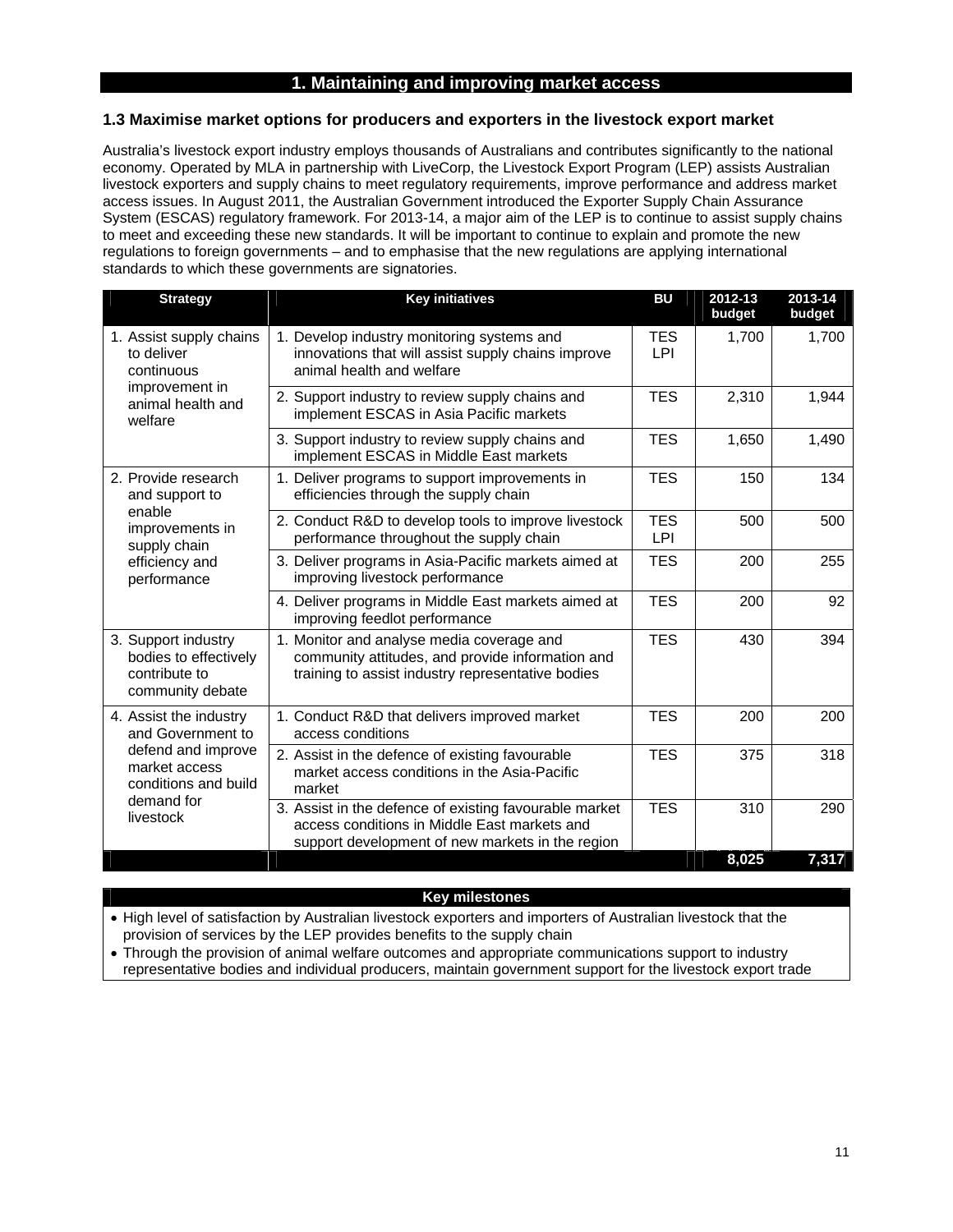| <b>Sector</b>          |              | 2012-13 |       | 2013-14 Budget |     |     | <b>Totals</b> |
|------------------------|--------------|---------|-------|----------------|-----|-----|---------------|
|                        |              | budget  | 1     | 2              | 3   | 4   |               |
| Mutton                 | R            | 100     | 65    | 20             |     | 15  | 100           |
|                        | M            | 435     | 200   | 50             | 95  | 90  | 435           |
| Lamb                   | R            | 125     | 65    | 45             |     | 15  | 125           |
|                        | M            | 625     | 400   | 50             | 90  | 85  | 625           |
| <b>Grassfed Cattle</b> | R            | 350     | 270   | 60             |     | 20  | 350           |
|                        | M            | 3,875   | 2,445 | 346            | 139 | 337 | 3,267         |
| Goat                   | R            | 25      | 25    |                |     |     | 25            |
|                        | M            | 60      | 40    |                |     |     | 40            |
| Livestock export       | R            | 600     | 425   | 125            |     | 50  | 600           |
|                        | M            | 630     | 349   | 35             | 70  | 96  | 550           |
| Government             | R            | 1,200   | 850   | 250            |     | 100 | 1,200         |
| <b>Subtotal</b>        | $\mathsf{R}$ | 2,400   | 1,700 | 500            |     | 200 | 2,400         |
| <b>Subtotal</b>        | M            | 5,625   | 3,434 | 481            | 394 | 608 | 4,917         |
| <b>TOTAL</b>           |              | 8,025   | 5,134 | 981            | 394 | 808 | 7,317         |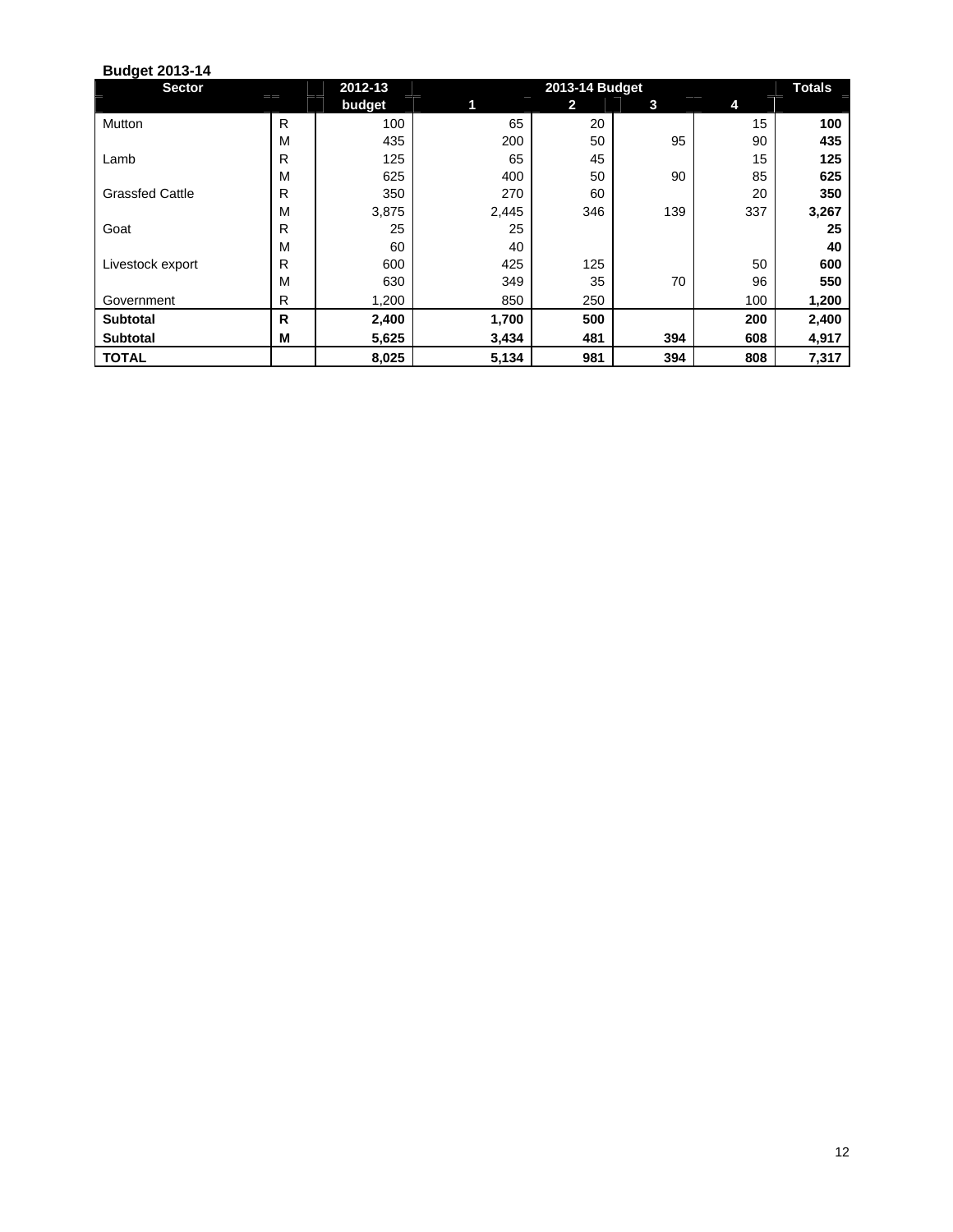### **2.1 Develop practices and drive programs that help industry deliver consistent and optimal eating quality**

The Australian red meat industry can provide consumers with beef and sheepmeat of consistent and predictable eating quality via adoption of eating quality R&D and the Meat Standards Australia (MSA) system. MSA has seen increased eligible grading numbers and now a 'critical mass' of product is flowing through the system. MLA will focus on four initiatives to extract greater value and consistency from MSA: decreasing eating quality variation within brands, increasing the volume of MSA-graded product per carcase, expanding the range of products available, and maintaining MSA's integrity. Ongoing investment in eating quality R&D will increase the predictive power and accuracy of the MSA grading model and equip industry with the latest eating quality innovations. Some key R&D projects for 2013-14 include expanding the range of cut x cook combinations, improving accuracy through a focus on new model development, implementing the MSA index, implementing the MSA optimisation process and the development of a cuts-based system for lamb and sheepmeat, and advanced electrical stimulation.

|    | <b>Strategy</b>                                                                                                        | <b>Key initiatives</b>                                                                                                                                                                                                          | BU          | 2012-13<br>budget | 2013-14<br>budget |
|----|------------------------------------------------------------------------------------------------------------------------|---------------------------------------------------------------------------------------------------------------------------------------------------------------------------------------------------------------------------------|-------------|-------------------|-------------------|
| 1. | Develop and prove<br>practices that<br>deliver quantified,<br>improved,<br>consistent and<br>optimal eating<br>quality | Develop, prove and where appropriate implement<br>1.<br>off-farm technologies and processes to optimise<br>eating quality                                                                                                       | <b>CIS</b>  | 880               | 880               |
|    |                                                                                                                        | Identify on farm practices (genetic selection and<br>2.<br>management) that lead to a positive impact on<br>eating quality while also achieving gains in lean<br>meat yield, nutritional content and productivity<br>objectives | LPI         | 792               | 792               |
|    |                                                                                                                        | 3. Continue to refine and improve the accuracy of<br>the MSA grading model with relevant R&D<br>activities, including targeted sensory testing                                                                                  | IS          | 1,300             | 1,440             |
| 2. | Ensure sufficient<br>integrity programs                                                                                | Maintain robust standards and effective licencing<br>1.<br>systems for MSA                                                                                                                                                      | IS          | 250               | 250               |
|    | are implemented so<br>accurate price<br>signals drive eating<br>quality<br>improvement                                 | Ensure the integrity of all eating quality<br>2.<br>trademarks and adherence to MSA quality<br>standards via a thorough audit program                                                                                           | IS          | 600               | 630               |
| 3. | Support adoption<br>and build<br>recognition of the                                                                    | Increase the adoption of the MSA system to<br>1.<br>improve eating quality consistency and build<br>value across the supply chain                                                                                               | IS          | 2,850             | 3,050             |
|    | MSA system<br>through the value<br>chain                                                                               | 2.<br>Actively promote and educate consumers about<br>the MSA system                                                                                                                                                            | <b>GMKT</b> | 1,300             | 1,161             |
|    |                                                                                                                        |                                                                                                                                                                                                                                 |             | 7,972             | 8,203             |

#### **Key milestones**

- Increase MSA cattle grading numbers to 2.2 million head
- Increase MSA sheep grading numbers to 5.5 million head
- Increase consumer awareness of the MSA trademark to 60%
- 65% of MSA graded cattle being sorted in plant through a MSA optimisation system (based on June 2014 grading numbers)
- MSA beef index successfully implemented with a majority of balanced/ favourable media reports on the topic (more than 50% CARMA rating)
- Launch prototype for a cuts based MSA sheep grading model
- Use consumer sensory outcomes to establish preliminary specifications for a yearling export sheepmeat category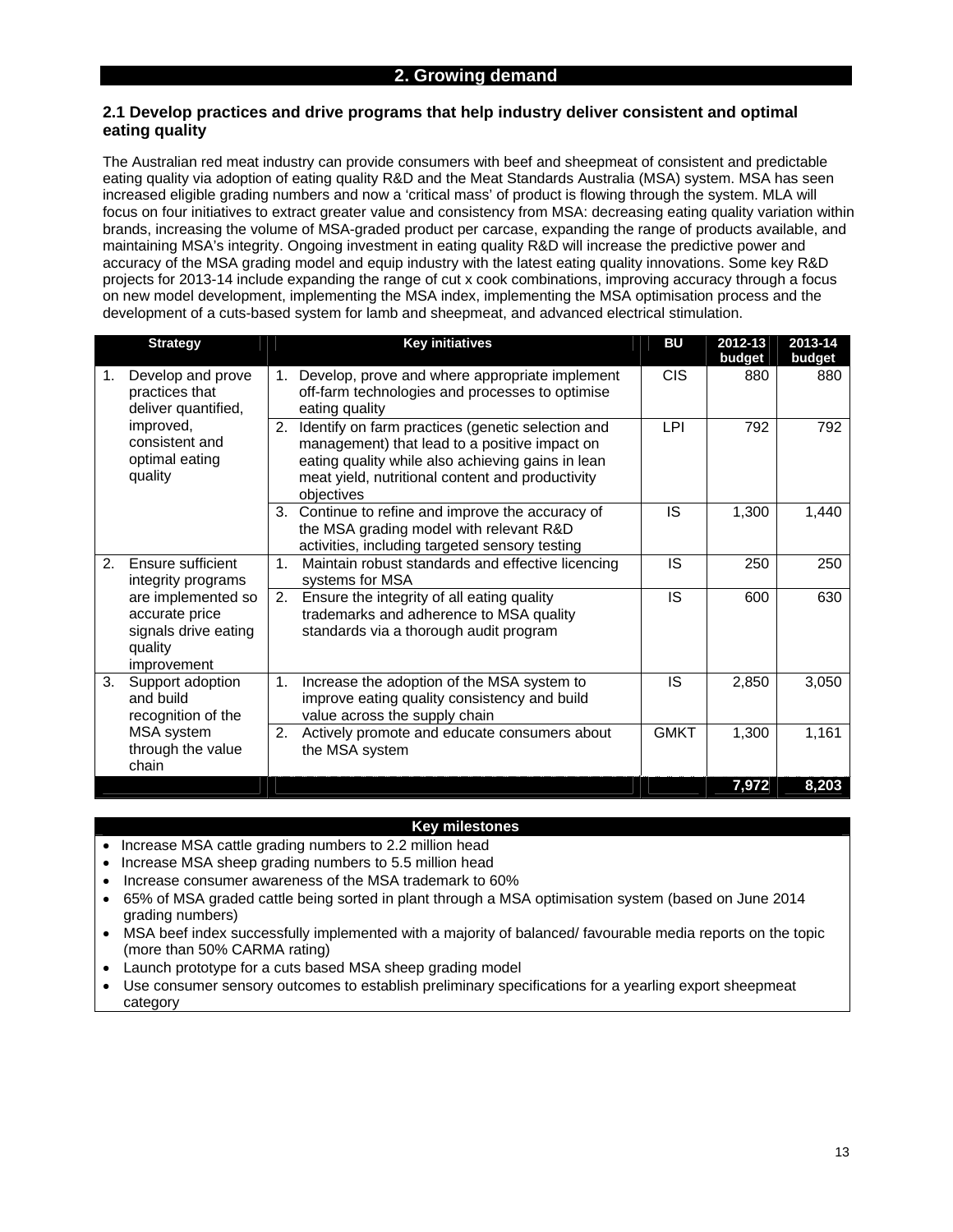| <b>Sector</b>          |   | 2012-13 |       | 2013-14 budget |       | <b>Totals</b> |
|------------------------|---|---------|-------|----------------|-------|---------------|
|                        |   | budget  | 1     | 2              | 3     |               |
| Mutton                 | R | 99      | 74    |                | 12    | 86            |
|                        | M | 88      |       | 42             | 61    | 103           |
| Lamb                   | R | 532     | 443   |                | 38    | 481           |
|                        | M | 628     |       | 84             | 538   | 622           |
| <b>Grassfed Cattle</b> | R | 814     | 662   |                | 315   | 977           |
|                        | M | 2,708   |       | 383            | 2,199 | 2,582         |
| <b>Grainfed Cattle</b> | R | 196     | 157   |                | 105   | 262           |
|                        | M | 576     |       | 121            | 473   | 594           |
| Processor              | R | 220     | 220   |                |       | 220           |
| External               | M | 250     |       | 250            |       | 250           |
| Government             | R | 1,861   | 1,556 |                | 470   | 2,026         |
| <b>Subtotal</b>        | R | 3,722   | 3,112 |                | 940   | 4,052         |
| <b>Subtotal</b>        | M | 4,250   |       | 880            | 3,271 | 4,151         |
| <b>TOTAL</b>           |   | 7,972   | 3,112 | 880            | 4,211 | 8,203         |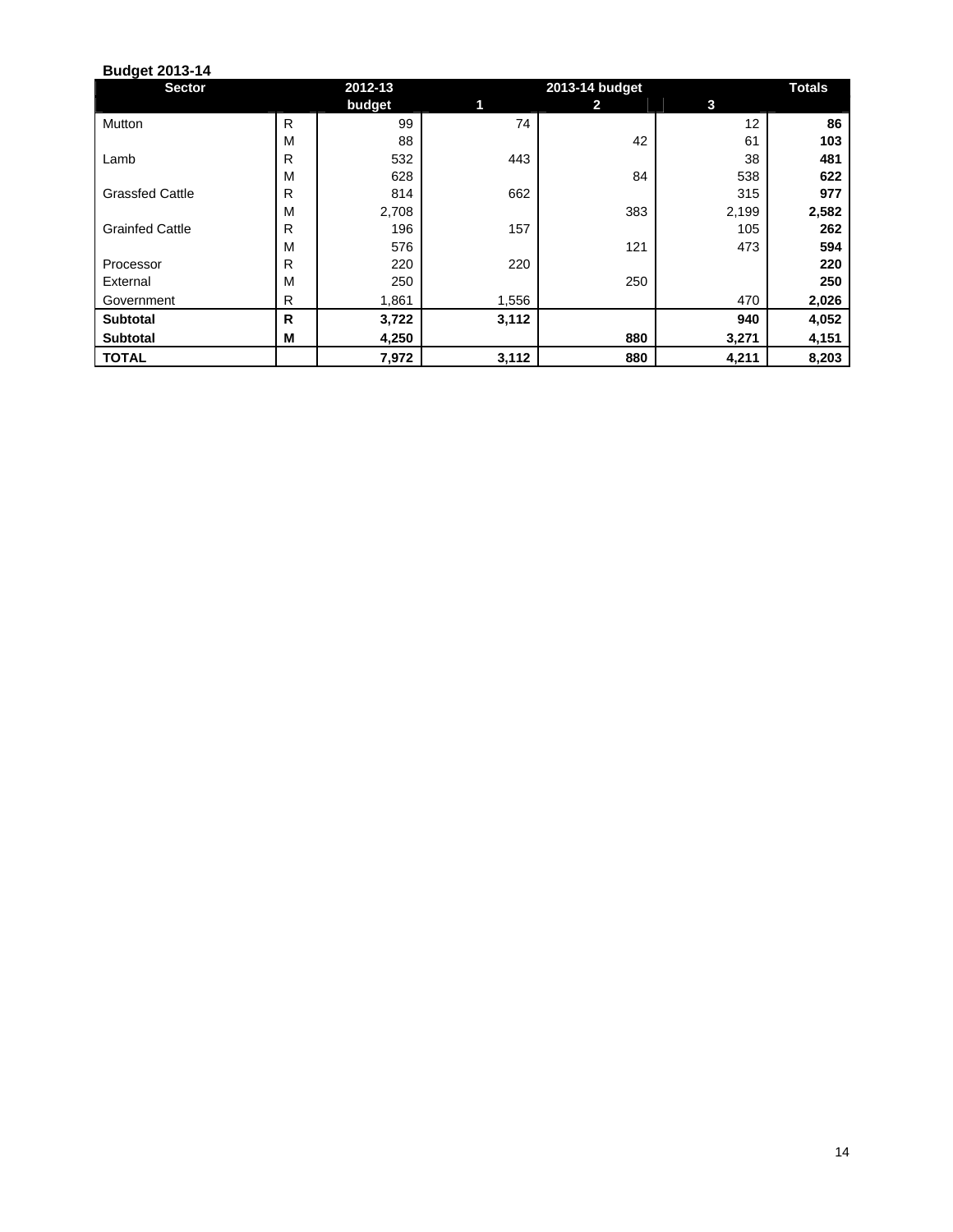### **2.2 Enhance the nutritional reputation of beef and lamb**

Promoting the nutritional attributes of beef and lamb as part of a healthy, balanced diet supports aggressive promotions to drive purchases. In 2013-14, MLA will continue investments in generating evidence and credible communications supporting the role beef and lamb can play in addressing key public health issues including obesity; iron and zinc nutrition; aging; and maintaining an up-to-date nutrient composition database in collaboration with key stakeholders. Communications include peer-reviewed journal articles; professional conference presentations; MLA sponsored symposia, workshops and *Vital* newsletter, targeting key influencers. The Proper Dinner consumer campaign positions beef and lamb as essential ingredients for making healthy meals three to four times a week, with support being provided by a new look consumer website, *ENTICE* magazine and integrated social, digital and mass media investment. Healthy eating tips will be reinforced by healthcare professional campaign through our Life Stages healthy eating resources, endorsed by relevant authorities. Resources have been developed for babies and young women, and metabolic health, iron and healthy aging will be completed. PR activities are planned leveraging seasonal events (e.g. 'back to school', 'HSC', weight loss diets for summer and fighting winter chills).

|    | <b>Strategy</b>                                                                  | <b>Key initiatives</b>                                                                                                                                                                                                          | <b>BU</b>   | 2012-13<br>budget | 2013-14<br>budget |
|----|----------------------------------------------------------------------------------|---------------------------------------------------------------------------------------------------------------------------------------------------------------------------------------------------------------------------------|-------------|-------------------|-------------------|
| 1. | Increase our<br>knowledge of the<br>health benefits of red<br>meat               | 1. Continue investment and communication of<br>evidence on the benefit of healthy beef and lamb<br>diets for meeting nutrient requirements and<br>preventing obesity and chronic disease at key<br>life stages                  | <b>GMKT</b> | 890               | 890               |
| 2. | Maintain consistent<br>and fact-based dietary<br>recommendations for<br>red meat | Manage issues by gaining support from key<br>1.<br>influencers via partnership (e.g. Dietitians<br>Association of Australia) and communications on<br>the role of Australian beef and lamb in a healthy<br>and sustainable diet |             | 359               | 359               |
| 3. | Communicate and<br>promote evidence-<br>based nutrition<br>information on red    | Deliver our key health messages to GPs, child<br>1.<br>health nurses, and dietitians through advertising,<br>direct mail, publications, conferences, seminars,<br>on-line and events                                            |             | 627               | 627               |
|    | meat to health<br>professionals and the                                          | 2. Launch a new consumer campaign supporting<br>the nutritional benefits of beef                                                                                                                                                |             | 3,297             | 2,897             |
|    | broader community                                                                | 3. Launch a new consumer campaign supporting<br>the nutritional benefits of lamb                                                                                                                                                |             | 1,042             | 1.042             |
|    |                                                                                  |                                                                                                                                                                                                                                 |             | 6,215             | 5,815             |

### **Key milestones**

- At least 55% of mothers with children in the household agree that beef makes healthy meals and 45% agree on lamb
- The percentage of mothers with children in the household limiting consumption of red meat for health reasons does not exceed 33%
- Maintain the proportion of healthcare professionals who recommend lean red meat at three or more times a week at 82% for GPs; 84% for dietitians; and 83% for practice nurses
- Balanced reporting of red meat and health issues in media with greater than 70% average of favourable and neutral reports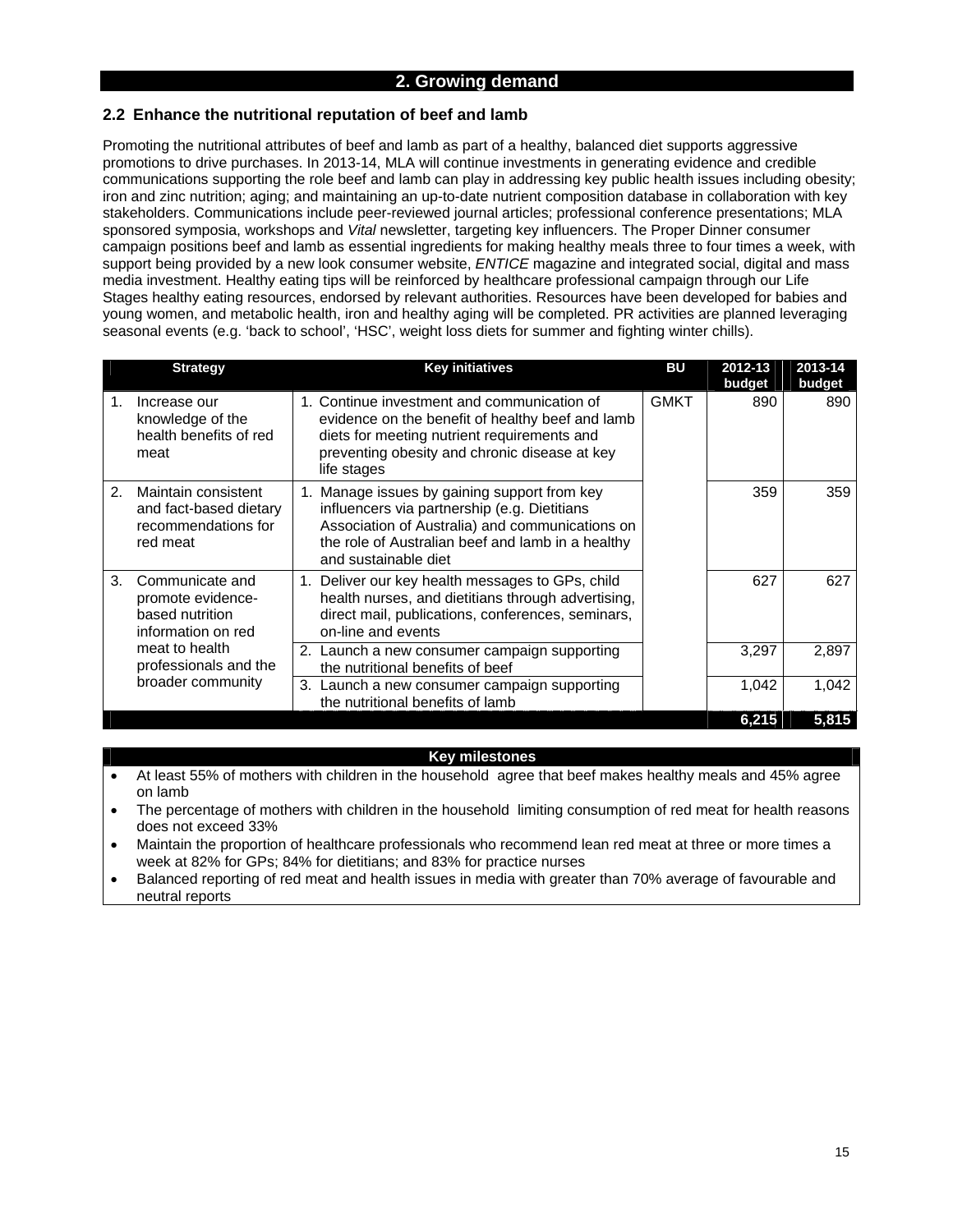| <b>Sector</b>          |              | 2012-13 |     | 2013-14 budget |       | <b>Totals</b> |
|------------------------|--------------|---------|-----|----------------|-------|---------------|
|                        |              | budget  | 1   | 2              | 3     |               |
| Mutton                 | M            | 5       |     |                | 5     | 5             |
| Lamb                   | R            | 150     | 150 | 23             | 30    | 203           |
|                        | М            | 1,136   |     | 33             | 996   | 1,029         |
| <b>Grassfed Cattle</b> | $\mathsf{R}$ | 102     | 102 | 59             | 84    | 245           |
|                        | М            | 3,065   |     | 86             | 2,293 | 2,379         |
| <b>Grainfed Cattle</b> | R            | 17      | 17  | 11             | 15    | 43            |
|                        | M            | 553     |     | 16             | 485   | 501           |
| Processor              | R            | 176     | 176 | 11             | 16    | 203           |
|                        | M            | 566     |     | 16             | 497   | 513           |
| Government             | $\mathsf{R}$ | 445     | 445 | 104            | 145   | 694           |
| <b>Subtotal</b>        | R            | 890     | 890 | 208            | 290   | 1,388         |
| <b>Subtotal</b>        | M            | 5,325   |     | 151            | 4,276 | 4,427         |
| <b>TOTAL</b>           |              | 6,215   | 890 | 359            | 4,566 | 5,815         |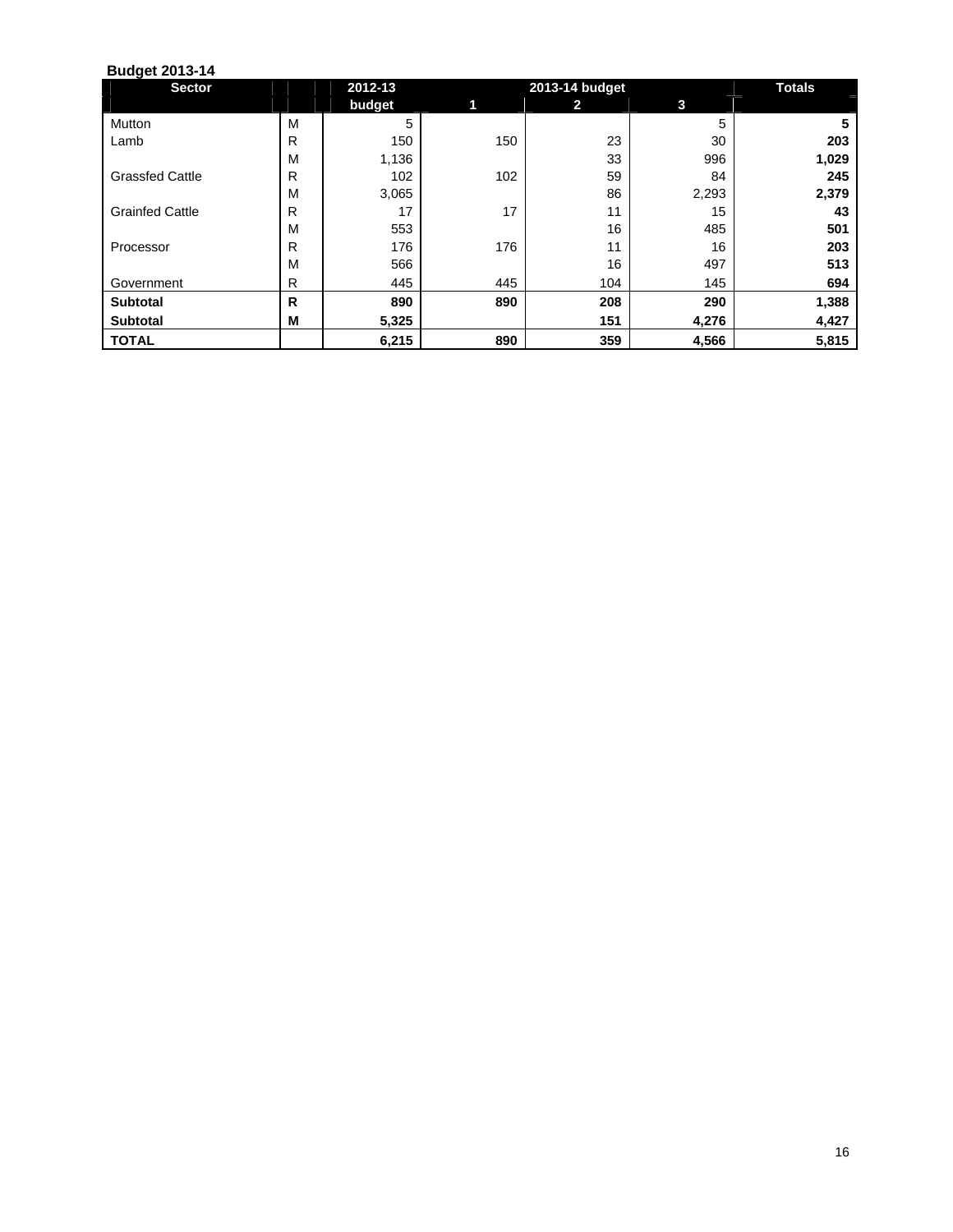### **2. Growing demand**

### **2.3 Develop new products**

Innovative, consumer-focussed new products will assist in increasing demand for red meat (and non-meat products) and will provide opportunities for industry to build new segments in existing markets and enter new markets. In 2013-14, MLA will seek to significantly upgrade new product development services delivered to industry by creating a Red Meat Food Innovation Service Hub*.* The hub will develop and deliver integrated innovation services that build on existing initiatives and link R&D and marketing programs. While the overall budget for these programs will not increase, it is anticipated that the hub will generate significantly greater investment in new product development by industry partners via the MLA Donor Company (funded via voluntary contributions and matching dollars). Increased activity in this area may also be reflected in individual companies applying a proportion of their ICA program to support the launch of new products. Outcomes will be measured in terms of increased visibility and success of new products that grow demand, increase the value of the carcase, and ultimately result in greater profitability along the value chain.

| <b>Strategy</b>                                                                               | <b>Key initiatives</b>                                                                                                                                                                                                                          | <b>BU</b>   | 2012-13<br>budget | 2013-14<br>budget |
|-----------------------------------------------------------------------------------------------|-------------------------------------------------------------------------------------------------------------------------------------------------------------------------------------------------------------------------------------------------|-------------|-------------------|-------------------|
| 1. Establish an<br><b>Innovation Service</b><br>Hub to identify and<br>evaluate opportunities | 1. Monitor and report on consumer trends (global<br>and local), channel trends and requirements, and<br>competitive positioning that identify opportunities<br>for new products                                                                 | <b>GMKT</b> | 200               | 200               |
| for new products                                                                              | 2. Deliver knowledge services which raise industry<br>awareness of emerging trends and opportunities<br>for new products (global and domestic markets)<br>and support more informed decision-making<br>regarding priorities and R&D investments | <b>CIS</b>  | 216               | 200               |
| 2. Work with supply<br>chain partners and                                                     | 1. Support retailer and foodservice initiatives on new<br>products in the domestic market                                                                                                                                                       | <b>GMKT</b> | 73                | 73                |
| end customers to<br>develop new product<br>opportunities                                      | 2. Create new business for Australian beef in global<br>markets by working with exporters on new<br>product opportunities                                                                                                                       | <b>GMKT</b> | 100               | 100               |
|                                                                                               | 3. Develop new products that enable lamb usage in<br>new export market segments                                                                                                                                                                 | <b>GMKT</b> | 50                | 50                |
|                                                                                               | 4. Undertake applied research which supports<br>development and delivery of new value added<br>products into identified domestic and international<br>markets                                                                                   | <b>CIS</b>  | 356               | 300               |
| 3. Develop technologies<br>to enable                                                          | 1. Identify and evaluate opportunities for novel co-<br>products and bioactive applications                                                                                                                                                     | <b>CIS</b>  | 350               | 350               |
| transformation of co-<br>products into value-<br>added ingredients                            | 2. Develop more cost effective purification<br>technologies for Australian bioactives                                                                                                                                                           |             | 400               | 400               |
| 4. Develop new<br>technologies to enable<br>transforming and                                  | 1. Develop significantly innovative red meat<br>products via the development and application of<br>new science and technologies                                                                                                                 | <b>CIS</b>  | 614               | 610               |
| value-adding of low<br>value cuts                                                             | 2. Develop and maintain IP protection to secure<br>competitive advantage                                                                                                                                                                        |             | 50                | 50                |
| 5. Improve industry<br>capability to adopt and<br>prosper from new                            | 1. Facilitate development of enterprise and value<br>chain innovation capability to evaluate and adopt<br>new value adding opportunities                                                                                                        | <b>CIS</b>  | 86                | 160               |
| products and value<br>adding innovations                                                      | 2. Work with end customers and supply chains to<br>position and market new beef and<br>lamb/sheepmeat products                                                                                                                                  | <b>GMKT</b> | 300               | 300               |
|                                                                                               |                                                                                                                                                                                                                                                 |             | 2,795             | 2,793             |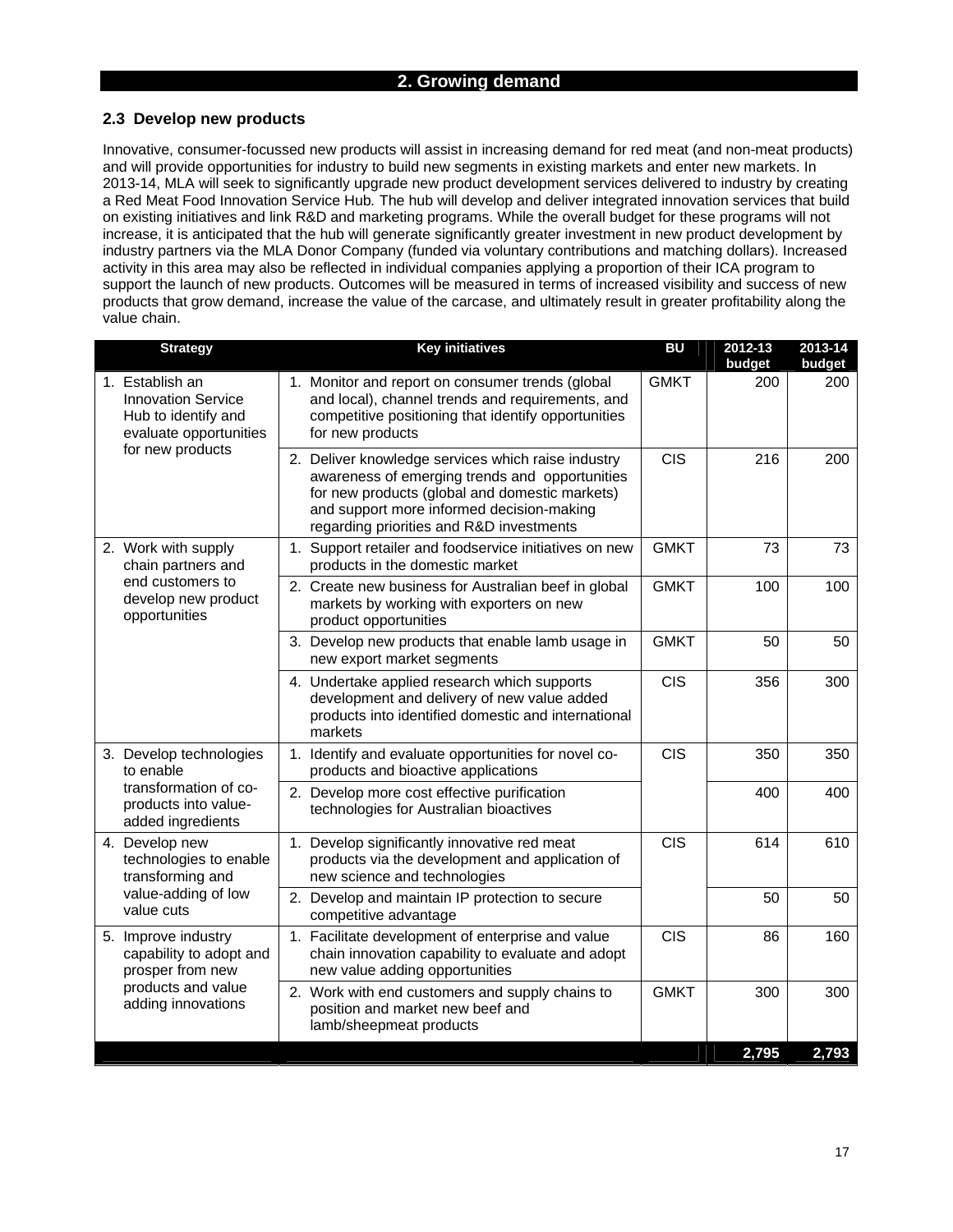#### **Key milestones**

- Undertake five pilot programs to develop value adding capability in supply partners and demonstrate reed mead innovation service hub concept.
- Create five new business opportunities for red meat value added products locally or globally
- Develop at least five new red meat value added products from technology platforms under development
- Develop and launch at least three new products into domestic and export markets from novel uses of secondary primals
- Develop quarterly communication outputs from the Innovation Service Hub for supply chain partners on new product opportunities and global trends
- Develop a commercially feasible process for a pilot application of blood derived bio-plastic
- Demonstrate technical feasibility of a novel industrial application of blood haemoglobins
- Identify novel red meat protein sources for pet food and aqua feed industries

| <b>Sector</b>          |   | 2012-13 |     |              | 2013-14 budget |     |     | <b>Totals</b> |
|------------------------|---|---------|-----|--------------|----------------|-----|-----|---------------|
|                        |   | budget  | 1   | $\mathbf{2}$ | 3              | 4   | 5   |               |
| Mutton                 | R | 30      | 3   | 4            | 11             | 8   | 6   | 32            |
| Lamb                   | R | 183     | 18  | 27           | 67             | 55  | 16  | 183           |
|                        | M | 209     | 55  | 71           |                |     | 83  | 209           |
| <b>Grassfed Cattle</b> | R | 329     | 32  | 48           | 121            | 101 | 26  | 328           |
|                        | M | 448     | 122 | 144          |                |     | 182 | 448           |
| <b>Grainfed Cattle</b> | R | 55      | 5   | 8            | 20             | 14  |     | 54            |
|                        | M | 18      | 6   | 2            |                |     | 10  | 18            |
| Processor              | R | 429     | 42  | 63           | 156            | 142 | 25  | 428           |
|                        | М | 48      | 17  | 6            |                |     | 25  | 48            |
| Goat                   | R | 10      |     |              |                | 10  |     | 10            |
| Government             | R | 1,036   | 100 | 150          | 375            | 330 | 80  | 1,035         |
| <b>Subtotal</b>        | R | 2,072   | 200 | 300          | 750            | 660 | 160 | 2,070         |
| <b>Subtotal</b>        | M | 723     | 200 | 223          |                |     | 300 | 723           |
| <b>TOTAL</b>           | R | 2,795   | 400 | 523          | 750            | 660 | 460 | 2,793         |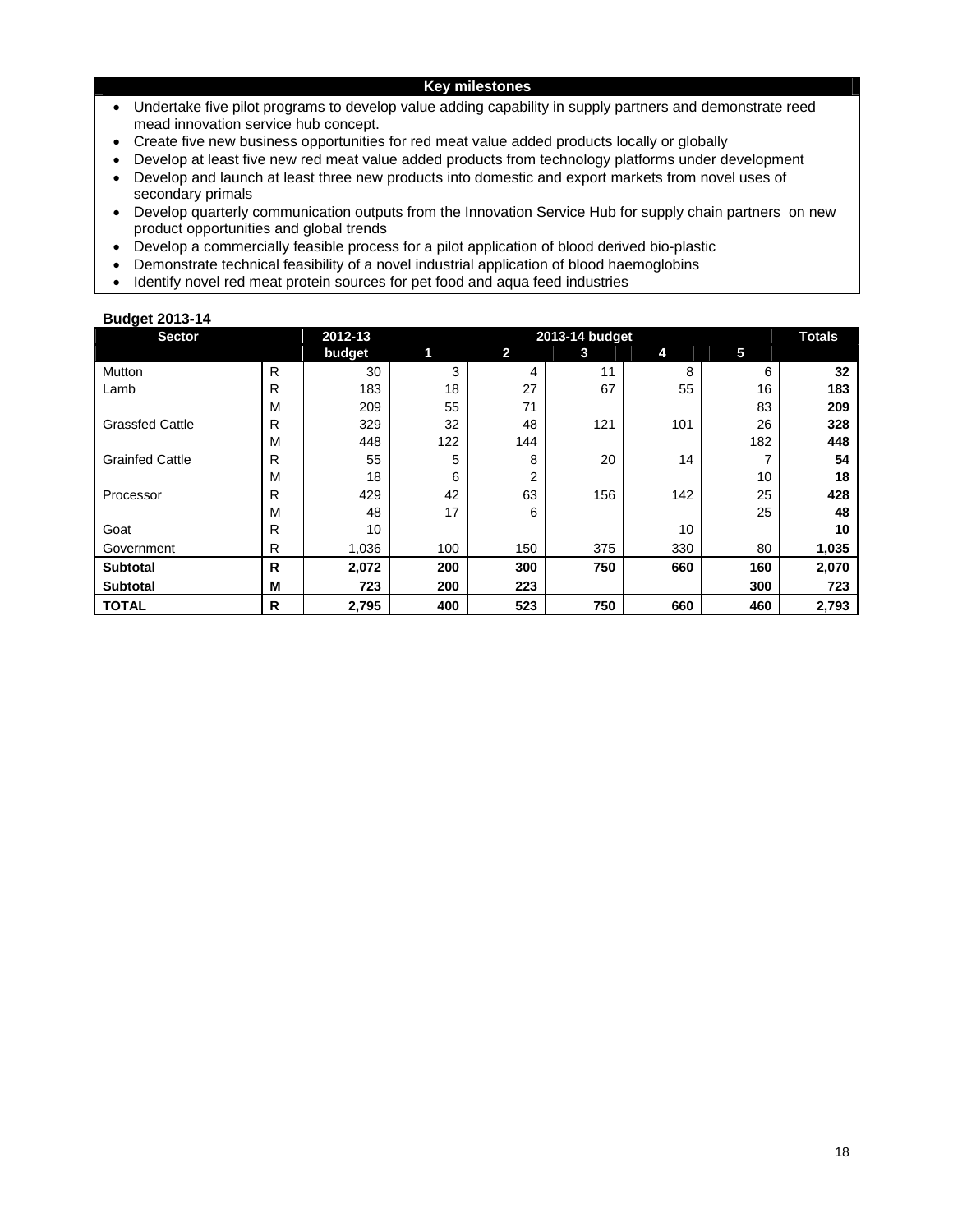### **2. Growing demand**

### **2.4 Aggressive promotion of beef in the domestic market**

With total expenditure of \$6.6 billion, the domestic market remains the largest and most loyal for Australian beef. This year will likely be challenging with consumer confidence remaining subdued, squeezed retail and foodservice margins inhibiting promotional activity, and strong competition from other proteins. The beef consumer promotion program for 2013-14 will focus on beef's superior desirability and satisfaction, with emphasis on seasonal associations (i.e. summer barbecues and hearty winter meals), increasing the consumer repertoire of beef cuts and meals, and targeting opportunities for future growth (e.g. Asian flavours, men cooking, 'foodies'). MLA will continue partnering with retailers and foodservice operators as they are integral to building demand with increased emphasis in 2013-14 on channel-specific marketing to enhance differentiation between retail outlets building appeal for secondary cuts on menus, increased focus on the fast growing institutional and catering sectors, and partnering with foodservice wholesalers to increase demand for MSA brands. Due to decreased levy forecasts, the 2013-14 budget for this strategy has been decreased by \$435,000.

| <b>Strategy</b>                                                                                                                                              | <b>Key initiatives</b>                                                                                           | BU          | 2012-13<br>budget | 2013-14<br>budget |
|--------------------------------------------------------------------------------------------------------------------------------------------------------------|------------------------------------------------------------------------------------------------------------------|-------------|-------------------|-------------------|
| 1. Strengthen Australian<br>consumers' emotional bond<br>with beef, create desire and<br>educate consumers to cook a<br>range of seasonal beef<br>meals/cuts | Beef promotional campaigns focused<br>1.<br>on 'summer barbecues' and 'winter<br>meals'                          | <b>GMKT</b> | 6.258             | 6,073             |
| Work with retailers and<br>2.<br>foodservice operators to raise<br>standards of presentation,                                                                | 1. Retailer-specific promotional activities<br>supporting MLA campaigns and/or red<br>meat in retailer campaigns |             | 1.795             | 1,737             |
| quality, merchandising and<br>promotion                                                                                                                      | 2. Foodservice promotional program<br>including publications, promotions and<br>education activities             |             | 956               | 864               |
|                                                                                                                                                              | 3. Under co-operative (ICA) programs<br>support the growth of branded supply<br>chains                           |             | 600               | 600               |
|                                                                                                                                                              |                                                                                                                  |             | 9,609             | 9.274             |

#### **Key milestones**

- Maintain beef's value share at 37.3% or higher of all fresh meat and penetration with purchase in last four weeks at 69.0% or higher
- Improvement in key beef attributes measured by consumer tracking 'is the most superior meat' at more than 36% and 'my favourite meat' at more than 19%
- Strong retailer support for MLA programs as evidenced by more than 55% of retail butchers rating their sales impact 'good/very good/excellent'

| <b>Sector</b>          |   | 2012-13 | 2013-14 budget | Totals |       |
|------------------------|---|---------|----------------|--------|-------|
|                        |   | budget  |                |        |       |
| <b>Grassfed Cattle</b> | M | 7,983   | 5,183          | 2,662  | 7,845 |
| <b>Grainfed Cattle</b> | M | 653     | 274            | 172    | 446   |
| Processor              | M | 898     | 616            | 292    | 908   |
| External               | M | 75      |                | 75     | 75    |
| <b>TOTAL</b>           | M | 9,609   | 6,073          | 3,201  | 9,274 |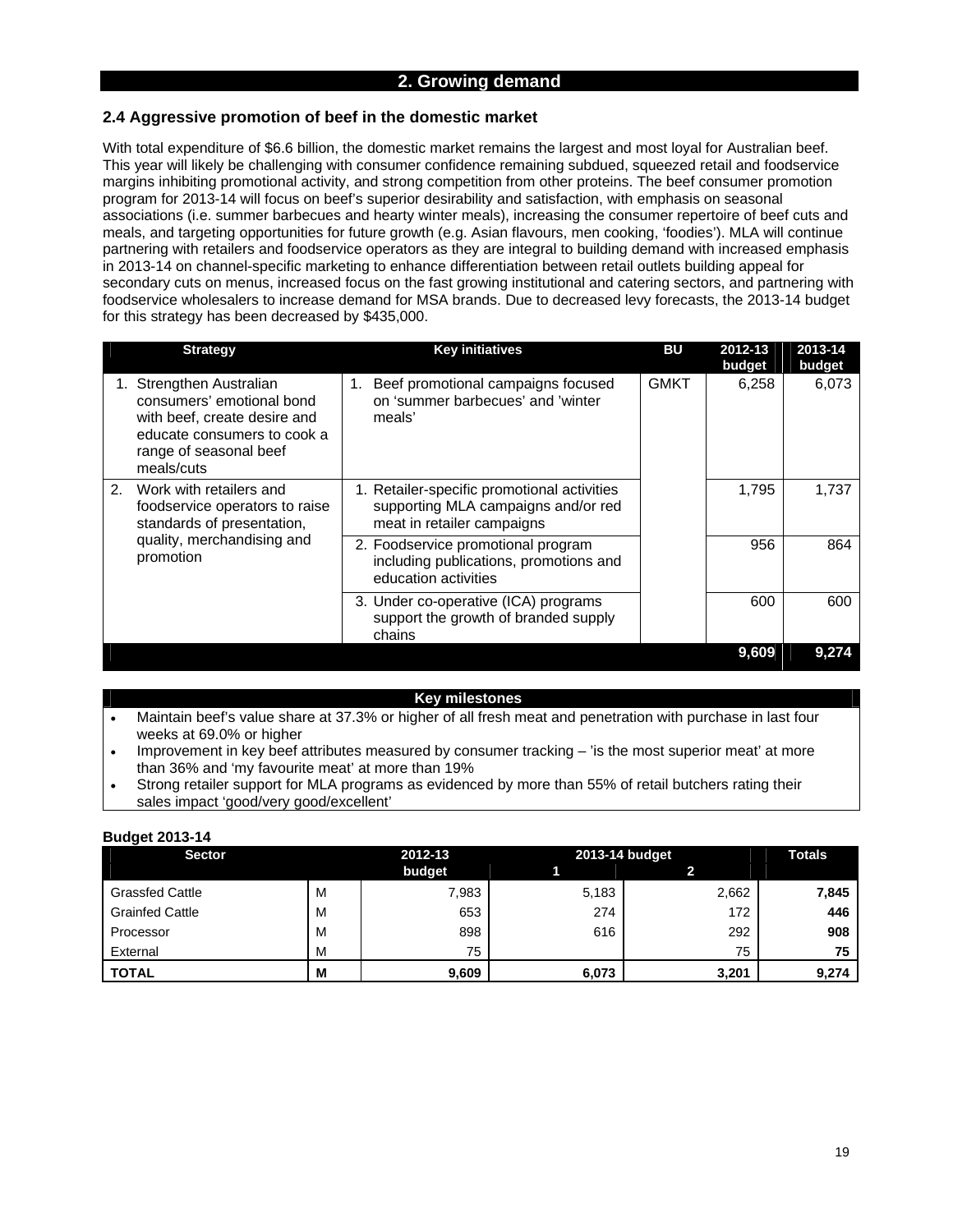### **2. Growing demand**

### **2.5 Aggressive promotion of lamb in the domestic market**

With total expenditure of \$2.2 billion, the domestic market remains the largest and most loyal for Australian lamb. This year will likely continue to be challenging with consumer confidence remaining subdued, squeezed retail and foodservice margins inhibiting promotional activity, and strong competition from other proteins. The lamb consumer promotion program for 2013-14 will focus on building the brand association 'Australia bonds over lamb', with increased emphasis on more overtly leveraging lamb's traditional association with Springtime, refining and evolving the Australia Day lamb campaign to ensure its continued success, building a successful roast lamb campaign for the Autumn/Easter/Mother's Day period, promoting more economical lamb cuts, and targeting opportunities for future growth (e.g. Asian flavours, men cooking, 'foodies'). MLA will continue partnering with retailers and foodservice operators that are integral to building demand with an emphasis on increased channel-specific marketing to enhance differentiation between retail outlets, building appeal for secondary cuts on menus, increased focus on the fast growing institutional and catering sectors, and partnering with foodservice wholesalers to increase demand for MSA brands.

| <b>Strategy</b>                                                                                                                                                                                                                                                       | <b>Key initiatives</b>                                                                                                                                       | BU          | 2012-13<br>budget | 2013-14<br>budget |
|-----------------------------------------------------------------------------------------------------------------------------------------------------------------------------------------------------------------------------------------------------------------------|--------------------------------------------------------------------------------------------------------------------------------------------------------------|-------------|-------------------|-------------------|
| 1. Maintain lamb as a routine habitual<br>purchase by building national pride in<br>lamb and encouraging consumers to<br>buy and cook a wider range of lamb<br>cuts/meals via consumer promotional<br>efforts around specific community<br>occasions through the year | 1. Lamb promotional campaigns<br>for spring, Australia Day and<br>autumn lamb roast                                                                          | <b>GMKT</b> | 6,735             | 6,735             |
| 2. Work with retailers and foodservice<br>operators to raise standards of<br>presentation, quality, merchandising<br>and promotion                                                                                                                                    | 1. Retailer-specific promotional<br>activities supporting MLA<br>campaigns and/or red meat in<br>retailer campaigns                                          |             | 705               | 736               |
|                                                                                                                                                                                                                                                                       | 2. Foodservice promotional<br>program including<br>publications, promotions and<br>education activities                                                      |             | 430               | 449               |
|                                                                                                                                                                                                                                                                       | 3. Support retailer and<br>foodservice initiatives on new<br>products, new merchandising<br>developments and new<br>promotional techniques<br>(moved to 2.3) |             | $\Omega$          | $\Omega$          |
|                                                                                                                                                                                                                                                                       | 4. Under co-operative (ICA)<br>programs support the growth<br>of branded supply chains                                                                       |             | 200               | 200               |
|                                                                                                                                                                                                                                                                       |                                                                                                                                                              |             | 8,285             | 8,120             |

#### **Key milestones**

- Grow lamb market share of fresh meat at retail to more than 13.5%
- Improvement in key lamb attributes as measured by consumer tracking 'top of mind awareness' to more than 16% and is loved by Australians' to more than 72%
- Strong retailer support for MLA programs as evidenced by more than 47% of retail butchers rating their sales impact 'good/very good/excellent'

| <b>Sector</b> |   | 2012-13 |       | 2013-14 budget |       |  |
|---------------|---|---------|-------|----------------|-------|--|
|               |   | budget  |       | ົ              |       |  |
| Mutton        | M |         |       | 11             | 44    |  |
| Lamb          | M | 7,900   | 6,466 | 1,275          | 7,741 |  |
| Processor     | М | 318     | 269   | 43             | 312   |  |
| Goat          | M | 31      |       | 31             | 31    |  |
| External      | M | 25      |       | 25             | 25    |  |
| <b>TOTAL</b>  | M | 8,285   | 6,735 | 1,385          | 8,120 |  |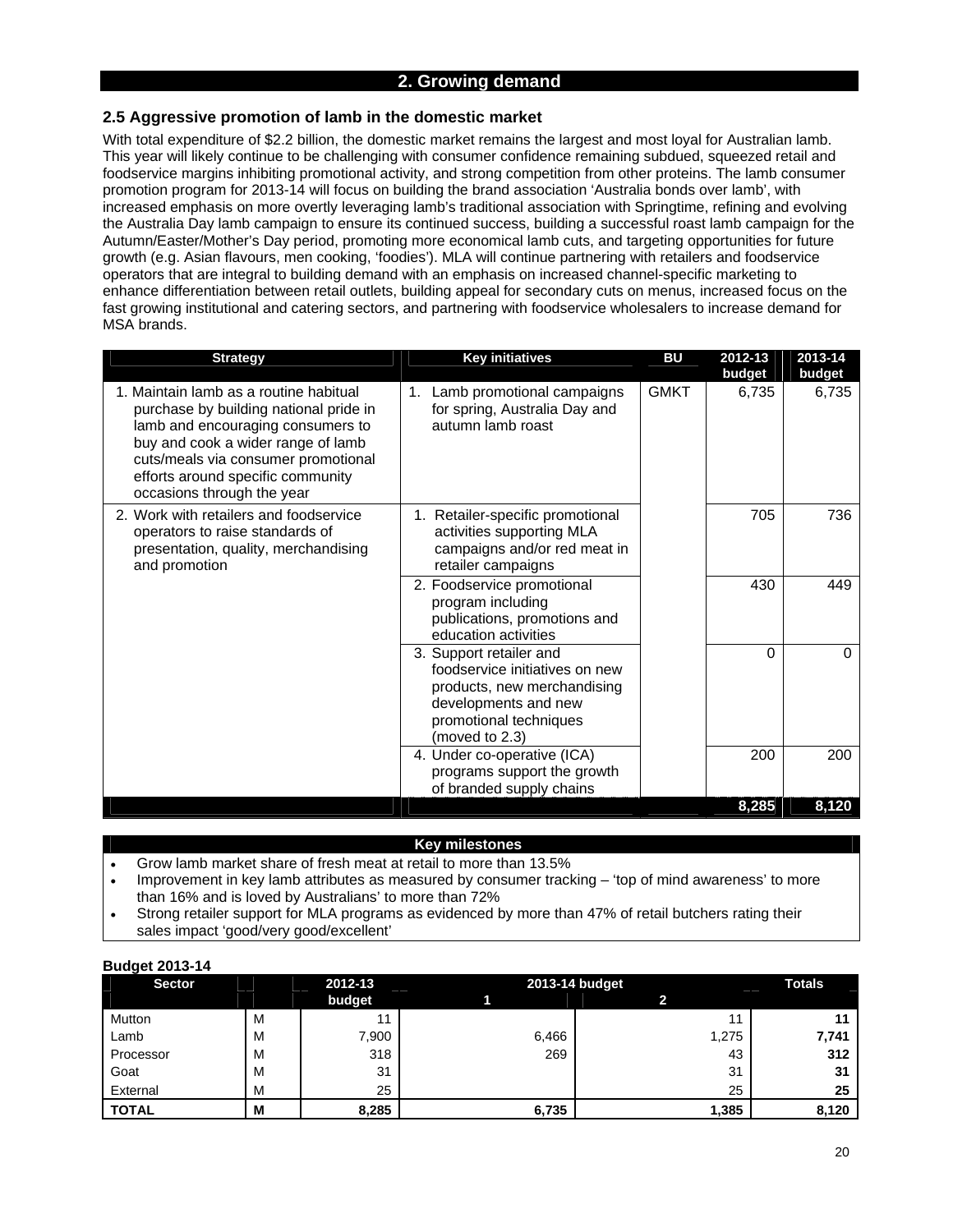#### **2.6 Aggressive promotion in export markets – beef**

Industry faces a number of strategic challenges, with increasing competition in Australia's major trading partners of Japan and Korea and growing markets outside of our traditional trading partner markets. We must defend our market share position in these core markets while at the same time as growing market share in developing markets of China, South East Asia, the Middle East and Russia. In meeting these challenges in Japan and Korea, MLA will continue to implement key account 'maintain and defend' strategies to consolidate commitment in the face of increased US competition. Also, there will be continued emphasis in using our strong country-of-origin logos in these markets to communicate messages regarding the safety and nutritional attributes of Australian beef. In Japan, there will be increased focus on tailored promotional activities with key accounts. In Korea, there will be a continued strong emphasis on awareness of the Australian beef logo but altering the tactics used to maintain awareness, incorporating more food service promotions in additional to retail activities. In developing markets, programs will continue to focus on business development activities and create awareness of Australian beef. Business development activities include working with exporters and importers to secure new retail and food service accounts, and providing training and merchandising support. In all markets, MLA promotional activities will involve working co-operatively with Australian exporters (and their importer/wholesaler/end-user customers) to develop and grow sales of individual Australian beef brands. This strategy recognises the diversity of customer needs that are best addressed through branded programs. Compared to 2010-11, the Japan and Korea budget has been reduced further to allow for increases in other and emerging markets, particularly in South-East Asia/China, MENA and EU/Russia.

| <b>Strategy</b>                                                                                           | <b>Key initiatives</b>                                                                                                                                                             | <b>BU</b>   | 2012-13<br>budget | 2013-14<br>budget |
|-----------------------------------------------------------------------------------------------------------|------------------------------------------------------------------------------------------------------------------------------------------------------------------------------------|-------------|-------------------|-------------------|
| 1. Disseminate<br>comprehensive<br>export marketing<br>information                                        | 1.<br>Monitor and report on consumer trends (global<br>and local), channel trends and requirements,<br>and competitive positioning                                                 | <b>GMKT</b> | 2,151             | 2,356             |
| 2. Develop new trade<br>and consumer                                                                      | 1.<br>Identify and generate leads via business<br>development activities.                                                                                                          |             | 5,377             | 4,811             |
| opportunities for<br>Australian beef<br>internationally                                                   | 2.<br>Conduct contact profiling in conjunction with<br>education and awareness work in emerging<br>markets                                                                         |             |                   |                   |
| 3. Position Australian<br>beef as safe,<br>consistent, versatile<br>and nutritious via                    | Through country of origin marks (Aussie Beef,<br>1.<br>HCW, etc) positively position Australian beef in<br>terms of product attributes (i.e. safety,<br>consistency and nutrition) |             | 10,080            | 9,391             |
| trade and consumer<br>educational activities                                                              | 2.<br>Profile Australian product specification systems<br>(AUS-MEAT and MSA                                                                                                        |             |                   |                   |
|                                                                                                           | 3.<br>Highlight the ability of Australian exporters to<br>meet special requirements, such as Halal                                                                                 |             |                   |                   |
|                                                                                                           | Communicate the nutritional and health benefits<br>4.<br>of consuming Australian beef                                                                                              |             |                   |                   |
| 4 Assist in the creation<br>and promotion of                                                              | 1.<br>Support individual beef brands through the<br>Industry Collaborative Agreement (ICA) program                                                                                 |             | 3,306             | 3,825             |
| strong brand<br>identities through<br>implementation of<br>individual co-<br>operative programs<br>(ICAs) | 2.<br>Through ICAs support the voluntary introduction<br>of brands in export markets underpinned by<br><b>MSA</b>                                                                  |             |                   |                   |
|                                                                                                           | 3.<br>Build supply chain capability in positioning and<br>marketing Australian beef                                                                                                |             |                   |                   |
|                                                                                                           | Strengthen supply chain networks between<br>4.<br>Australian beef suppliers and end users to boost<br>sales and create loyalty                                                     |             |                   |                   |
| <b>TOTAL</b>                                                                                              |                                                                                                                                                                                    |             | 20,914            | 20,383            |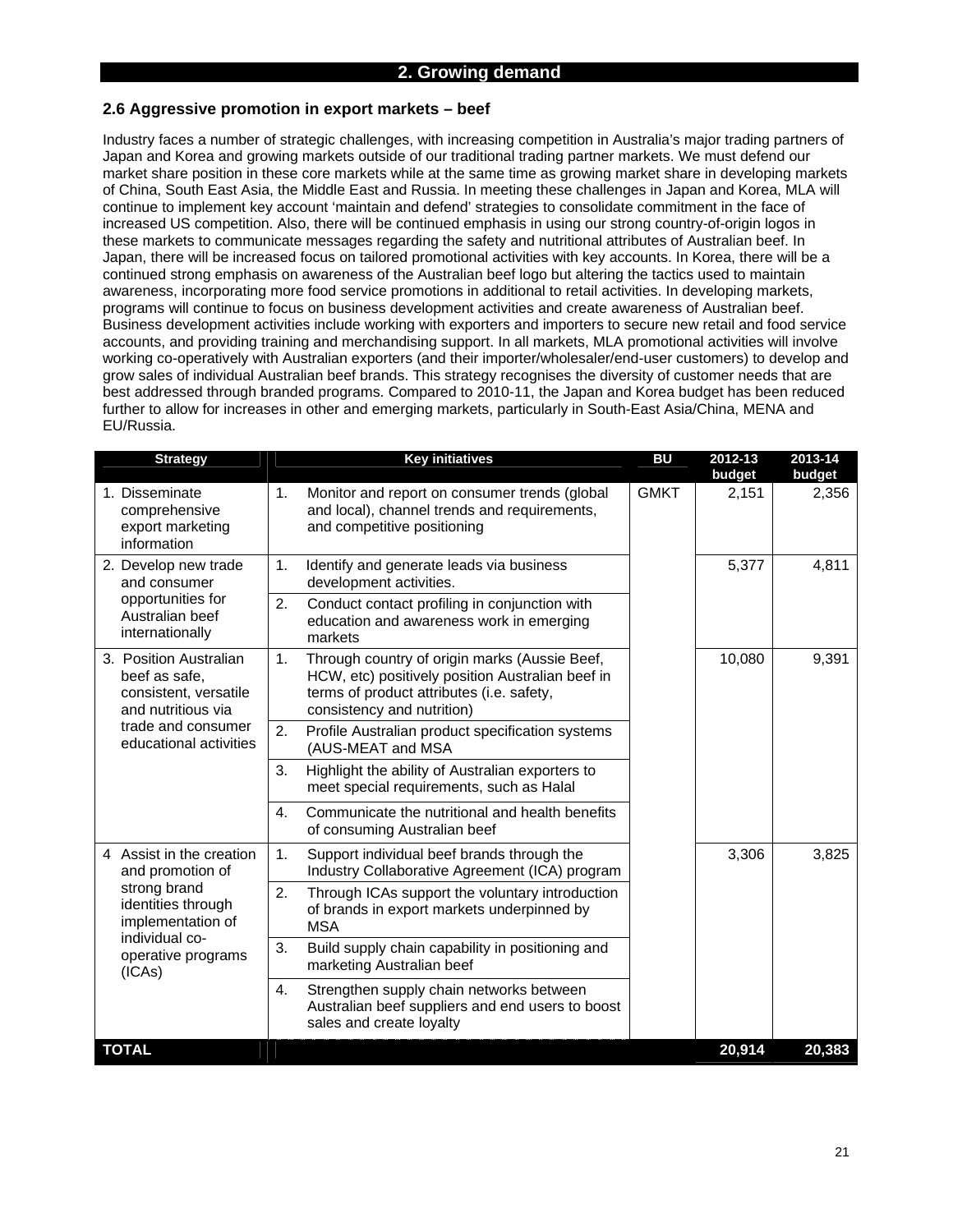### **Key milestones**

- Achieve at least 80% of KPIs listed in regional beef implementation plans
- An additional eight major customers are recruited globally for Australian beef
- Over 80% of Australian exporters and importers satisfied with MLA business development activities (trade shows, missions, etc)
- Achieve an increase in ICA participation and uptake on planned activity from 2012-13 baseline

| <b>Sector</b>          |   | 2012-13 | 2013-14 budget |       |       |       |           |               |        | <b>Totals</b> |        |
|------------------------|---|---------|----------------|-------|-------|-------|-----------|---------------|--------|---------------|--------|
|                        |   | budget  | North          |       |       | South |           |               | Middle |               |        |
|                        |   |         | America        | Japan | Korea | Asia  | Indonesia | <b>Europe</b> | East   | Global        |        |
| <b>Grassfed Cattle</b> |   | 18,305  | 729            | 5.935 | 3.644 | 3.331 | 641       | 770           | 586    | <b>969.</b>   | 17,604 |
| <b>Grainfed Cattle</b> |   | 2,108   | 60             | 235   | 382   | 204   | 46        | 410           | 50     | 991           | 2,378  |
| External               |   | 401     |                | 260   |       |       |           | 91            | 50     |               | 401    |
| TOTAL                  | М | 20.814  | 790            | 6,430 | 4,026 | 3.535 | 687       | 1,271         | 686    | 2,960         | 20,383 |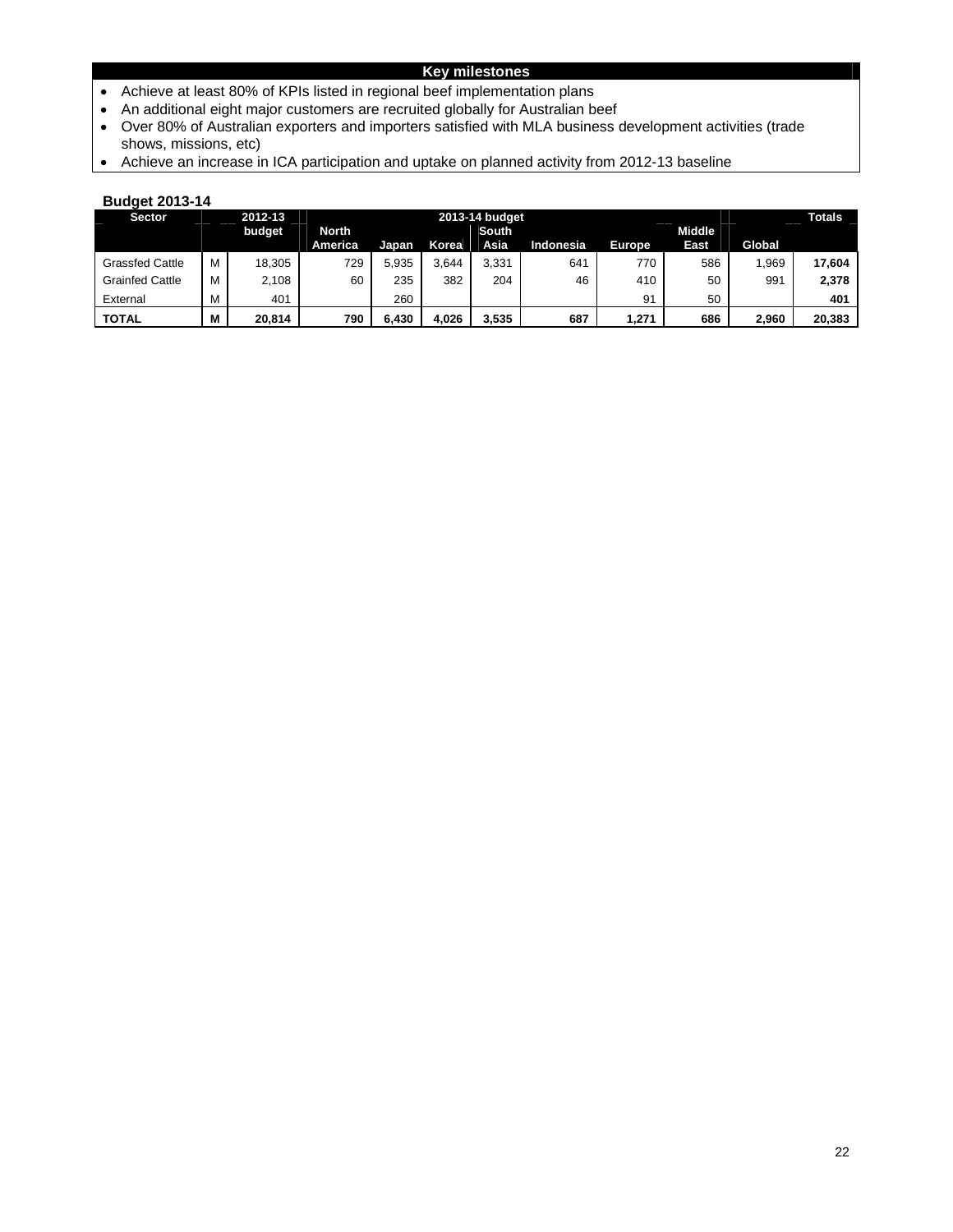### **2. Growing demand**

### **2.7 Aggressive promotion in export markets – sheepmeat**

Recent increased lamb supply has helped boost demand for Australian lamb and mutton significantly over the past year, even with headwinds from a continued high exchange rate, with China and the Middle East driving growth. In 2013-14, MLA will continue to work with exporters and importers to create new business opportunities for lamb and mutton in retail and foodservice accounts, while supporting continued growth in existing accounts. A range of promotional support activities will support this to build loyalty. For many U.S. consumers their first experience trialling lamb will be in food service. The focus this year will be to continue to broaden lamb's menu range, working with the quick service, mid-scale and casual dining sectors in North America and securing greater penetration in Chinese cuisine in Greater China and South East Asia. In the Middle East, we will continue activity across both retail and foodservice sectors, education of butchers and chefs on cutting knowledge and menu development skills for lamb cuts, in a market where chilled lamb is taking the place of live product. An analysis of market growth to 2015 has revealed that the best prospects lie in the MENA, South East Asia/ Chinas and North American regions. After budget changes in 2012-13 to reflect this, no changes to budgets have been planned for 2013-14.

| <b>Strategy</b>                                                                                                                                                                                                           | <b>Key initiatives</b>                                                                                                                                                                                                                                                                                                                                                                                                                                                                                                                                    | <b>BU</b>   | 2012-13<br>budget | 2013-14<br>budget |
|---------------------------------------------------------------------------------------------------------------------------------------------------------------------------------------------------------------------------|-----------------------------------------------------------------------------------------------------------------------------------------------------------------------------------------------------------------------------------------------------------------------------------------------------------------------------------------------------------------------------------------------------------------------------------------------------------------------------------------------------------------------------------------------------------|-------------|-------------------|-------------------|
| 1. Disseminate<br>comprehensive export<br>marketing information                                                                                                                                                           | 1.<br>Monitor and report on consumer trends (global<br>and local), channel trends and requirements,<br>and competitive positioning                                                                                                                                                                                                                                                                                                                                                                                                                        | <b>GMKT</b> | 475               | 481               |
| 2. Grow awareness, trial<br>and purchase of<br>Australian lamb in<br>overseas markets<br>through various<br>promotional activities<br>including advertising<br>and sampling                                               | 1.<br>Generate awareness of Australian lamb<br>through consumer and trade advertising, e-<br>marketing and PR<br>2.<br>Increase trial of Australian lamb through<br>product sampling, cooking demonstrations and<br>menu positioning<br>3.<br>Convert trial to purchase by positioning easy-<br>to-use products at relevant price points<br>$\overline{4}$ .<br>Demonstrate lamb's relevance to                                                                                                                                                           |             | 1,746             | 1,762             |
| 3. Position Australian<br>lamb in overseas<br>markets by leveraging<br>its generic positive<br>attributes (product<br>integrity, Halal integrity,<br>consistent quality,<br>delicious, nutritious<br>and easy to prepare) | contemporary food trends<br>1.<br>Through country of origin marks and general<br>communication materials, positively position<br>Australian sheepmeat in terms of product<br>safety<br>2.<br>Highlight the product specification (AUS-<br>MEAT), range and versatility of Australian<br>sheepmeat, and the ability of Australian<br>exporters to meet special requirements such<br>as Halal<br>3.<br>Communicate the nutritional and health<br>benefits of consuming Australian lamb, through<br>working with other supply countries where<br>appropriate |             | 1,233             | 1,248             |
| 4. Under co-operative<br>programs support the<br>growth of branded<br>lamb supply chains to<br>develop trade and<br>consumer loyalty                                                                                      | Develop new opportunities for Australian lamb<br>1.<br>through lead identification and generation<br>activities<br>2.<br>Work alongside supply chains to encourage<br>innovation<br>3.<br>Develop new products that enable lamb usage<br>in new market segments<br>Support supply chains through co-operative<br>4.<br>brand activities (ICAs)                                                                                                                                                                                                            |             | 3,560             | 3,423             |
|                                                                                                                                                                                                                           |                                                                                                                                                                                                                                                                                                                                                                                                                                                                                                                                                           |             | 6,964             | 6,914             |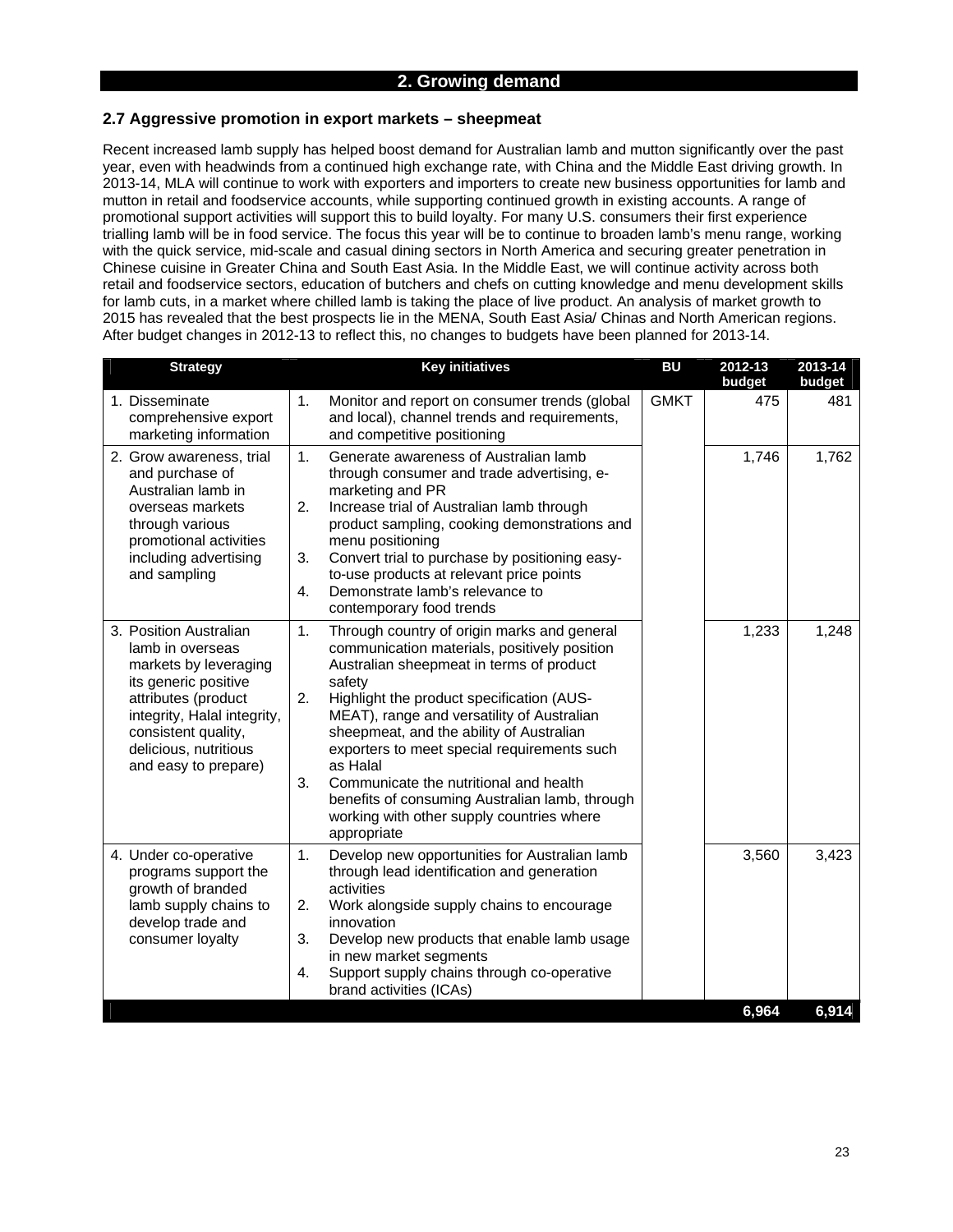### **Key milestones**

- Achieve at least 80% of KPIs listed in regional sheepmeat implementation plans
- An additional 8 major customers are recruited globally for Australian lamb
- Over 80% of Australian exporters and importers are satisfied with MLA business development activities (trade shows, missions, etc)
- Achieve an increase in ICA participation and update on planned activity from 2012-13 baseline

| <b>Sector</b><br>2012-13<br>2013-14 budget |   |        |              |              |       | <b>Totals</b> |           |               |               |        |       |
|--------------------------------------------|---|--------|--------------|--------------|-------|---------------|-----------|---------------|---------------|--------|-------|
|                                            |   | budget | <b>North</b> |              |       | <b>South</b>  |           |               | <b>Middle</b> |        |       |
|                                            |   |        | America      | <b>Japan</b> | Korea | Asia          | Indonesia | <b>Europe</b> | East          | Global |       |
| Lamb                                       | м | 6,694  | 3.545        | 269          | 25    | 952           | 28        | 240           | 1.165         | 420    | 6.644 |
| Goat                                       | м | 170    | 100          |              |       | 50            |           |               |               | 20     | 170   |
| External                                   | М | 100    |              | 20           |       |               |           | 30            | 50            |        | 100   |
| <b>TOTAL</b>                               | М | 6,964  | 3,645        | 289          | 25    | 002. ا        | 28        | 270           | 1,215         | 440    | 6,914 |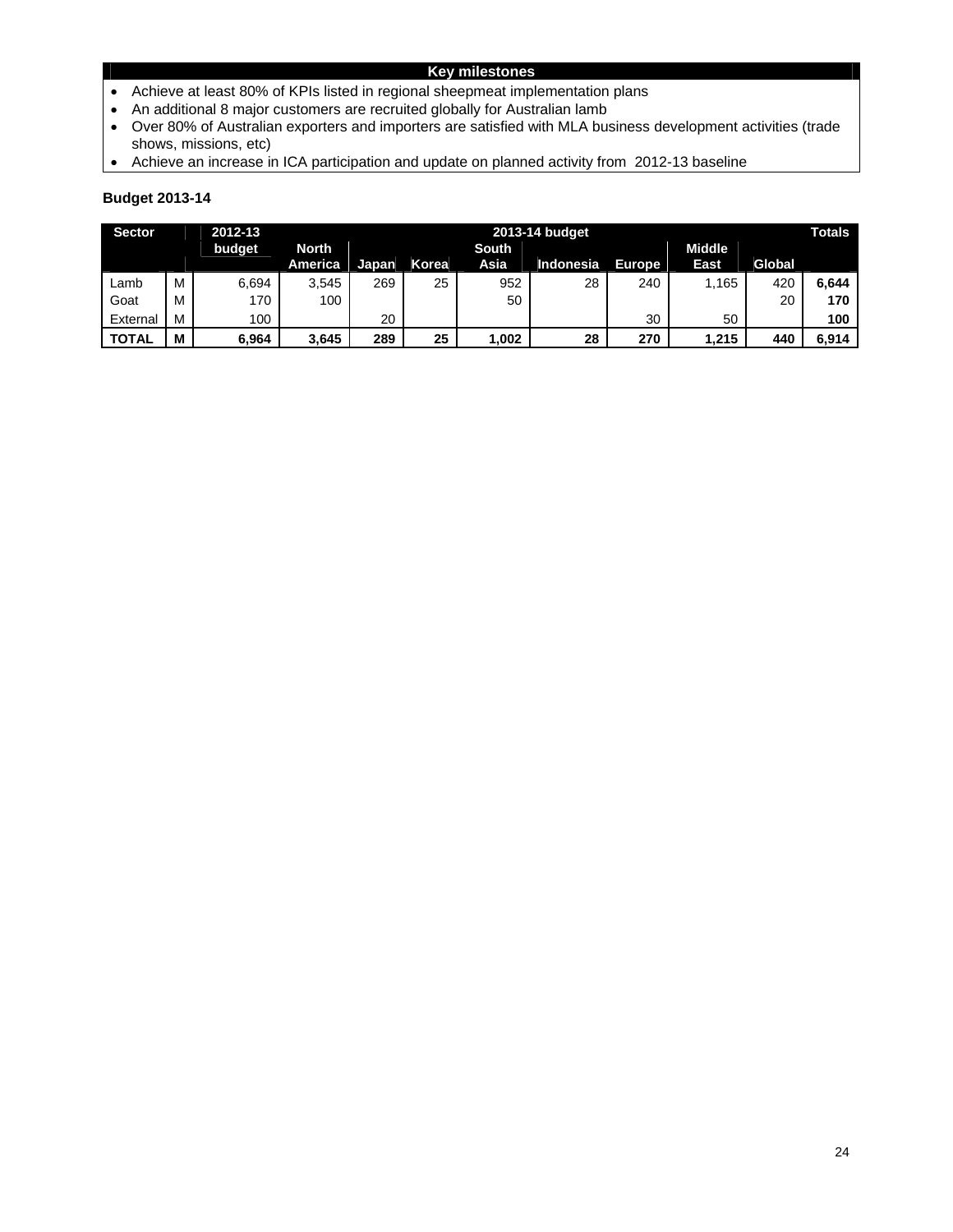### **3. Increasing productivity across the supply chain**

### **3.1 Create opportunities to increase on-farm productivity**

Producers operate complex businesses in an environment characterised by highly variable seasons and markets. MLA's R&D programs seek to deliver new tools and technologies that support producers to become more productive in this challenging environment. Major investments in 2013-14 include continued implementation of the feedbase investment plan (cattle and sheep); lamb and weaner survival program (sheep); lamb supply chain and animal information program (sheep) and southern beef compliance program (cattle); priority activities within the RD&E priorities prospectus for the northern Australia beef industry; and implementation of a comprehensive research program addressing feedlot nutrition and heat stress. The budget also includes support for the Sheep and Future Farm Industries Cooperative Research Centres (CRCs).

| <b>Strategy</b>                                                                                                                              | <b>Key initiatives</b>                                                                                                                                                                           | ВU         | 2012-13<br>budget | 2013-14<br>budget |
|----------------------------------------------------------------------------------------------------------------------------------------------|--------------------------------------------------------------------------------------------------------------------------------------------------------------------------------------------------|------------|-------------------|-------------------|
| 1. Enhance rates of<br>genetic improvement<br>in livestock and                                                                               | Provide genetic and genomic evaluation tools and<br>1.<br>information for cattle, sheep and goat breeding<br>enterprises                                                                         | <b>LPI</b> | 4,362             | 3,865             |
| feedbase performance                                                                                                                         | 2.<br>Accelerate both discovery and delivery of new<br>breeding methods to improve pasture and forage<br>crop productivity, quality and persistence                                              |            | 594               | 1,328             |
| 2. Improve productivity in<br>grazing and feedlot<br>systems                                                                                 | Develop new technologies and management<br>1.<br>programs to increase growth, feed efficiency,<br>grazing performance, reproduction and reduce<br>mortality rates in grazing and feedlot systems |            | 6,568             | 5,305             |
|                                                                                                                                              | Develop new cultivars and/or agronomic practices<br>2.<br>to improve persistence and/or quality attributes of<br>forage plants                                                                   |            | 2,834             | 3,779             |
| 3. Develop and<br>implement new<br>information                                                                                               | 1. Evaluate, develop and implement technologies,<br>tools and strategies to increase labour efficiency<br>and reduce cost of production                                                          |            | 198               | 377               |
| technologies                                                                                                                                 | 2. Increase producer capacity to make management<br>decisions from more precise information leading to<br>improved market compliance                                                             |            | 545               | 365               |
| 4. Utilise producer<br>participatory R&D to<br>maximise rate and<br>effectiveness of<br>development and<br>evaluation of new<br>technologies | 1. Develop, demonstrate and evaluate technologies,<br>tools and management strategies in conjunction<br>with producers and key intermediaries                                                    |            | 1,265             | 1,242             |
|                                                                                                                                              |                                                                                                                                                                                                  |            | 16,366            | 16,261            |

#### **Key milestones**

- Ongoing implementation of projects for the lamb and weaner survival strategy that lead to a 2% per annum increase in net reproduction rate for sheep
- Initiate program of work to increase cattle reproductive performance in northern Australia by building on the results of the Beef CRC and CashCow
- Develop investment models for the sheep and beef cattle information nucleus programs and have endorsed by industry and key stakeholders
- Deliver genomically enhanced breeding values for consumer evaluation scores for lamb
- Develop guidelines for integrating livestock selection, grazing and fertiliser management of low input native pastures into whole of farm management
- Establish research to identify new technologies to increase the rate of genetic gain in annual legume and temperate grasses (phalaris and cocksfoot)
- Strategies for improved production from rundown buffel grass pastures being tested in 35 on-property research trials with 12 producer groups
- Establish four goat producer demonstration sites
- Complete Manure Handbook and Feedlot Design and Construction Manual and make available to feedlot industry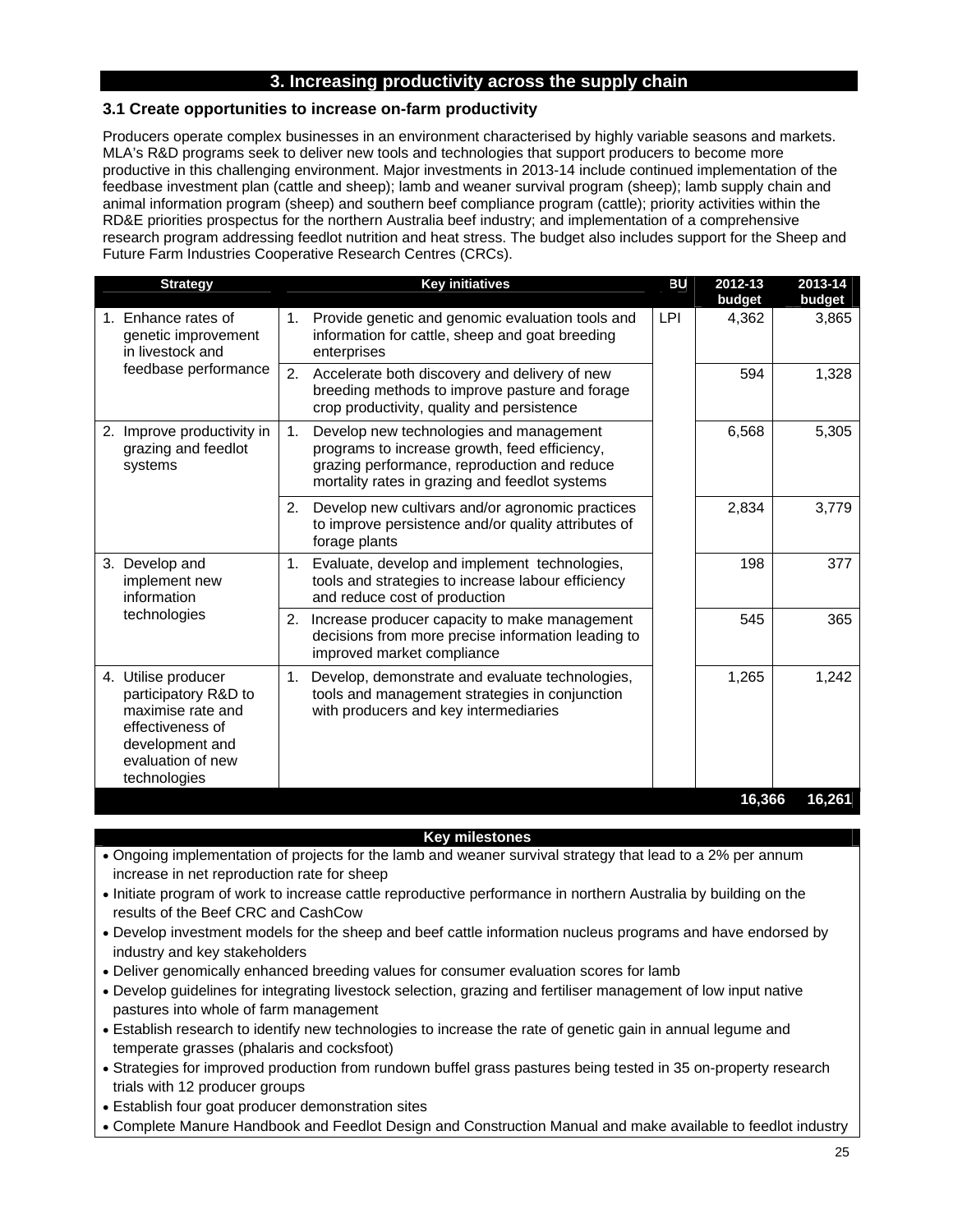| <b>Sector</b>          |   | 2012-13 |       | 2013-14 budget |     |       |        |  |
|------------------------|---|---------|-------|----------------|-----|-------|--------|--|
|                        |   | budget  |       | $\mathbf{2}$   | 3   | 4     |        |  |
| Mutton                 | R | 286     | 109   | 150            | 17  | 10    | 286    |  |
| Lamb                   | R | 2,923   | 1,307 | 1,759          | 201 | 112   | 3,379  |  |
| <b>Grassfed Cattle</b> | R | 3,259   | 993   | 1,722          | 126 | 65    | 2,906  |  |
| <b>Grainfed Cattle</b> | R | 856     |       | 463            |     | 257   | 720    |  |
| Goat                   | R | 271     |       | 120            |     | 132   | 252    |  |
| External               | M | 1,175   | 375   | 656            | 54  | 90    | 1,175  |  |
| Government             | R | 7,597   | 2,409 | 4,214          | 344 | 576   | 7,543  |  |
| <b>Subtotal</b>        | R | 15,192  | 4,818 | 8,428          | 688 | 1,152 | 15,086 |  |
| <b>Subtotal</b>        | M | 1,175   | 375   | 656            | 54  | 90    | 1,175  |  |
| <b>TOTAL</b>           |   | 16,367  | 5,193 | 9,084          | 742 | 1,242 | 16,261 |  |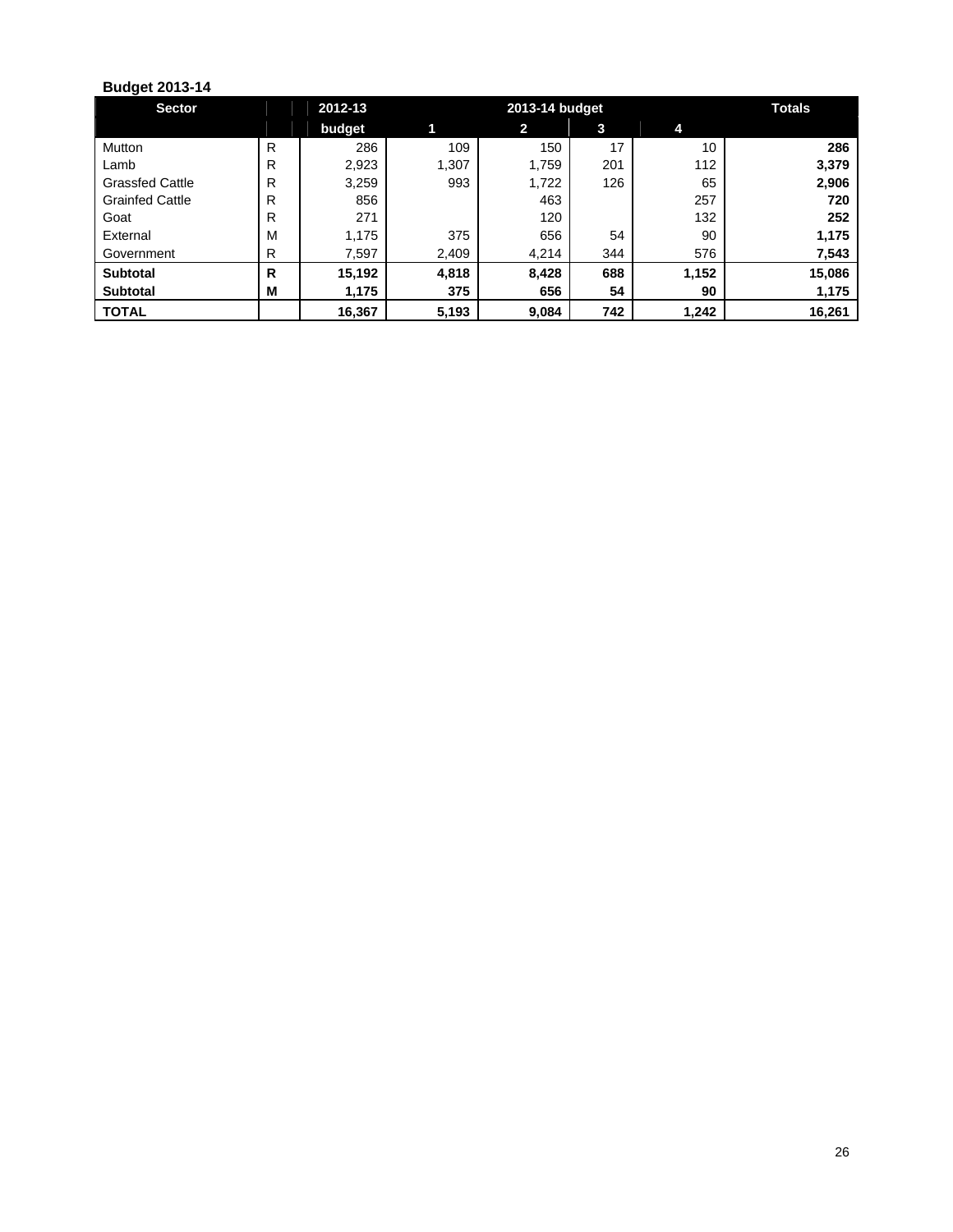### **3. Increasing productivity across the supply chain**

### **3.2 Identify and deliver opportunities to increase off-farm productivity and capability**

The global competitive environment requires a whole-of-chain response to ensure the industry improves productivity and retains a competitive advantage. The key drivers and opportunities for improving processing efficiencies are maximising yield and optimising product mix, addressing labour availability and OH&S issues and implementing broader business efficiencies. In 2013-14, through the MLA Donor Company and collaborative innovation strategies program, MLA will focus on delivering large scale processing efficiency initiatives. In addition, MLA will continue to collaborate with meat processors and the Australian Meat Processor Corporation to assist and strengthen activities in a range of key innovation areas such as cost effective automation and manual assist technologies to improve efficiencies and OHS as well as the feasibility, evaluation and preliminary development work of novel objective measurement systems. MLA and AMPC will also work closely together on the commercialisation and adoption of R&D outcomes so as to ensure benefits to processors are realised.

|              | <b>Strategy</b>                                                                 | <b>Key Initiatives</b>                                                                                                                                                      | BU          | 2012-13<br>budget | 2013-14<br>budget  |
|--------------|---------------------------------------------------------------------------------|-----------------------------------------------------------------------------------------------------------------------------------------------------------------------------|-------------|-------------------|--------------------|
| 1.           | Develop new<br>technologies and<br>systems that<br>improve                      | 1. Develop and implement transformational<br>automation technologies that increase<br>efficiency and maximise carcase utilisation<br>via MDC partnerships and CISP programs | <b>CIS</b>  | 980               | <b>MDC</b><br>only |
|              | productivity and<br>processing                                                  | 2. Develop and validate alternate stunning<br>technologies                                                                                                                  | <b>CIS</b>  | 50                |                    |
| efficiencies | 3. AMPC funded initiatives                                                      | <b>AMPC</b>                                                                                                                                                                 | 1,020       | 2,434             |                    |
| 2.           | Assist the<br>processing sector<br>to improve work<br>health and safety         | Develop and implement technologies to<br>1.<br>improve working conditions and reduce work-<br>related injuries via MDC partnerships and<br>CISP programs                    | <b>CIS</b>  | 100               | <b>MDC</b><br>only |
|              |                                                                                 | 2. AMPC funded initiatives                                                                                                                                                  | <b>AMPC</b> | 300               | 36                 |
| 3.           | Develop new<br>systems to support<br>processing<br>decision-making              | 1. Develop and validate objective measurement<br>technologies which will benefit the red meat<br>supply chain via MDC partnerships and CISP<br>programs                     | <b>CIS</b>  | 200               | <b>MDC</b><br>only |
|              |                                                                                 | 2. AMPC funded initiatives                                                                                                                                                  | <b>AMPC</b> | $\blacksquare$    | 444                |
| 4.           | Improving industry                                                              | 1.<br>(Transferred to 4.5)                                                                                                                                                  |             | MDC only          | $\Omega$           |
|              | capability,                                                                     | <b>AMPC funded initiatives</b><br>2.                                                                                                                                        | <b>AMPC</b> | 1,128             | 498                |
|              | knowledge and<br>adoption of new<br>technologies to<br>increase<br>productivity | IP management, monitoring, evaluation, and<br>3.<br>commercialisation of off-farm R&D                                                                                       | <b>CIS</b>  | 226               | 75                 |
|              |                                                                                 |                                                                                                                                                                             |             | 3,778             | 3,486              |

#### **Key milestones**

- Realise net benefits of \$1.0 million per annum from processing technologies developed under this program and for which installation is completed in 2013-2014
- Total aggregated net benefit of technologies installed both in 2013-14 and previous years reaches \$6 million per annum
- Demonstrate in production a new technology capable of eliminating and/or reducing occupational health and safety risks
- Five off-farm pre commercial innovations have achieved at least 80% of their annual adoption strategy targets, including associated cost benefit analyses
- At least four fully commercial technologies have met their anticipated adoption targets

| <b>Sector</b> |  | 2012-13 |       |    | 2013-14 budget |     |       |  |
|---------------|--|---------|-------|----|----------------|-----|-------|--|
|               |  | budget  |       |    |                |     |       |  |
| Processor     |  | .889    | 1.217 | 18 | 222            | 286 | 1,743 |  |
| Government    |  | .889    | .217  | 18 | 222            | 286 | 1.743 |  |
| TOTAL         |  | 3,778   | 2,434 | 36 | 444            | 572 | 3,486 |  |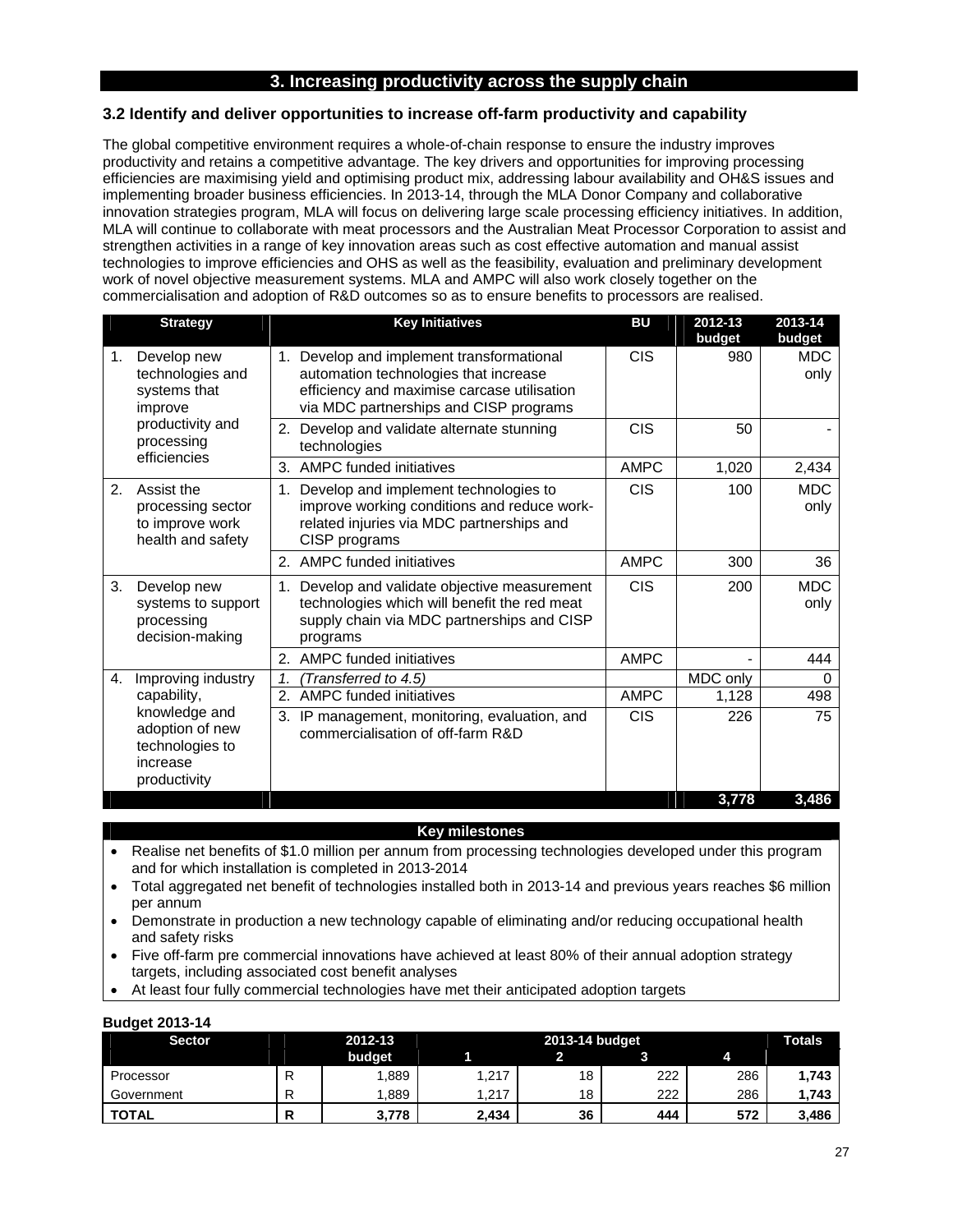### **3. Increasing productivity across the supply chain**

#### **3.3 Deliver valued supply chain and market information**

MLA continues to deliver a market information service that informs business management decisions in the red meat and livestock industry by ensuring 'information gaps' are identified, and appropriate, valued, information is collected, analysed and communicated in a timely, user friendly and readily accessible manner. In 2013-14, this work will focus on several areas. One of these is to achieve industry best practice for market information data functionality for internal and external usage and continue to foster the acceptance and adoption of price risk management throughout the red meat industry. Another is to improve feedback and benchmarking data along the supply chain, especially to producers, providing opportunities for operational improvements. It will also focus on harnessing key industry issues research opportunities that will return valuable knowledge for policy makers across the Australian supply chain and, where appropriate, on the international scene.

| <b>Strategy</b>                                                                                         | <b>Key initiatives</b>                                                                                                                                                                                                                                                                                                     | <b>BU</b>  | 2012-13<br>budget | 2013-14<br>budget |
|---------------------------------------------------------------------------------------------------------|----------------------------------------------------------------------------------------------------------------------------------------------------------------------------------------------------------------------------------------------------------------------------------------------------------------------------|------------|-------------------|-------------------|
| 1. Collect and maintain<br>domestic and                                                                 | 1. Operate a National Livestock Reporting<br>Service in accordance with its ISO QMS                                                                                                                                                                                                                                        | <b>TES</b> | 1,982             | 2,080             |
| international meat<br>market data of                                                                    | 2. Conduct surveys on each segment of the<br>supply chain                                                                                                                                                                                                                                                                  |            | 693               | 693               |
| relevance to the<br>Australian meat and<br>livestock industries                                         | 3. Maintain a warehouse of domestic and global<br>meat market data and improve the<br>dissemination of this data via the internet                                                                                                                                                                                          |            | 717               | 717               |
| 2. Disseminate incisive<br>analyses of relevant<br>world meat market<br>developments                    | 1. Provide high quality analytical reports<br>including the bi-annual industry projections,<br>monthly industry overview, red meat market<br>reports, sectoral briefs, statistical reviews and<br>fast facts including support to private suppliers<br>of price risk management tools and<br>encouraging their development | <b>TES</b> | 396               | 1,132             |
|                                                                                                         | 2. Provide a comprehensive daily and weekly red<br>meat news service available on the internet<br>and by email (including Meat & Livestock<br>Weekly)                                                                                                                                                                      |            | 406               | 227               |
| 3. Gather and analyse<br>data on competitors                                                            | 1. Monitor and report on developments in<br>competitor proteins and countries`                                                                                                                                                                                                                                             | <b>TES</b> | 266               | $\overline{0}$    |
| 4. Facilitate improved<br>information flows and<br>risk management                                      | 1. Implement the Livestock Data Link program to<br>improve information flows to add value and<br>enable benchmarking                                                                                                                                                                                                       | <b>IS</b>  | 800               | 800               |
| within supply chains                                                                                    | 2. Foster the development of new tools and<br>capabilities to enable effective supply and<br>price management by industry                                                                                                                                                                                                  | <b>TES</b> | 190               | $\Omega$          |
|                                                                                                         | 3. Develop and deliver targeted supply chain<br>capability building programs                                                                                                                                                                                                                                               | <b>CIS</b> | 150               | 150               |
| 5. Work closely with<br>peak councils and<br>government and seek                                        | 1. Undertake policy research and analysis on<br>priority policy issues identified by peak<br>councils and government                                                                                                                                                                                                       | <b>TES</b> | 400               | 300               |
| opportunities with<br>like-minded                                                                       | 2. Support peak council advocacy efforts on<br>priority policy issues                                                                                                                                                                                                                                                      |            | 50                | 50                |
| organisations to<br>identify priority<br>industry issues and<br>commission research<br>to support these | 3. Where appropriate, work with like-minded<br>organisations on priority policy issues to jointly<br>pursue industry issues research (includes<br>3.3.5.4                                                                                                                                                                  |            | 50                | 50                |
| issues                                                                                                  | 4. (Moved to 3.3.5.3)                                                                                                                                                                                                                                                                                                      |            |                   |                   |
|                                                                                                         |                                                                                                                                                                                                                                                                                                                            |            | 6.100             | 6,199             |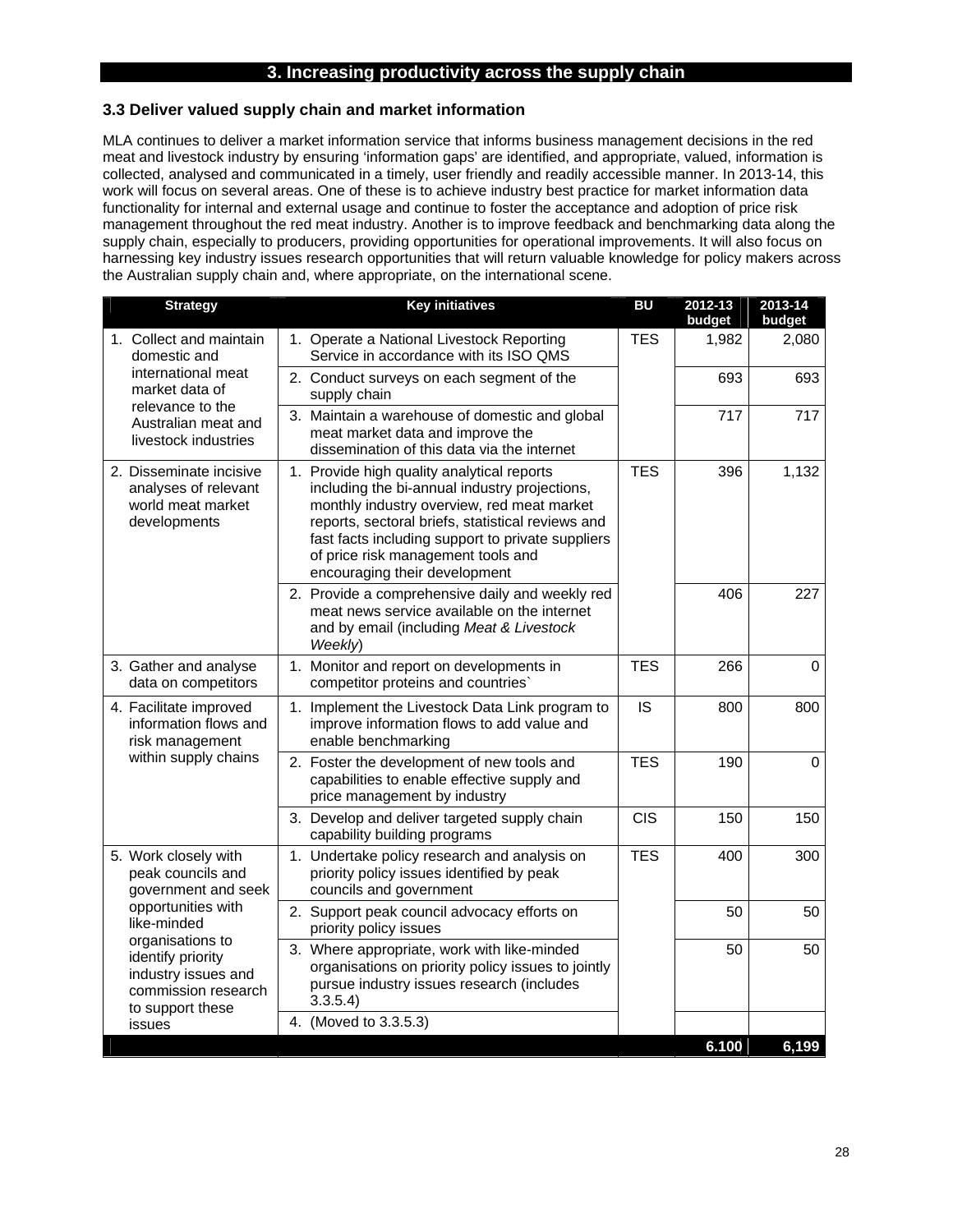#### **Key milestones**

- Over 90% of clients find MLA market information valuable to their business, with over 60% finding it highly or extremely valuable
- Increase electronic distribution of MLA market information by 5%
- 16 processing plants uploading data to Livestock Data Link
- Livestock Data Link expanded to incorporate animal health and disease feedback
- Develop cost of production indicators that can be widely used by industry
- Increase reporting of cattle markets in northern and western Australia
- Achieve ISO accreditation for MLA's market information activities generally (not just NLRS which is currently ISO accredited)
- Complete industry issues research as requested by RMAC and peak industry councils

| <b>Sector</b>          |              | 2012-13 |       | 2013-14 budget |   |     |     | <b>Totals</b> |
|------------------------|--------------|---------|-------|----------------|---|-----|-----|---------------|
|                        |              | budget  | 1     | 2              | 3 | 4   | 5   |               |
| Mutton                 | $\mathsf{R}$ | 54      | 26    | $\overline{7}$ |   | 32  | 5   | 70            |
|                        | M            | 62      | 4     | 16             |   |     | 3   | 23            |
| Lamb                   | R            | 413     | 437   | 166            |   | 80  | 40  | 723           |
|                        | M            | 602     | 50    | 50             |   |     | 27  | 127           |
| <b>Grassfed Cattle</b> | R            | 1,089   | 904   | 357            |   | 355 | 89  | 1,705         |
|                        | M            | 1,433   | 85    | 126            |   |     | 60  | 271           |
| <b>Grainfed Cattle</b> | R            | 80      | 64    | 36             |   | 8   | 16  | 124           |
|                        | M            | 119     |       | 35             |   |     | 10  | 45            |
| Processor              | R            | 50      |       |                |   |     |     |               |
| Goat                   | R            | 5       | 12    |                |   |     |     | 12            |
|                        | M            | 7       |       |                |   |     |     |               |
| External               | M            | 495     | 465   |                |   |     |     | 465           |
| Government             | R            | 1,691   | 1,443 | 566            |   | 475 | 150 | 2,634         |
| <b>Subtotal</b>        | R            | 3,382   | 2,886 | 1,132          |   | 950 | 300 | 5,268         |
| <b>Subtotal</b>        | M            | 2,718   | 604   | 227            |   |     | 100 | 931           |
| <b>TOTAL</b>           |              | 6,100   | 3,490 | 1,359          |   | 950 | 400 | 6,199         |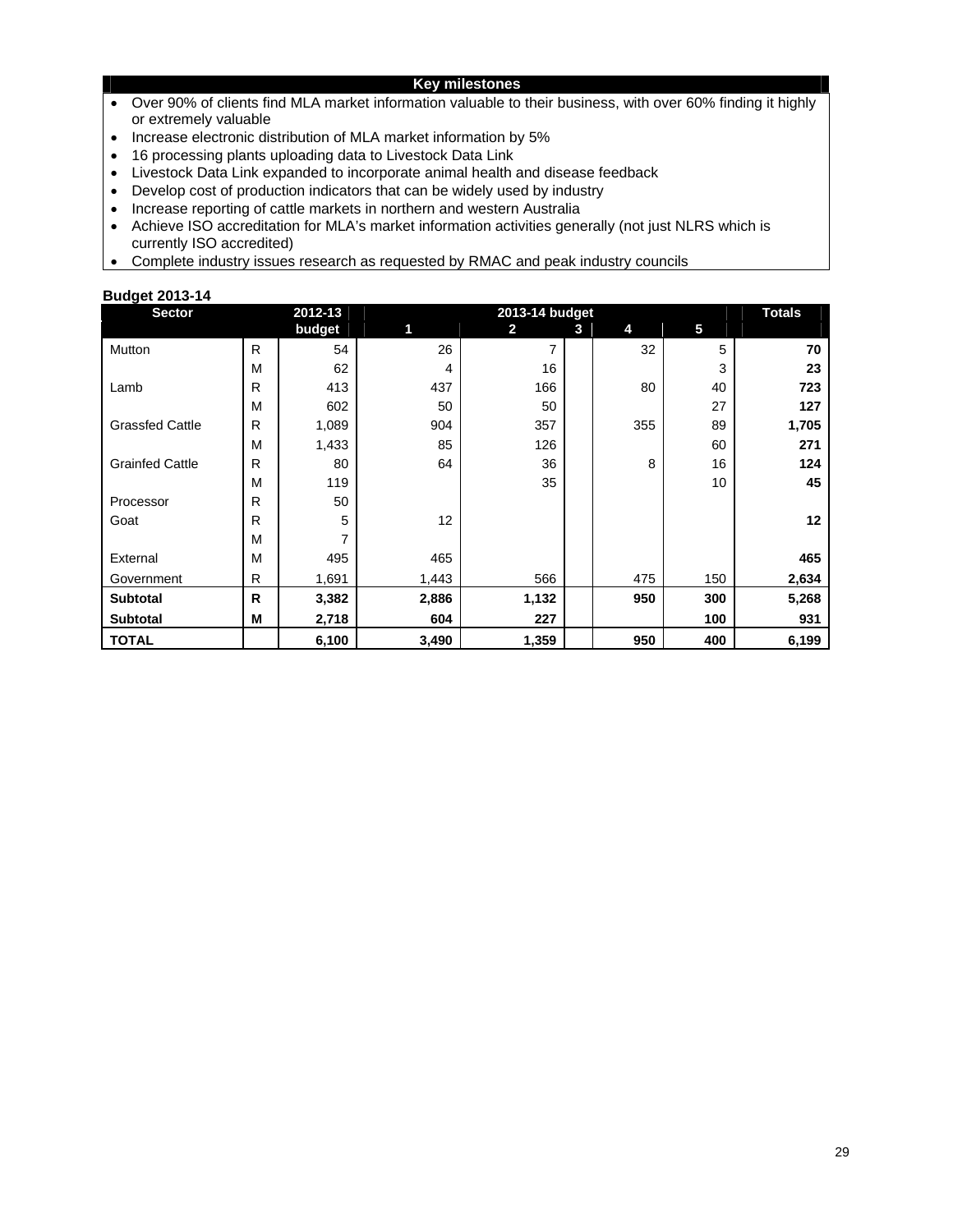### **3. Increasing productivity across the supply chain**

#### **3.4 Support industry to improve animal health and biosecurity**

Australia remains free of key animal diseases which would severely impact on trade, our ability to produce high quality meat, and animal health and welfare. Significant investments in 2013-14 will address topics such as a national livestock disease survey; integrated sheep parasite management; footrot diagnostics and vaccine development; theileriosis diagnosis and control in cattle; cattle tick vaccine; and developing practical emergency disease management at processing establishments. Specific feedlot investment will include finalisation of the respiratory disease project and initiations of projects on feedlot bedding options and the benefits of acclimation.

|                                                | <b>Strategy</b>                                                                                                                                                                  | <b>Key initiatives</b>                                                                                                                                                                 | BU         | 2012-13 | 2013-14 |
|------------------------------------------------|----------------------------------------------------------------------------------------------------------------------------------------------------------------------------------|----------------------------------------------------------------------------------------------------------------------------------------------------------------------------------------|------------|---------|---------|
|                                                |                                                                                                                                                                                  |                                                                                                                                                                                        |            | budget  | budget  |
| Improve animal health<br>1.<br>and biosecurity | 1. Deliver improved diagnostic methods, enhanced<br>understanding and/or improved control methods<br>for external threats such as FMD, bluetongue<br>capripox and screw worm fly | LPI.                                                                                                                                                                                   | 1.981      | 672     |         |
|                                                |                                                                                                                                                                                  | 2. Improved biosecurity measures adopted that<br>minimise risks on farm and disruption to trade<br>from endemic (Johnes disease, footrot),<br>emerging (Theileria) and exotic diseases |            | 1,380   | 1,688   |
|                                                |                                                                                                                                                                                  | 3. Investigate and improve the management of<br>key feedlot animal health problems                                                                                                     |            | 602     | 1,194   |
|                                                |                                                                                                                                                                                  | 4. Invest in priority endemic diseases to reduce<br>the cost of endemic diseases compared with<br>2005                                                                                 |            | 2,126   | 2,957   |
| 2.                                             | Improved biosecurity<br>measures at processing<br>establishments that<br>minimise risks to trade<br>from exotic diseases                                                         | Manage risks at processing establishments                                                                                                                                              | <b>TES</b> | 140     |         |
|                                                |                                                                                                                                                                                  |                                                                                                                                                                                        |            | 6,229   | 6,511   |

#### **Key milestones**

- Gain critical knowledge of the range of bluetongue vectors and viruses and their interaction with cattle and sheep
- Assess registered chemicals for suitability to treat Old World screwworm fly strike in animals
- Develop new approaches to anthrax surveillance, understanding of seasonality of outbreaks and prediction of multi-farm epidemics together with practices to reduce the risk of ad hoc outbreaks
- Better understanding of the impacts of sub-clinical and clinical perennial ryegrass toxicity on production and potential mitigation procedures
- Initiate research into feedlot bedding options and the benefits of acclimation for feedlot cattle

| <b>Sector</b>          |   | 2012-13 | 2013-14 budget |              |       |  |
|------------------------|---|---------|----------------|--------------|-------|--|
|                        |   | budget  |                | $\mathbf{2}$ |       |  |
| Mutton                 | R | 249     | 249            |              | 249   |  |
| Lamb                   | R | 1,661   | 1,661          |              | 1,661 |  |
| <b>Grassfed Cattle</b> | R | 670     | 596            |              | 596   |  |
| <b>Grainfed Cattle</b> | R | 301     | 567            |              | 567   |  |
| Processor              | R | 70      |                |              |       |  |
| Goat                   | R |         | 20             |              | 20    |  |
| External               | M | 325     | 325            |              | 325   |  |
| Government             | R | 2,952   | 3,093          |              | 3,093 |  |
| <b>Subtotal</b>        | R | 5,904   | 6,186          |              | 6,186 |  |
| <b>Subtotal</b>        | M | 325     | 325            |              | 325   |  |
| <b>TOTAL</b>           | R | 6,229   | 6,511          |              | 6,511 |  |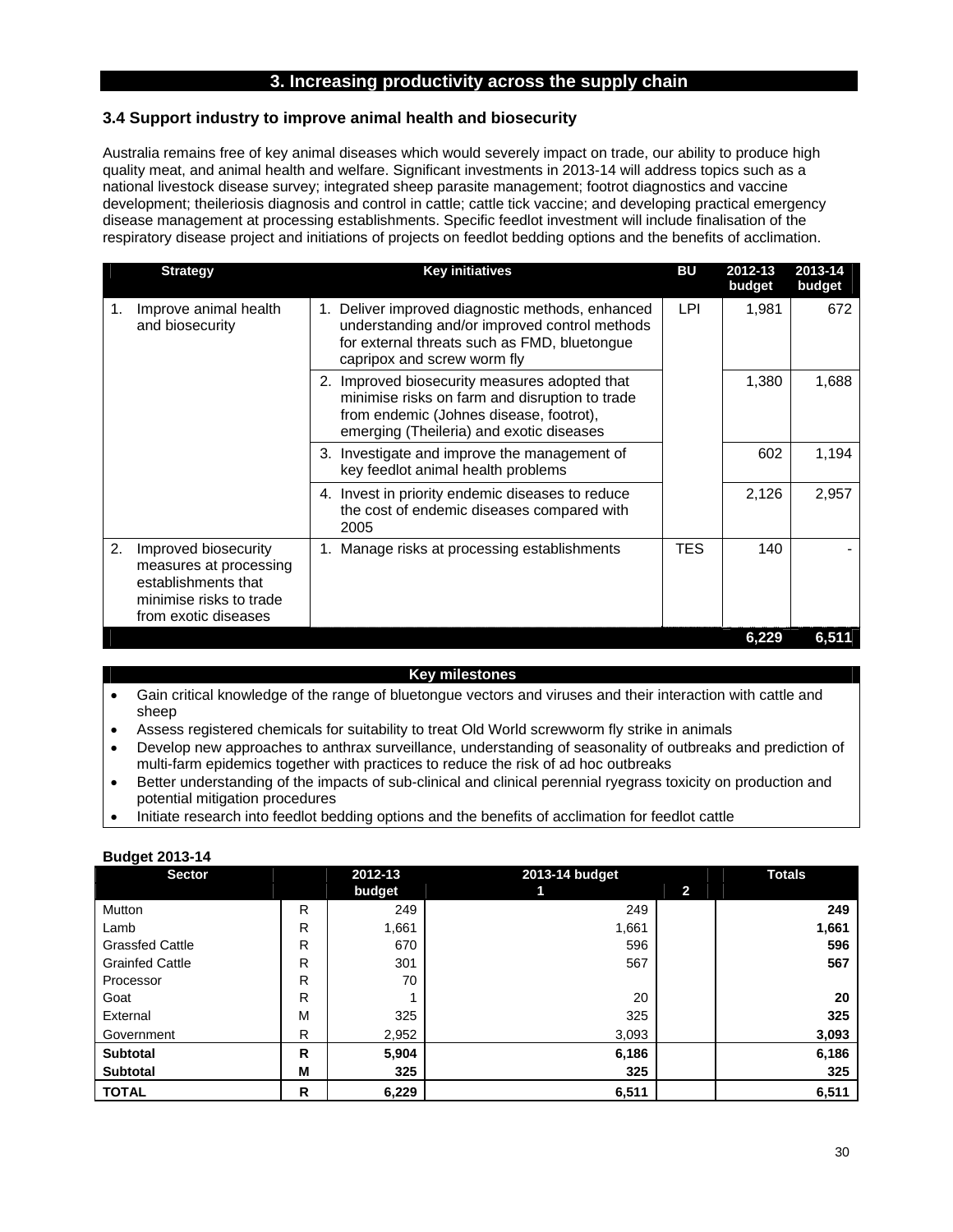### **3. Increasing productivity across the supply chain**

### **3.5 Increase producer engagement with MLA tools and information to build capability**

MLA supports livestock producers with socialised investment to deliver information, tools and services that can help individual businesses boost their profitability and position industry for future challenges and opportunities. Critical to this is ensuring that we deliver the right information at the right time and facilitate its uptake with accessible tools and supported learning opportunities. MLA will endeavour to maximise engagement with producers to ensure they are informed of valuable and relevant information; motivated to enquire and experiment; and influenced to implement changes to on-farm practices. In 2013-14, our investments will focus on delivering targeted and timely packages of information, tools and learning opportunities. A new campaign showcasing R&D in action – the MLA challenge – will motivate on-farm productivity improvements reflected in two of MLA's key focus areas. A major review and re-bid to continue our national extension programs will be undertaken (Making More from Sheep, More Beef from Pastures and FutureBeef). New producer resources such as the Cash Cow tool box and online learning tools will be delivered and partnering with extension providers to maximise producers' access to the outcomes of their investment in industry research and development will continue. Collaborative partnerships will be a major focus, in particular initiating projects that utilise the MLA Donor Company funds for producer engagement initiatives.

| <b>Strategy</b>                                                                                 | <b>Key initiatives</b>                                                                                                                                                                                                                                    | <b>BU</b>  | 2012-13<br>budget | 2013-14<br>budget |
|-------------------------------------------------------------------------------------------------|-----------------------------------------------------------------------------------------------------------------------------------------------------------------------------------------------------------------------------------------------------------|------------|-------------------|-------------------|
| 1. Keep producers<br>informed about<br>the activities and<br>opportunities<br>created by their  | 1. Produce MLA's member magazine feedback, deliver<br>dynamic online content and generate effective<br>coverage through rural media to deliver valuable,<br>relevant information and opportunities to support<br>producers                                | <b>ICE</b> | 2,256             | 1,873             |
| levy investment<br>in R&D and<br>marketing                                                      | Deliver a strategic program of MLA events and<br>2.<br>sponsored targeted industry events/activities to deliver<br>valuable, relevant MLA information and tools to<br>producers across Australia                                                          |            | 849               | 1,180             |
| 2. Facilitate the<br>uptake of MLA                                                              | Improve and deliver integrated programs to engage<br>1.<br>livestock producers with R&D outcomes                                                                                                                                                          |            | 3,298             | 3,172             |
| information, tools<br>and learning<br>opportunities to<br>influence positive<br>practice change | 2.<br>Develop educational materials and tools that enable<br>producers to efficiently and effectively access the<br>outputs of MLA R&D such as online learning<br>resources, publications and video tutorials                                             |            | 940               | 1,024             |
| 3. Partner with<br>producers and<br>stakeholders who<br>use and value                           | Build producer capability by supporting facilitated<br>1 <sub>1</sub><br>learning groups (including Producer Demonstration<br>Sites), and mentoring activities (including leadership<br>training - ARLP and Nuffield scholarships)                        |            | 920               | 1,212             |
| MLA tools and<br>information to<br>help influence                                               | Establish partnerships with public and private<br>2.<br>extension organisations to ensure effective delivery of<br>MLA information, tools and opportunities for industry                                                                                  |            | 550               | 610               |
| their peers as<br>well as inform<br>future MLA<br>programs and<br>activities                    | Conduct robust program evaluation and levy payer<br>3.<br>market research to determine industry RD&E needs<br>and establish the quantitative and qualitative impact to<br>industry of MLA producer engagement activities and<br><b>R&amp;D</b> investment |            | 913               | 475               |
|                                                                                                 |                                                                                                                                                                                                                                                           |            | 9,726             | 9,546             |

### **Key milestones**

- Increase satisfaction with MLA communications activities from 3.4 to 3.6 out of 5
- At least 50% of commercial sheep and cattle producers engage with MLA information or tools
- At least 50% of those producers engaged with MLA information, tools and learning opportunities, improve their knowledge, skills and/or capacity to change practice as a result of this engagement
- At least 40 producer demonstration sites in operation to deliver localised R&D information to producers
- Establish extension delivery partnership program with at least two major agribusiness extension providers
- Initiate two MDC projects with delivery partners to enhance producer engagement and capacity building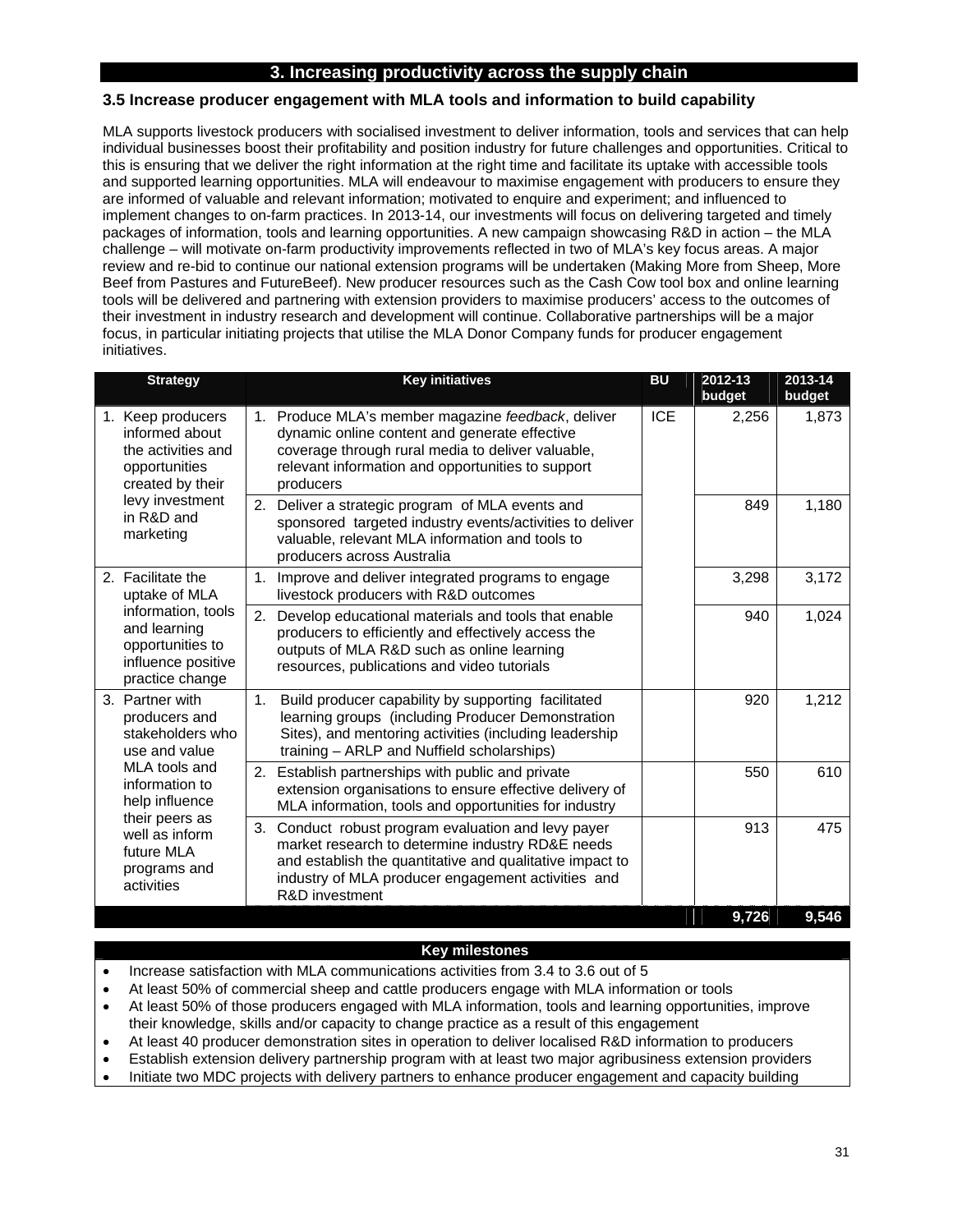| <b>Sector</b>          |   | 2012-13 |                | <b>Totals</b> |       |       |
|------------------------|---|---------|----------------|---------------|-------|-------|
|                        |   | budget  | 1              | 2.            | 3     |       |
| Mutton                 | R | 208     | 66             | 100           | 42    | 208   |
|                        | M | 29      | 19             | 6             | 4     | 29    |
| Lamb                   | R | 1,918   | 590            | 764           | 446   | 1,800 |
|                        | M | 382     | 267            | 76            | 39    | 382   |
| <b>Grassfed Cattle</b> | R | 1,972   | 396            | 948           | 556   | 1,900 |
|                        | M | 702     | 492            | 130           | 80    | 702   |
| <b>Grainfed Cattle</b> | R | 130     | 70             | 23            | 37    | 130   |
|                        | M | 33      | 21             | 8             | 4     | 33    |
| Goat                   | R | 9       | 4              | 2             | 3     | 9     |
|                        | M | 6       | $\overline{2}$ | 2             | 2     | 6     |
| External               | M | 100     |                | 300           |       | 300   |
| Government             | R | 4,237   | 1,126          | 1,837         | 1,084 | 4,047 |
| <b>Subtotal</b>        | R | 8,474   | 2,252          | 3,674         | 2,168 | 8,094 |
| <b>Subtotal</b>        | M | 1,252   | 801            | 522           | 129   | 1,452 |
| <b>TOTAL</b>           |   | 9,726   | 3,053          | 4,196         | 2,297 | 9,546 |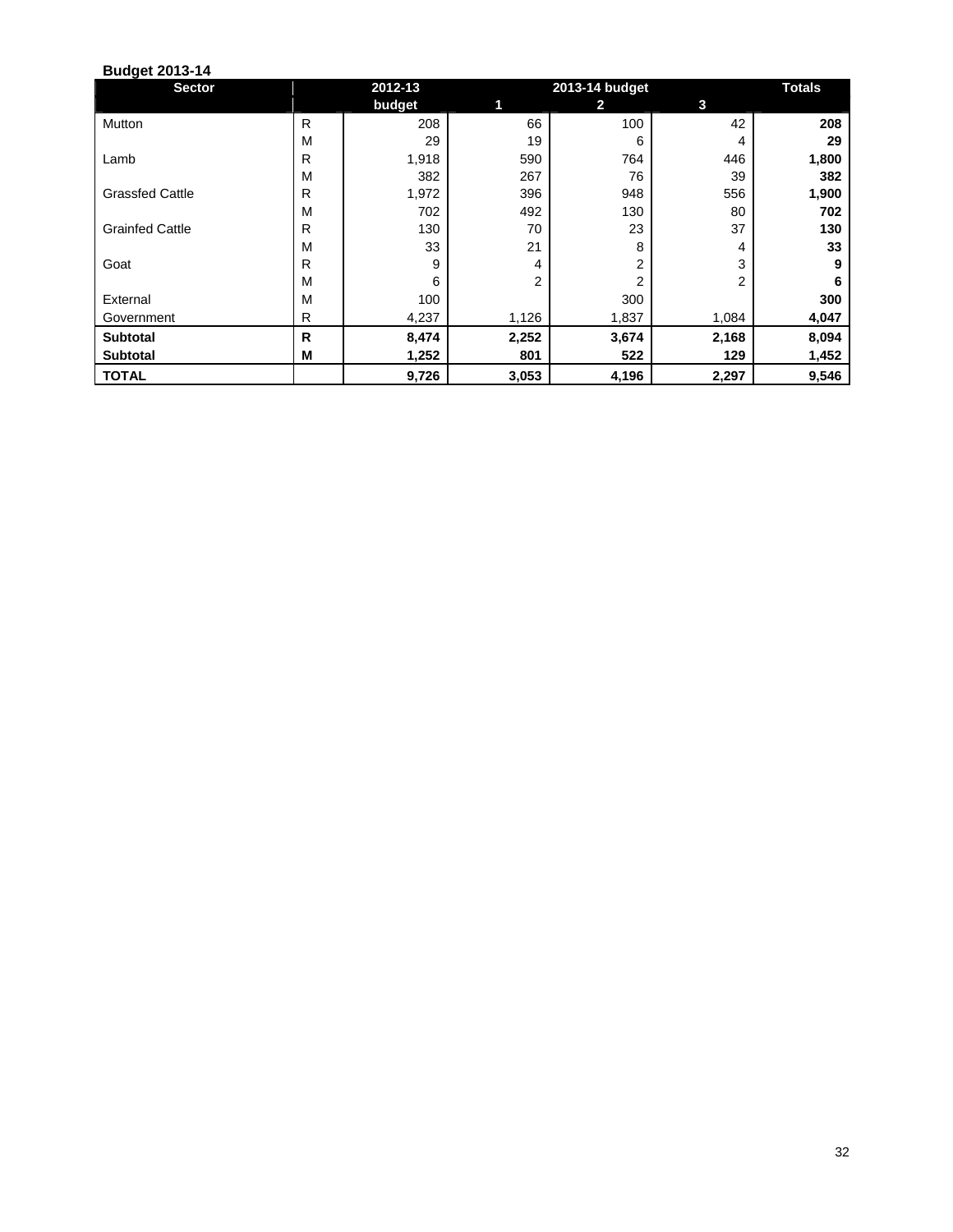### **4. Supporting industry integrity and sustainability**

### **4.1 Support on-farm environmental sustainability**

As custodian of a significant proportion of Australia's land mass, the livestock industry is an important manager of vital natural resources. The ongoing success and reputation of the industry will depend on the way in which these natural resources are managed. Major on-farm investments in 2013-14 will focus on refinement and localisation of existing knowledge to enhance our natural resources; new techniques for controlling major weed species; continued funding to the Invasive Animals CRC for commercial testing and roll-out of new controls for feral pigs, rabbits and wild dogs; trialling and refining a self-assessment tool for environmental management; and strategies to enhance the environmental management of feedlots.

Climate change will have major and complex economic, productivity and environmental impacts on the red meat industry. The integrated nature of these challenges means a strategic and multi-faceted response strategy must be adopted across the entire supply chain. Major on-farm investments in 2013-14 include continuing projects funded jointly with the Australian Government to reduce greenhouse gas emissions and assist farmers to adapt to increasingly variable climates.

| <b>Strategy</b>                     | <b>Key initiatives</b>                                                                                                        | BU | 2012-13<br>budget | 2013-14<br>budget |
|-------------------------------------|-------------------------------------------------------------------------------------------------------------------------------|----|-------------------|-------------------|
| 1.Natural<br>resource<br>management | LPI<br>Develop new pasture and animal management systems<br>1.<br>to enhance natural resources and reduce off-farm<br>impacts |    | 4,058             | 2,876             |
|                                     | Develop strategies to minimise off-site impacts of<br>2.<br>manure and effluent in feedlots                                   |    | 186               | 28                |
| 2. Responding to<br>climate change  | Develop adaptation strategies to climate change to<br>1.<br>improve resilience of production systems                          |    | 432               | 669               |
|                                     | Develop mitigation strategies to reduce Greenhouse Gas<br>2.<br>Emissions (GHG)                                               |    | 3,881             | 3,574             |
|                                     |                                                                                                                               |    | 8.557             | 7.147             |

### **Key milestones**

- Complete reviews in the weed control area, develop an informed investment strategy and contract new weed control projects
- Develop technology for successful aerial baiting of wild dogs and fox control
- Commencement of MLA co-funded pig and rabbit control projects within the IA-CRC.
- Establish size requirements for feedlot effluent ponds to avoid overflows under future conditions of increased climate variability
- Projects including those within the National Livestock Methane Program have developed opportunities for productivity increases and delivered one approved CFI methodology
- Best practice sheep methane measurement technology developed and available
- Complete a life cycle analysis for export of lamb and beef from Australia to the USA

| <b>Sector</b>          |   | 2012-13 |       | 2013-14 budget | <b>Totals</b> |
|------------------------|---|---------|-------|----------------|---------------|
|                        |   | budget  | 1     | 2.             |               |
| Mutton                 | R | 98      | 25    | 71             | 96            |
| Lamb                   | R | 1,084   | 425   | 640            | 1,065         |
| <b>Grassfed Cattle</b> | R | 1,885   | 991   | 458            | 1,449         |
| <b>Grainfed Cattle</b> | R | 698     | 11    | 649            | 660           |
| Processor              | R |         |       |                |               |
| External               | м | 1,027   |       | 608            | 608           |
| Government             | R | 3,765   | 1,452 | 1,817          | 3,269         |
| <b>Subtotal</b>        | R | 7,530   | 2,904 | 3,635          | 6,539         |
| <b>Subtotal</b>        | M | 1,027   |       | 608            | 608           |
| <b>TOTAL</b>           |   | 8,557   | 2,904 | 4,243          | 7,147         |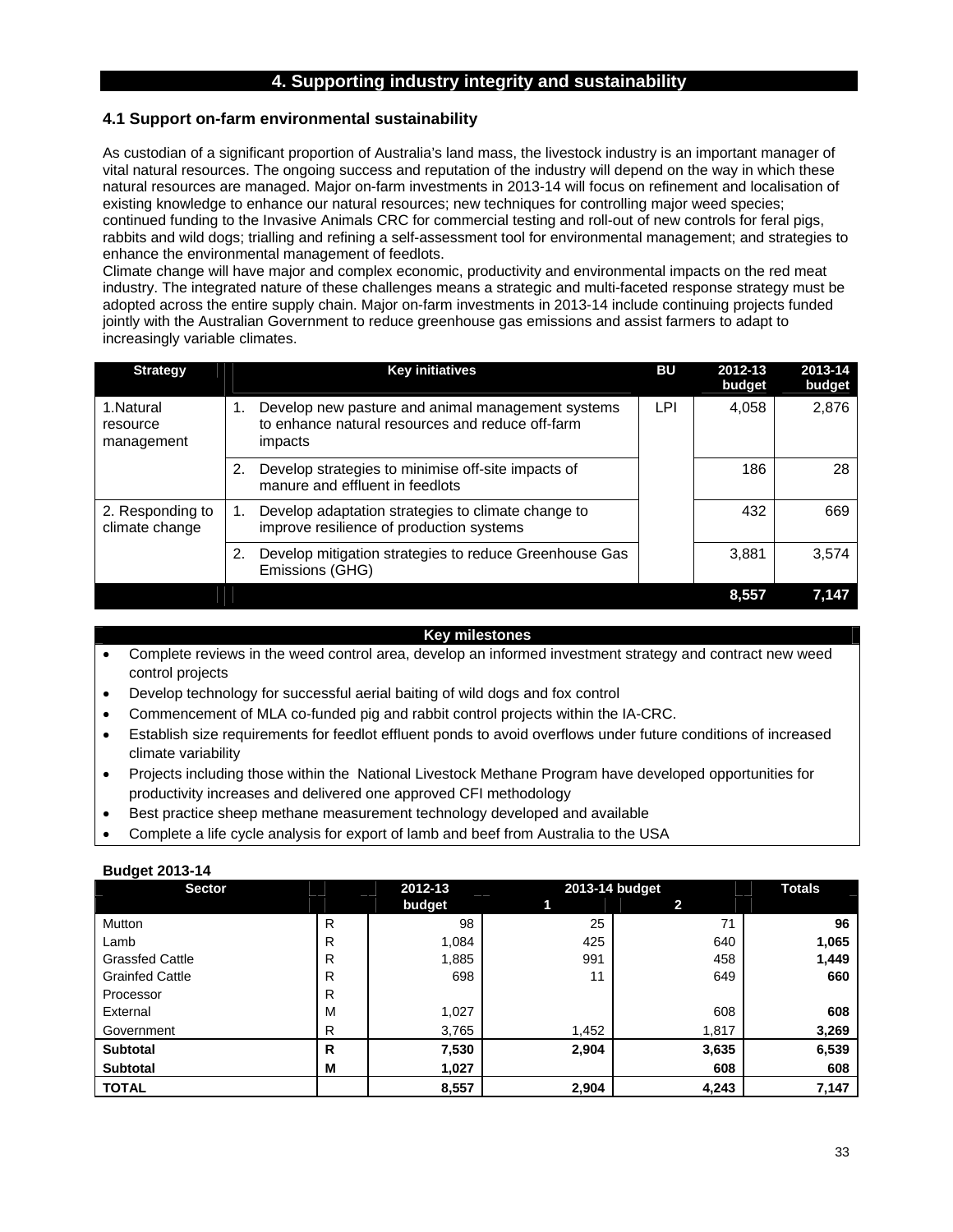### **4. Supporting industry integrity and sustainability**

### **4.2 Support off-farm environmental sustainability**

The Australian red meat industry is an important custodian of vital natural resources and the ongoing success and reputation of the industry will depend on the way in which these natural resources are managed. MLA and the Australian Meat Processor Corporation collaborate in this RD&E program area to improve understanding of the natural resource base; apply strategies to identify, mitigate and manage the impact of manufacturing on the environment; reduce resource costs and to identify, capture and implement beneficial effects and practices. In 2013-14, through the MLA Donor Company and the collaborative innovation strategies program, MLA will focus on the identification, development and implementation of opportunities to reduce resource (energy, water) consumption and improvement of waste management to minimise environmental impact. Dissemination of R&D outcomes and a strong emphasis on adoption, extension, and capability-building will also be a fundamental part of the sustainability strategy. MLA will continue to support the Australian Meat Processor Corporation in environmental initiatives in mitigation of greenhouse gas emissions; environmental benchmarking; waste management; water and energy efficiency.

| <b>Strategy</b>                                                                                                                                      | <b>Key initiatives</b>                                                                                                                                                                                                               | BU                        | 2012-13<br>budget | 2013-14<br>budget         |
|------------------------------------------------------------------------------------------------------------------------------------------------------|--------------------------------------------------------------------------------------------------------------------------------------------------------------------------------------------------------------------------------------|---------------------------|-------------------|---------------------------|
| 1. Research to improve resource use<br>efficiency                                                                                                    | <b>AMPC funded initiatives</b><br>$1_{-}$<br>2. Identify, implement and validate<br>technologies to improve water and<br>energy efficiency via MDC<br>partnerships and CISP programs                                                 | <b>AMPC</b><br><b>CIS</b> | 450               | 664<br><b>MDC</b><br>only |
| Develop technologies, tools and<br>2.<br>procedures that contribute to<br>improved waste management<br>systems and value add to waste<br>products    | <b>AMPC funded initiatives</b><br>$\mathbf{1}$<br>Identify, implement and validate<br>2.<br>technologies for waste treatment<br>that reduce the environmental<br>footprint of the industry via MDC<br>partnerships and CISP programs | <b>AMPC</b><br><b>CIS</b> | 450               | 854<br><b>MDC</b><br>only |
| 3. Develop mitigation strategies to<br>reduce greenhouse gas emissions                                                                               | AMPC funded initiatives<br>$1_{-}$                                                                                                                                                                                                   | <b>AMPC</b>               | 400               | 158                       |
| 4. Engaging industry stakeholders to<br>demonstrate environmental<br>stewardship and to respond to<br>emerging regulatory and market<br>requirements | AMPC funded initiatives<br>1 <sup>1</sup>                                                                                                                                                                                            | <b>AMPC</b>               | 100               | 138                       |
| 5. Improving industry capability,<br>knowledge and adoption of new                                                                                   | 1. AMPC funded initiatives                                                                                                                                                                                                           | <b>AMPC</b>               | 446               | 405                       |
| technologies and processes to<br>achieve sustainable resource<br>management and adaptation to<br>climate change                                      | 2. IP management, monitoring,<br>evaluation, and adoption of off-farm<br>R&D                                                                                                                                                         | <b>CIS</b>                | 250               | 75                        |
|                                                                                                                                                      |                                                                                                                                                                                                                                      |                           | 2,096             | 2,294                     |

#### **Key milestones**

- New technologies or processes capable of reducing the total electricity usage for meat plants by 2% are defined and/or validated
- New technologies or processes capable of reducing abattoir town water consumption by 2% are demonstrated and/or validated
- At least two off-farm pre-commercialisation innovations have achieved at least 80% of their annual adoption strategy targets

| . .<br><b>Sector</b> |        | 2012-13 |     | 2013-14 budget |     |     |     |       |
|----------------------|--------|---------|-----|----------------|-----|-----|-----|-------|
|                      |        | budget  |     |                | 3   |     |     |       |
| Processor            | D<br>R | 1.048   | 332 | 427            | 79  | 69  | 240 | 1,147 |
| Government           | D      | .048    | 332 | 427            | 79  | 69  | 240 | 1.147 |
| <b>TOTAL</b>         | D<br>D | 2,096   | 664 | 854            | 158 | 138 | 480 | 2,294 |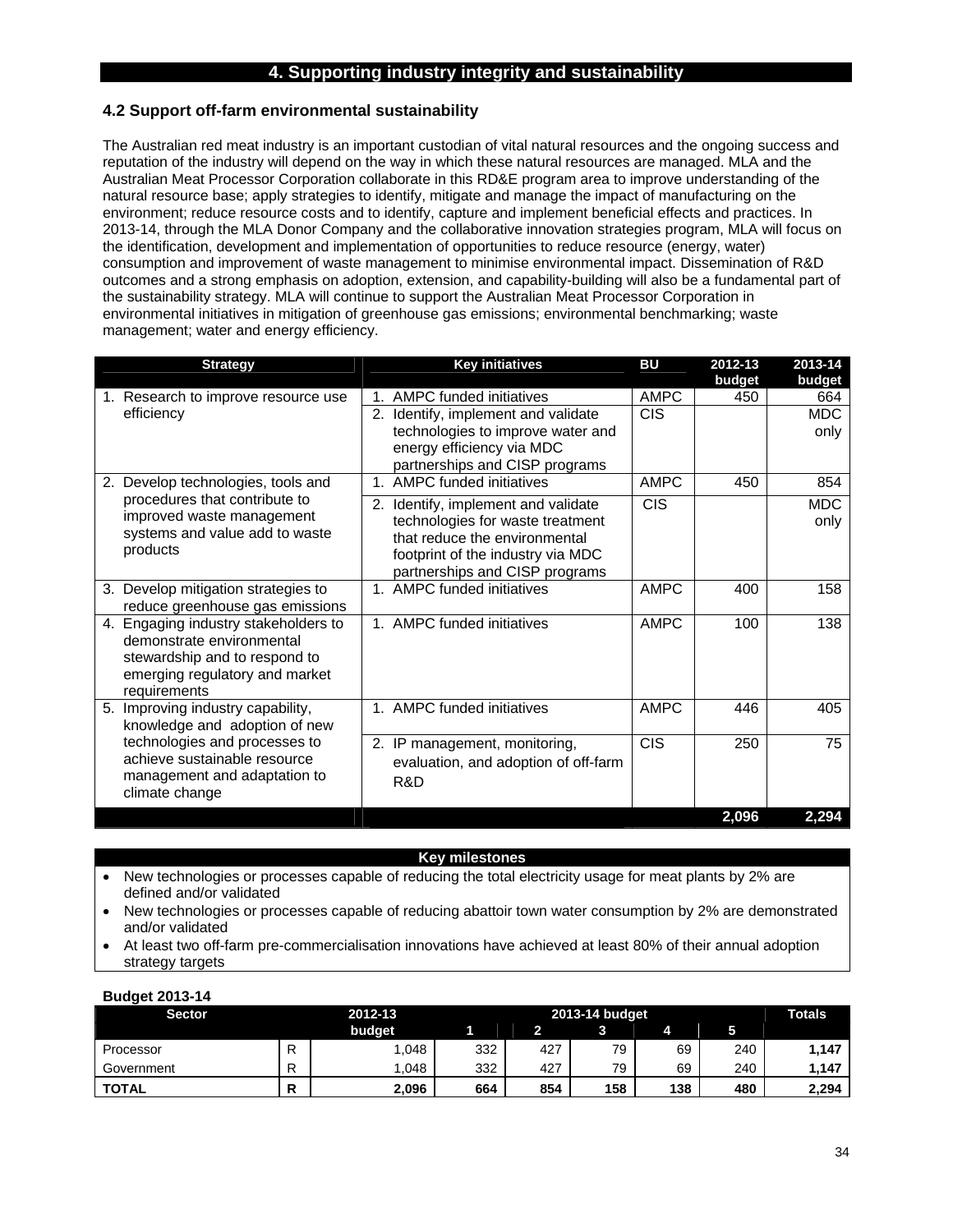### **4. Support industry integrity and sustainability**

### **4.3 Support industry to make continued improvement in animal welfare without reducing productivity levels**

Community expectations around animal welfare standards for food producing animals have increased both within Australia and in overseas markets. Under this objective, MLA's R&D will focus on improving the welfare of livestock raised, handled, transported and processed in Australia; minimising the potential for trade/market access being interrupted; addressing consumer and regulatory concerns with evidence based science that will facilitate informed policy decisions; and enabling the red meat industry to respond quickly to emerging issues. In 2013-14, projects will be initiated to address priorities arising from a new five-year plan, including to investigate needleless injectors for applying analgesics. Furthermore, animal welfare standards will continue to be promoted and measured on farm and at processing establishments.

| <b>Strategy</b>                                                                                                 | <b>Key initiatives</b>                                                                        | BU         | 2012-13<br>budget | 2013-14<br>budget |
|-----------------------------------------------------------------------------------------------------------------|-----------------------------------------------------------------------------------------------|------------|-------------------|-------------------|
| Manage and improve<br>1.<br>livestock welfare to meet                                                           | Increase uptake and demonstration<br>1.<br>of welfare best practices on farms                 | LPI        | 110               | 150               |
| community expectations                                                                                          | Reduce mortality rates on farms<br>2.                                                         |            | 400               | 637               |
|                                                                                                                 | Investigate and improve the<br>3.<br>management of key feedlot welfare<br>issues              |            | 238               | 965               |
|                                                                                                                 | Develop replacements for aversive<br>4.<br>procedures                                         |            | 203               | 150               |
|                                                                                                                 | Develop ways to minimise the pain of<br>5.<br>aversive procedures                             |            | 440               | 824               |
| 2.<br>Manage and improve<br>livestock welfare at<br>processing establishments to<br>meet community expectations | 1. Promote adoption of new processor<br>animal welfare standard and measure<br>implementation | <b>TES</b> | 54                | 0                 |
|                                                                                                                 |                                                                                               |            | 1.443             | 2.728             |

#### **Key milestones**

- Refined and more accurate polled gene test available and delivering greater than 99% accuracy across major breeds
- Commence MLA co-funded predator control projects within the IACRC.
- Implement five-year research program implemented to improve nutritional management and welfare of feedlot cattle during periods of heat stress
- Reach proof of concept to deliver alternatives to surgical spaying of cattle
- One new practical product that gives pain relief for surgical husbandry procedures developed

| . .<br><b>Sector</b>   |   | 2012-13 | 2013-14 budget | <b>Totals</b> |       |
|------------------------|---|---------|----------------|---------------|-------|
|                        |   | budget  |                | 2             |       |
| Mutton                 | R | 16      | 28             |               | 28    |
| Lamb                   | R | 389     | 682            |               | 682   |
| <b>Grassfed Cattle</b> | R | 171     | 171            |               | 171   |
| <b>Grainfed Cattle</b> | R | 119     | 483            |               | 483   |
| Processor              | R | 27      |                |               |       |
| Government             | R | 722     | 1,364          |               | 1,364 |
| <b>TOTAL</b>           | R | 1,443   | 2,728          |               | 2,728 |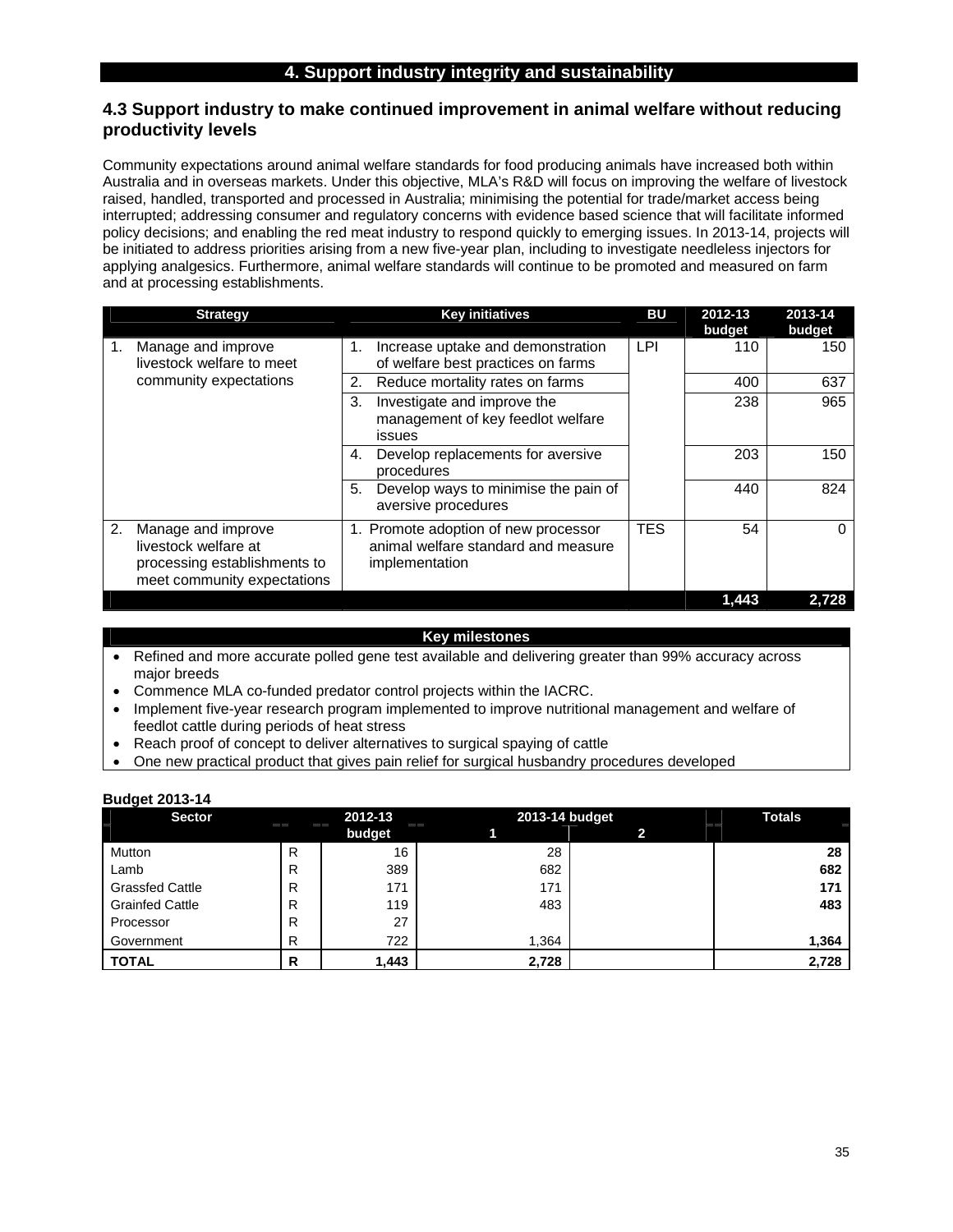### **4. Supporting industry integrity and sustainability**

### **4.4 Support industry's effective engagement with the community**

Interest in the ethics of food production is gaining momentum both within Australia and overseas, particularly around animal welfare and environmental sustainability. The Australian public are generally supportive and have a high level of trust in the beef and lamb industry and particularly in Australian livestock producers, however increased media and social media focus on animal welfare and the environmental impact of beef and lamb production threatens confidence in our industry. To reinforce the existing community trust that our industry is an ethical and responsible custodian of livestock, land and resources, the community engagement program will support industry representative bodies and individual producers to authentically communicate the integrity of livestock production practices throughout the supply chain and the commitment of the industry to improvements based on solid scientific underpinning.

| <b>Strategy</b>                                                                                | <b>Key initiatives</b>                                                                                                                                                                                                                                                                                                     | <b>BU</b>  | 2012-13<br>budget | 2013-14<br>budget |
|------------------------------------------------------------------------------------------------|----------------------------------------------------------------------------------------------------------------------------------------------------------------------------------------------------------------------------------------------------------------------------------------------------------------------------|------------|-------------------|-------------------|
| 1. Support the<br>industry to<br>maintain the<br>community's trust<br>and confidence in        | Events: Build knowledge in the community by<br>1.<br>partnering with relevant events to engage with<br>thought leaders and the wider public in the food and<br>sustainability space as well as create standalone<br>events to promote the industry                                                                         | <b>ICE</b> | 533               | 351               |
| the integrity and<br>ethics of the<br>Australian red<br>meat industry by<br>building knowledge | 2.<br>Schools: Develop and promote targeted resources for<br>primary, secondary and tertiary education facilities<br>that deliver balanced messaging that is valued by<br>teachers and utilised by students                                                                                                                |            | 296               | 255               |
| and providing<br>experience                                                                    | Target 100: Target 100 is the central platform for<br>3.<br>communicating the sustainability of the industry to the<br>community, customers and thought leaders. The<br>program will continue to be supported by social<br>media, advertising, events and public relations with<br>producers at the centre of all activity |            | 965               | 1,184             |
|                                                                                                | 4. Balanced media/ social media coverage of issues:<br>Undertake community research and monitor media<br>and social media to stay ahead of emerging<br>community concerns about beef and lamb production<br>in order to facilitate opportunities for industry                                                              |            | 90                | 114               |
| 2. Equip and<br>empower<br>producers and their<br>representatives to                           | 1. Develop materials: Prepare research-based print and<br>online materials and develop platforms to equip the<br>industry to promote and respond on key environment<br>and animal welfare issues                                                                                                                           |            | 260               | 48                |
| build our industry's<br>reputation through<br>facts and<br>engagement                          | 2. Producer skills: Central to the community engagement<br>strategy is to equip and empower producers and their<br>representatives to build our industry's reputation<br>through social media, events and media                                                                                                            |            | 180               | 362               |
|                                                                                                |                                                                                                                                                                                                                                                                                                                            |            | 2,364             | 2,314             |

### **Key milestones**

• Increase engagement in Target 100 by 10% through the key platforms of the website, social media channels and events

- 300 producers actively engaged in industry advocacy activities utilising MLA-developed resources
- Percentage of consumers stating they are reducing red meat consumption due to perceived animal welfare reasons is below 4%
- Percentage of consumers stating they are reducing red meat consumption due to perceived environmental reasons is below 3%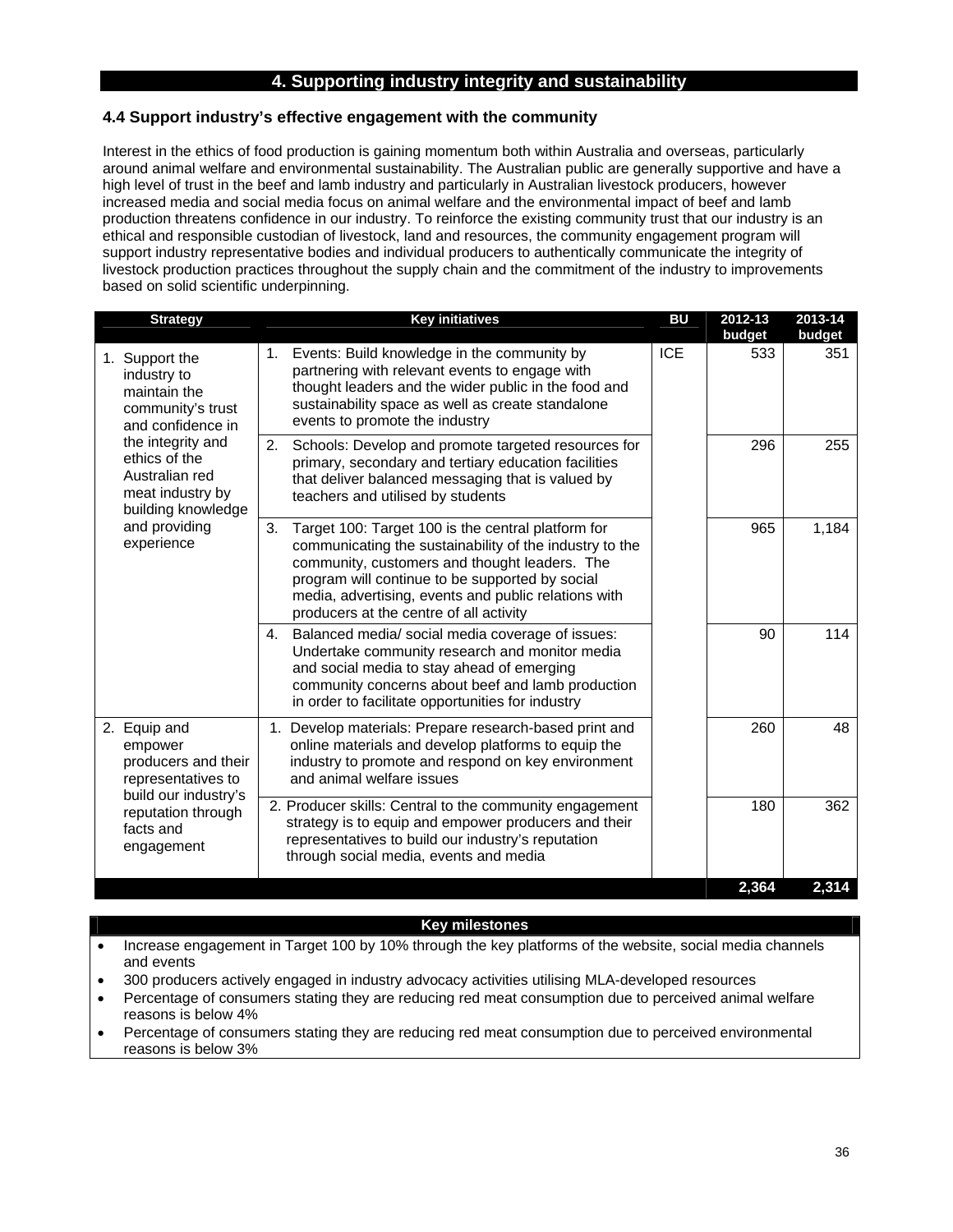| <b>Sector</b>          |   | 2012-13       | 2013-14 budget |                | <b>Totals</b> |
|------------------------|---|---------------|----------------|----------------|---------------|
|                        |   | <b>Budget</b> |                | $\mathbf{2}$   |               |
| Mutton                 | R | 2             | 5              |                | 6             |
|                        | M | 43            | 33             |                | 40            |
| Lamb                   | R | 8             | 19             | 4              | 23            |
|                        | M | 383           | 456            | 98             | 554           |
| <b>Grassfed Cattle</b> | R | 30            | 95             | 21             | 116           |
|                        | M | 1,482         | 870            | 188            | 1,058         |
| <b>Grainfed Cattle</b> | R | 4             | 9              | $\overline{2}$ | 11            |
|                        | M | 222           | 168            | 36             | 204           |
| Processor              | R | 24            | 20             | 4              | 24            |
|                        | M | 98            | 81             | 17             | 98            |
| Government             | R | 68            | 148            | 32             | 180           |
| <b>Subtotal</b>        | R | 136           | 296            | 64             | 360           |
| <b>Subtotal</b>        | М | 2,228         | 1,608          | 346            | 1,954         |
| <b>TOTAL</b>           |   | 2,364         | 1,904          | 410            | 2,314         |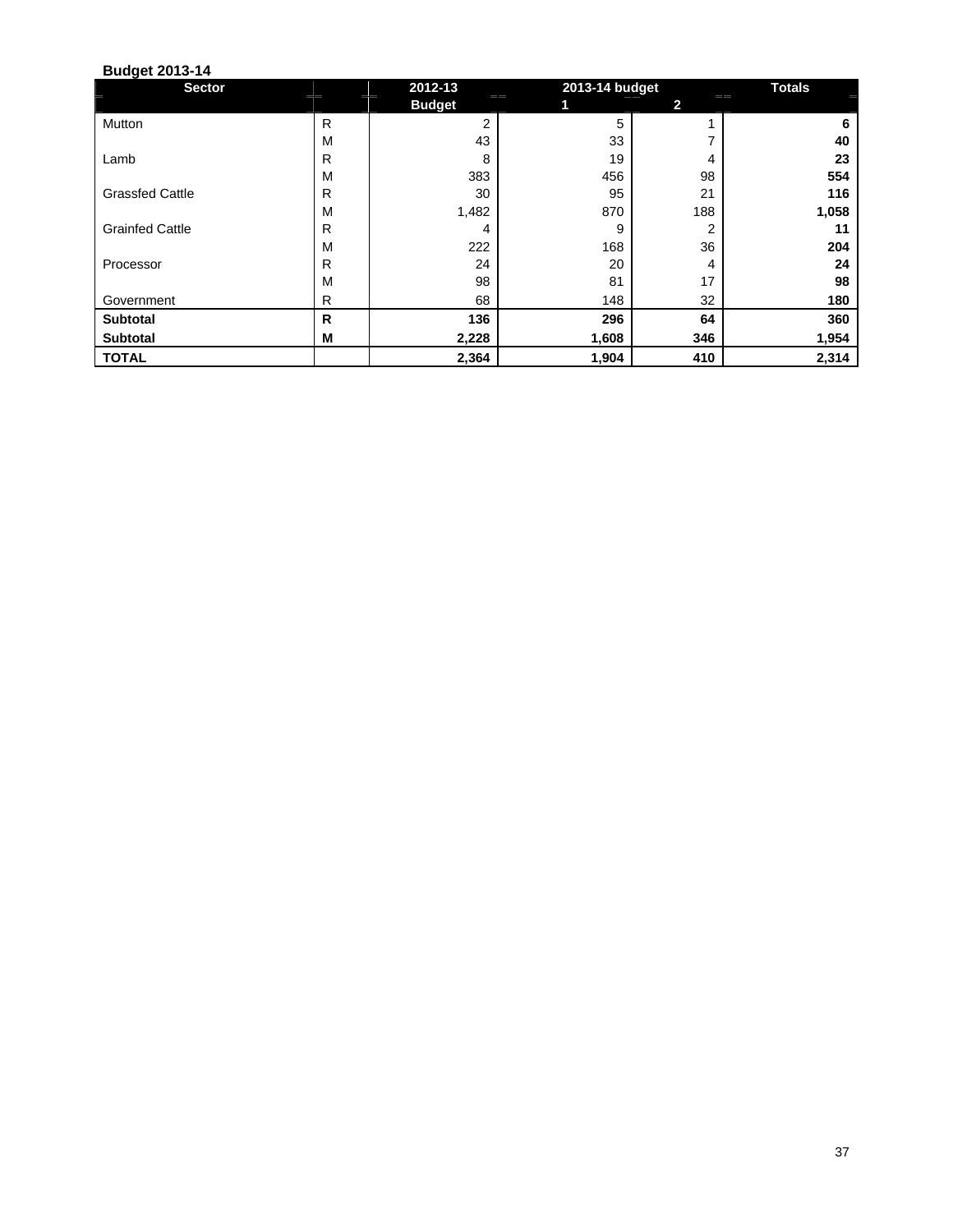### **4. Supporting industry integrity and sustainability**

### **4.5 Develop sustainable innovation capability within the industry and its service providers**

For the red meat industry to be sustainable into the future, a culture of innovation at all levels is critical. This will only occur if people within organisations have the necessary capabilities to grow, sustain and measure innovation. Therefore in 2013-14, MLA will, via the MLA Donor Company, focus on delivering the Collaborative Innovation Strategies program so as to specifically address the need for integrated and long term innovation capabilities, both at the enterprise level and throughout the supply chain. In addition, MLA will continue to collaborate with meat processors and the Australian Meat Processor Corporation to address targeted capability gaps such as enhancing science and technical skills within enterprises/supply chains; supporting the development and adoption of new knowledge and technology innovations; increasing general innovation skills within enterprises/supply chains; ensuring long-term R&D capability is available in required disciplines within the R&D provider community.

| <b>Strategy</b>                                                                                                  | <b>Key initiatives</b>                                                                                          | <b>BU</b>        | 2012-13<br>budget | 2013-14<br>budget |
|------------------------------------------------------------------------------------------------------------------|-----------------------------------------------------------------------------------------------------------------|------------------|-------------------|-------------------|
| 1. Work with stakeholders to                                                                                     | AMPC funded initiatives                                                                                         | <b>AMPC</b>      | 292               | 498               |
| promote opportunities for<br>innovative people and processes<br>across the industry                              | Deliver the Collaborative Innovation<br>2.<br>Strategies program                                                | C <sub>I</sub> S | MDC only          | MDC only          |
| 2. Collaborate with industry to<br>implement professional and skills                                             | AMPC funded initiatives<br>$1_{-}$                                                                              | <b>AMPC</b>      | 450               | 516               |
| development programs                                                                                             | 2.<br>Producer leadership training,<br>scholarships and placement programs                                      | LPI              | 56                | 56                |
|                                                                                                                  | Deliver the professional development<br>3.<br>program as part of Collaborative<br>Innovation Strategies Program | <b>CIS</b>       | MDC only          | MDC only          |
| 3. Support the development of<br>essential science, research,<br>technical and extension<br>capabilities (5.2.4) | Build professional capability and<br>1.<br>scientific knowledge of RD&E providers<br>in key on farm discipline  | LPI              | 860               | 940               |
|                                                                                                                  | AMPC funded initiatives<br>2.                                                                                   | <b>AMPC</b>      | 100               | 776               |
|                                                                                                                  |                                                                                                                 |                  | 1,758             | 2,786             |

### **Key milestones**

- Initiate strategic investments developed from the 'Education Pipeline Review' and the AOP 4.5 business plan
- All collaborative innovation partners meet at least 80% of their documented innovation strategy KPIs

| ∼<br><b>Sector</b>     |              | 2012-13 |     | 2013-14 budget |       | <b>Totals</b> |
|------------------------|--------------|---------|-----|----------------|-------|---------------|
|                        |              | budget  | 1   | 2              | 3     |               |
| Mutton                 | $\mathsf{R}$ | 22      |     |                | 23    | 23            |
| Lamb                   | R            | 174     |     |                | 174   | 174           |
| <b>Grassfed Cattle</b> | R            | 157     |     |                | 157   | 157           |
| <b>Grainfed Cattle</b> | R            | 102     |     | 28             | 113   | 141           |
| Processor              | R            | 421     | 249 | 258            | 388   | 895           |
| Goat                   | R            | 3       |     |                | 3     |               |
| Government             | R            | 879     | 249 | 286            | 858   | 1,392         |
| <b>TOTAL</b>           | R            | 1,758   | 498 | 572            | 1,716 | 2,786         |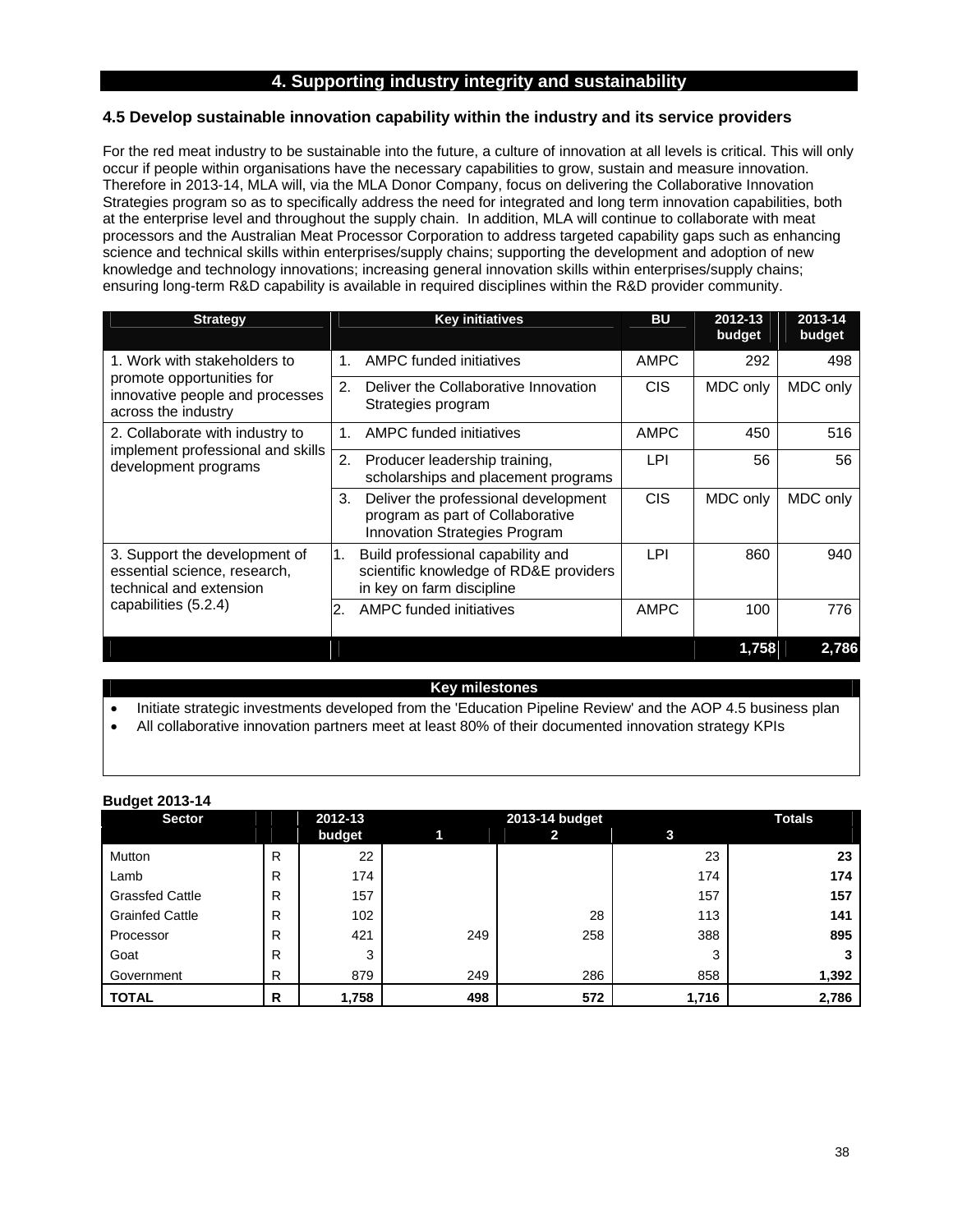### **Stakeholder communication and reporting**

As the industry service company, MLA receives significant funds derived from livestock transaction levies and government contributions. MLA is accountable to a range of stakeholders and must be diligent and transparent in its corporate reporting activities and member services to facilitate easy access to information about the return on investment in MLA R&D and marketing programs. The company also has a range of corporate reporting requirements under MLA's Deed of Agreement with the Australian Government, the Corporations Act, and agreements with the peak industry councils. Reporting activities include an annual general meeting, annual report, corporate plan and annual operating plan. To enable peak industry councils to provide strategic insight and consultation with their members on MLA's corporate plan and annual operating plans, a provision for service agreements is a new initiative for 2013-14.

| <b>Strategy</b>                                                                                            | <b>Key initiatives</b>                                                                                                                                                                                        | вu         | 2012-13<br>budget | 2013-14<br>budget |
|------------------------------------------------------------------------------------------------------------|---------------------------------------------------------------------------------------------------------------------------------------------------------------------------------------------------------------|------------|-------------------|-------------------|
| 1. Delivering best practice<br>corporate reporting                                                         | 1. Develop a set of corporate publications and an annual<br>general meeting that communicate opportunities for<br>members and meet MLA governance requirements                                                | <b>ICE</b> | 472               | 642               |
| 2. Member services and<br>stakeholder<br>engagement                                                        | Enhance member database through the growth of<br>1.<br>membership and improvements in responsiveness to<br>drive improved member services and engagement<br>with stakeholders                                 |            | 448               | 492               |
| 3. Service agreements<br>with peak industry<br>councils to provide<br>strategic input into MLA<br>programs | Contract peak industry councils to consult with<br>1.<br>producer members to provide strategic insights to<br>MLA to ensure MLA program plans focus on industry<br>priorities and are implemented effectively |            |                   | 609               |
|                                                                                                            |                                                                                                                                                                                                               |            | 920               | 1.743             |

### **Key milestones**

• MLA annual report achieves a gold award from Australasian Reporting Awards

• Increase MLA membership to 50,000 producers (currently 49,000)

• Member rating for the statement "MLA is easily contactable" increases from 3.7 to 3.8 out of 5

 Service agreements implemented with peak industry councils as agreed by MLA Board and peak industry councils

| <b>Sector</b>          |   | 2012-13 |     | 2013-14 budget |     | <b>Totals</b> |
|------------------------|---|---------|-----|----------------|-----|---------------|
|                        |   | budget  | 11  | 2.             | 3   |               |
| Mutton                 | R |         |     |                | 4   | 18            |
|                        | M | 8       | 13  |                | 13  | 33            |
| Lamb                   | R | 66      | 62  | 44             | 26  | 132           |
|                        | M | 161     | 120 | 91             | 152 | 363           |
| <b>Grassfed Cattle</b> | R | 102     | 110 | 91             | 30  | 231           |
|                        | M | 368     | 130 | 94             | 325 | 549           |
| <b>Grainfed Cattle</b> | R | 4       | 3   | 2              |     | 5             |
|                        | M | 17      | 10  | ⇁              |     | 17            |
| Goat                   | R | 3       | ⌒   | 2              |     | 4             |
|                        | M | 2       |     |                |     |               |
| Government             | R | 182     | 184 | 146            | 59  | 389           |
| <b>Subtotal</b>        | R | 364     | 368 | 292            | 119 | 779           |
| <b>Subtotal</b>        | M | 556     | 274 | 200            | 490 | 964           |
| <b>TOTAL</b>           |   | 920     | 642 | 492            | 609 | 1,743         |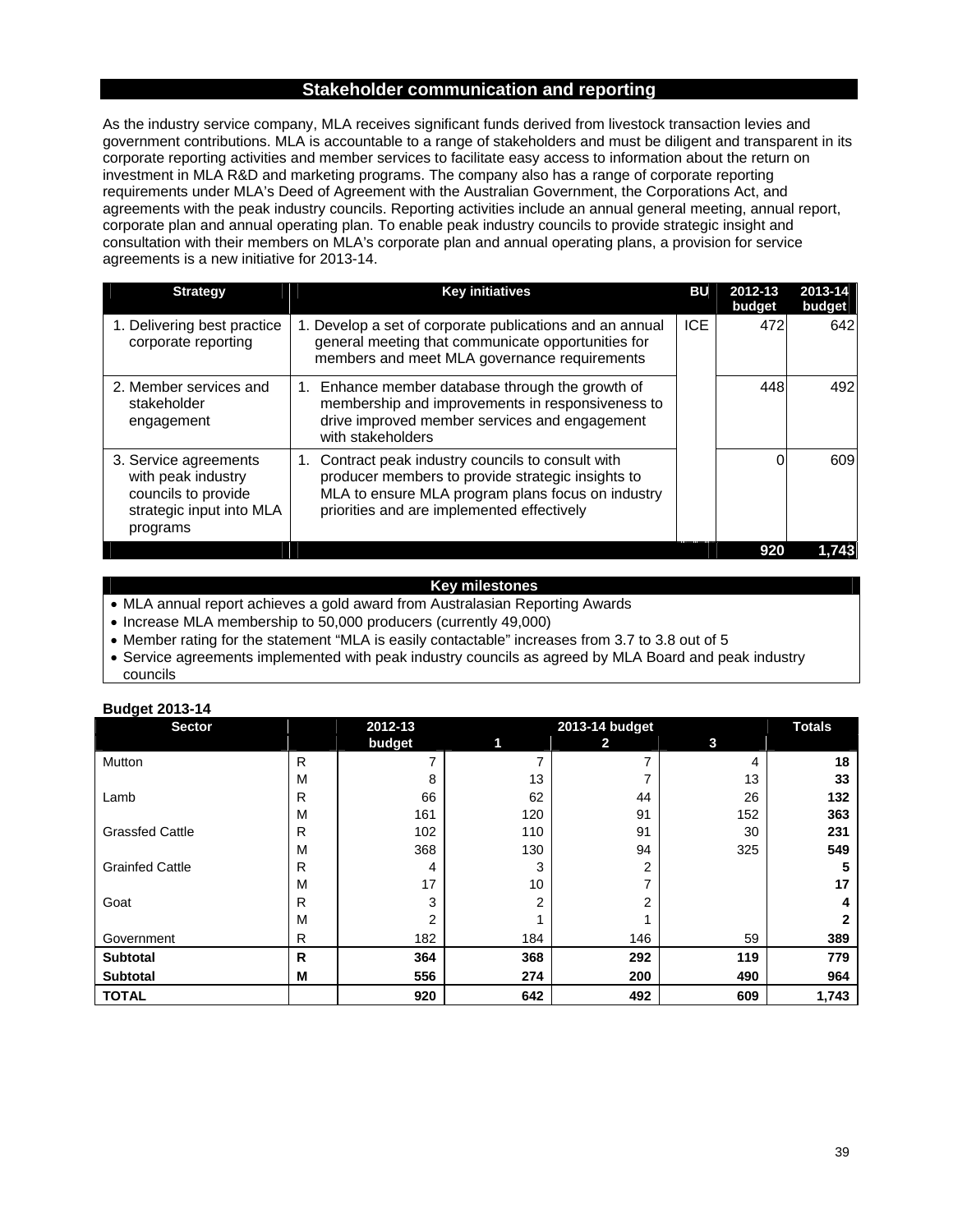### **Corporate services**

Encompassing the board, executive, finance, legal, human resources, information technology and other MLA funded initiatives, the corporate services business unit provides support services, risk management, governance, budget and planning and reporting functions to MLA management and stakeholders as well as ensuring compliance with statutory and other corporate obligations.

| <b>Strategy</b>                                   | <b>Key initiatives</b>                                                                                                                                                                                                                                        |
|---------------------------------------------------|---------------------------------------------------------------------------------------------------------------------------------------------------------------------------------------------------------------------------------------------------------------|
| 1. Board and executive                            | 1. The board and executive oversee and determine policies consistent with<br>the company's strategic plan and exercise direction and governance over<br>resources and the way in which the strategies are implemented                                         |
| 2. Finance                                        | 1. Provide accurate, timely and meaningful information to management and<br>stakeholders, manage financial risks, provide support for the budget and<br>planning process and ensure internal controls are in place while effectively<br>supporting operations |
| 3. Human resources and<br>administration          | 1. Provide services throughout the employment lifecycle to realise the full<br>potential of our human resources to deliver value to the industry                                                                                                              |
| 4. Information technology and<br>library services | 1. Provide infrastructure, applications and applications support to facilitate the<br>pursuit and realisation of organisational strategic objectives                                                                                                          |
| 5. Legal and Registry                             | 1. Provide legal advice and support to management. Monitor compliance with<br>statutory and other regulations applicable to MLA's business and<br>interaction with its stakeholders and includes member registry cost.                                        |
| 6. Contract Services                              | 1. Provide contract services support to facilitate the negotiation, preparation,<br>administration and execution of contracts in accordance with MLA's<br>contract approval policy                                                                            |
| 7. Undistributed costs                            | 1. Cover costs that relate to the company as a whole, but which are not<br>distributed to the key programs. They include insurance, repairs and<br>maintenance and depreciation costs                                                                         |
| 8. Levy collection                                | 1. Levy collection costs                                                                                                                                                                                                                                      |
| 9. Performance evaluation and<br>benchmarking     | 1. Measure the effectiveness of MLA's programs and the efficiency of services<br>provided. Evaluations to be conducted on at least three programs (costs<br>are allocated against programs evaluated)                                                         |

### **Key milestones**

Clean audit report received

Internal audit program delivered to the satisfaction of the MLA Audit and Risk Committee

- Operation within the framework of the deed of agreement and statutory obligations
- Implement information technology three-year business plan
- Implement people and values business plan
- Implement processes and systems business plan ٠

| <b>Sector</b>          |              | 2012-13 | 2013-14 budget |                |                |       |     |    |       |     |     |        |
|------------------------|--------------|---------|----------------|----------------|----------------|-------|-----|----|-------|-----|-----|--------|
|                        |              | budget  | 1              | $\overline{2}$ | 3              | 4     | 5   | 6  | 7     | 8   | 9   |        |
| Mutton                 | $\mathsf{R}$ | 66      | 18             | 8              | 11             | 27    | 6   |    | 12    |     | 5   | 88     |
|                        | M            | 112     | 17             | 8              | 10             | 26    | 6   |    | 11    | 12  | 5   | 95     |
| Lamb                   | $\mathsf{R}$ | 447     | 119            | 55             | 72             | 180   | 40  | 3  | 80    |     | 32  | 581    |
|                        | M            | 1,442   | 288            | 134            | 174            | 437   | 96  | 8  | 193   | 199 | 78  | 1,607  |
| <b>Grassfed Cattle</b> | $\mathsf{R}$ | 614     | 156            | 73             | 94             | 237   | 52  | 4  | 105   |     | 42  | 762    |
|                        | M            | 3,211   | 620            | 289            | 375            | 943   | 207 | 17 | 416   | 430 | 168 | 3,464  |
| <b>Grainfed Cattle</b> | R            | 142     | 37             | 17             | 22             | 56    | 12  |    | 25    |     | 10  | 182    |
|                        | м            | 407     | 76             | 36             | 46             | 116   | 25  | 2  | 51    | 53  | 21  | 427    |
| Goat                   | R            | 14      | 5              | 2              | 3              |       | 2   |    | 3     |     |     | 23     |
|                        | M            | 19      | 3              |                | $\overline{2}$ | 4     |     |    | 2     | 2   |     | 16     |
| External               | M            | 3,350   | 470            | 219            | 284            | 715   | 157 | 13 | 315   |     | 127 | 2,300  |
| Government             | R            | 1,285   | 334            | 156            | 202            | 508   | 111 | 9  | 224   |     | 91  | 1,635  |
| <b>Subtotal</b>        | $\mathsf{R}$ | 2,568   | 668            | 312            | 404            | 1,016 | 222 | 18 | 448   |     | 182 | 3,271  |
| <b>Subtotal</b>        | м            | 8,542   | 1,474          | 687            | 891            | 2,241 | 491 | 40 | 989   | 696 | 400 | 7,910  |
| <b>TOTAL</b>           |              | 11,110  | 2,143          | 999            | 1,295          | 3,257 | 713 | 58 | 1,437 | 696 | 582 | 11,181 |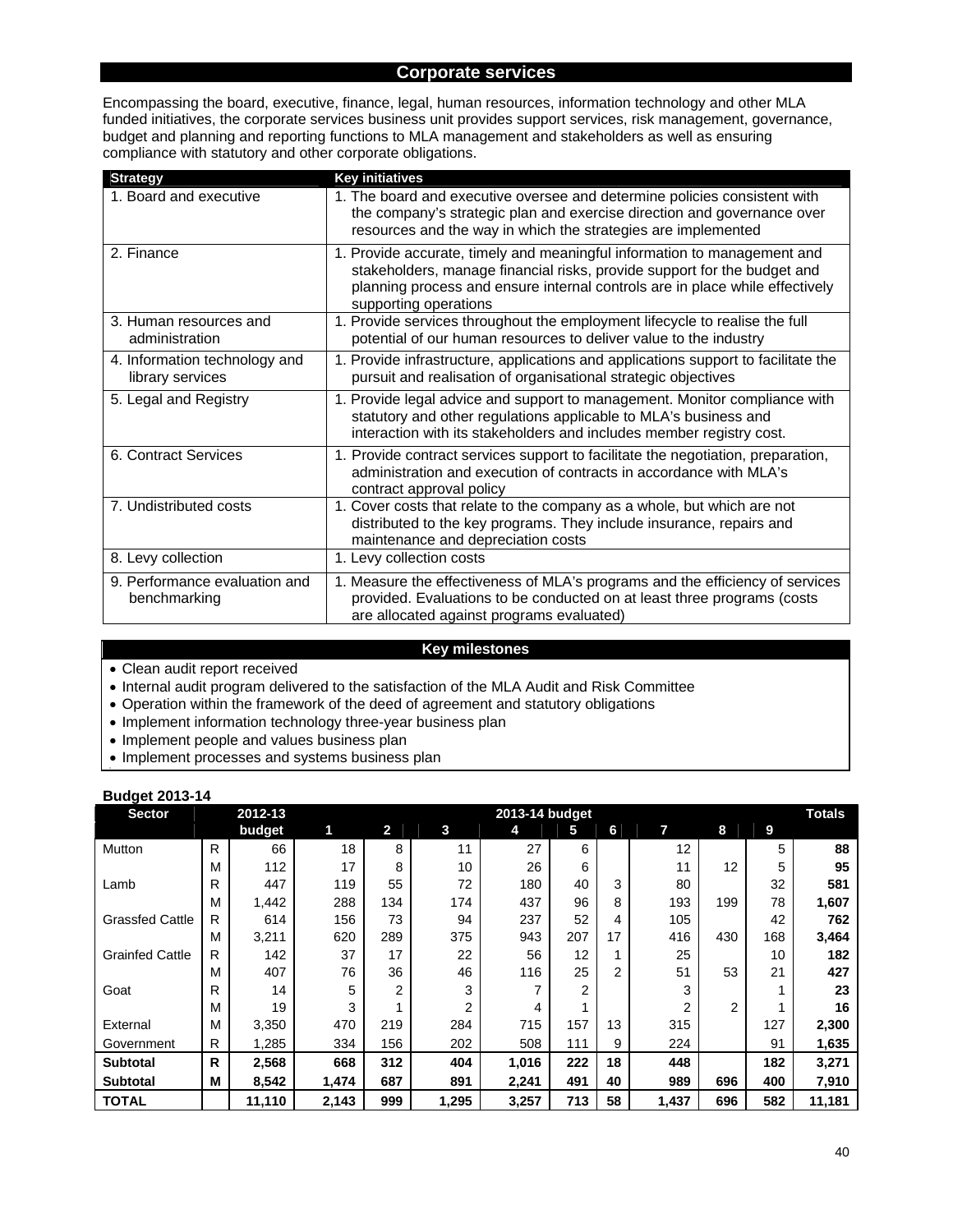### **AUS-MEAT**

AUS-MEAT is an independent company limited by guarantee and jointly owned by the Australian Meat Processor Corporation (AMPC) and MLA. The board is made up of two members from each of the owner organisations and an independent chairman. The funding reflected below is only that injected by MLA, with AMPC making its equal contribution directly to AUS-MEAT. AUS-MEAT operations are split into two areas, the standards division (AUS-MEAT) and the services division (AUS-QUAL). Industry levies are only provided to fund the standards division. All costs incurred by the services division are met from revenues and from previous industry transition capitalisation. The services division is budgeted to be self-funding, as per the original business plan.

| <b>Sector</b>       |   | 2012-13<br>__<br>_ | 2013-14 budget | <b>Totals</b><br>__ |
|---------------------|---|--------------------|----------------|---------------------|
|                     |   | budget             |                |                     |
| Mutton              | M | 46                 | 46             | 46                  |
| Lamb                | M | 69                 | 69             | 69                  |
| <b>Grass Cattle</b> | M | 401                | 401            | 401                 |
| <b>Grain Cattle</b> | M | 59                 | 59             | 59                  |
| <b>TOTAL</b>        | M | 575                | 575            | 575                 |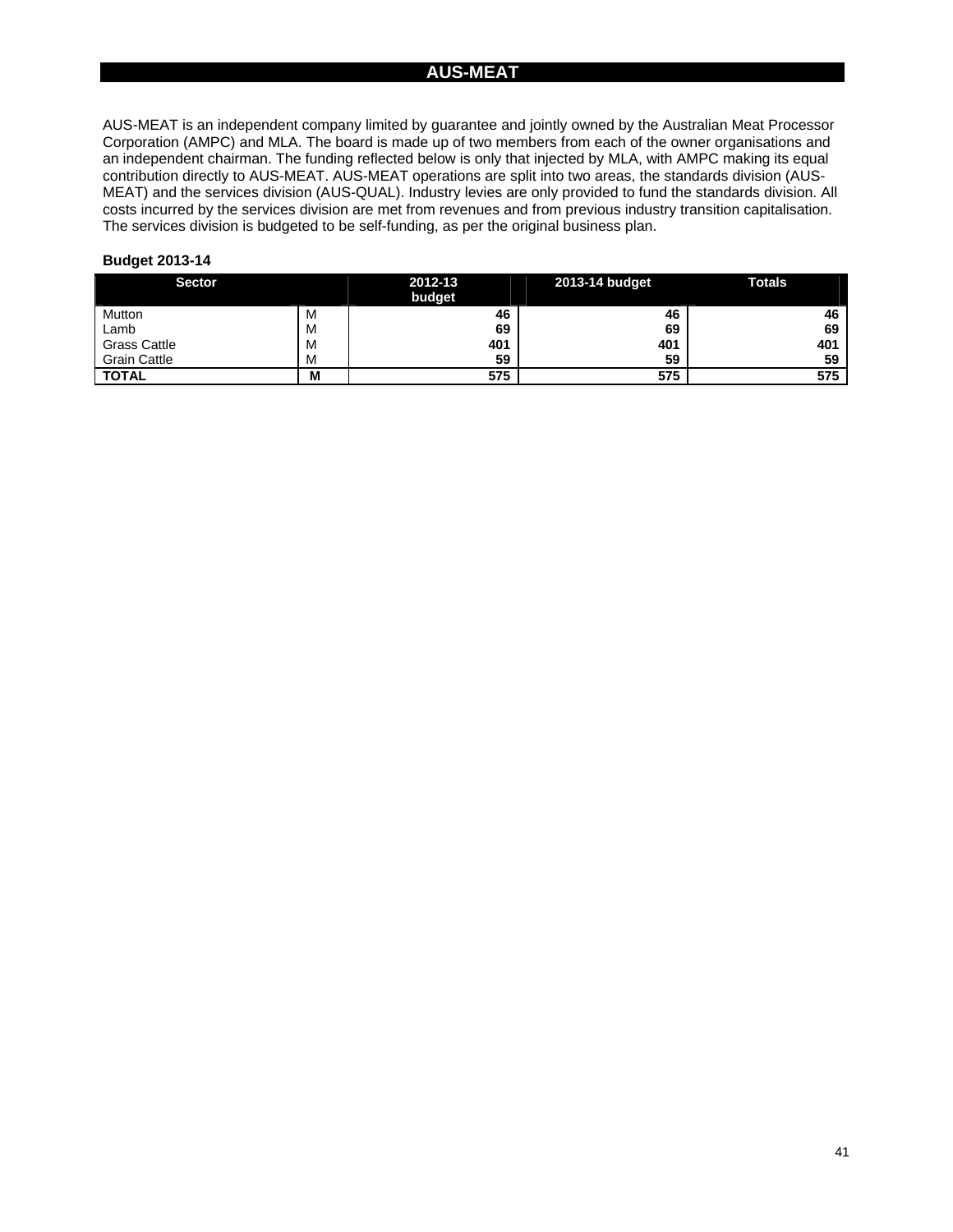### **MLA Donor Company (R&D partnerships)**

A fully-owned MLA subsidiary, MLA Donor Company Limited provides a vehicle for attracting voluntary commercial investment from individual enterprises that share a mutual interest with MLA to co-invest in innovation initiatives that will deliver benefit to the Australian red meat industry. Since inception in 1999, the MDC has engaged enterprises from all parts of the industry supply chain including processors, value-adders, breed societies, large pastoral companies and technology providers. MDC has also formed international alliances which have assisted in accelerating Australia's access to valuable intellectual property at much lower cost than would otherwise have been possible. Current value of projects in progress within the R&D partnerships portfolio is \$130 million with an anticipated total expenditure in 2013-14 of approximately \$24 million. MDC initiatives are clearly integrated with the overall objectives of MLA's five-year *Corporate plan.* In broad terms, the objectives of MDC initiatives include, to significantly increase the level of enterprise investment in innovation in the Australian red meat industry; enhance the outcomes of commercially focused innovation thereby ensuring quantifiable benefit to individual enterprises and ultimately to the industry overall; accelerate the commercialisation of R&D, adding to the quantum of innovations available to the industry; and assist the Australian red meat industry to develop an innovation culture and capability.

| <b>Strategy and MLA AOP page</b>           | <b>Key initiatives</b>                                                                           |
|--------------------------------------------|--------------------------------------------------------------------------------------------------|
| 1. Develop new products (2.3)              | 1. Develop technologies to improve the range of application of co-products                       |
|                                            | as commercial ingredients                                                                        |
|                                            | 2. Develop new technologies to enable transformation and value-adding of                         |
|                                            | low value cuts                                                                                   |
|                                            | 3. Improve industry capability, knowledge and adoption of innovation                             |
| 2. Increase productivity on-farm<br>(3.1)  | 1. Beef Information Nucleus                                                                      |
| 3. Increase productivity off-farm<br>(3.2) | 1. Develop new technologies and systems that improve productivity and<br>processing efficiencies |
|                                            | 2. Assist the processing sector to improve work health and safety                                |
|                                            | 3. Improve industry capability, knowledge and adoption of innovation                             |
| 4. Improve animal health and               | 1. Maintain Australia's favourable disease status by enhancing on-farm                           |
| bio-security (3.4)                         | and national/state/territory level bio-security/ surveillance programs                           |
|                                            | through collaborative projects; and investing in development of                                  |
|                                            | alternative practices to address key risks                                                       |
| 5. Build environmental                     | 1. Support processors in the development and implementation of innovative                        |
| sustainability and reducing                | waste treatment and waste to energy technologies                                                 |
| greenhouse gasses in the                   | 2. Support processing sector innovation networks                                                 |
| processing sector (4.2)                    |                                                                                                  |
| 6. Develop sustainable                     | 4. Industry skills development programs                                                          |
| innovation capability within               | 5. Processor scholarship and network programs                                                    |
| the industry and its service               | 6. Build capability and knowledge of science and technology service providers                    |
| providers (all)                            | in key off-farm disciplines                                                                      |
|                                            | 7. Develop and deliver collaborative innovation strategy programs to current                     |
|                                            | and new clients across and including the supply chain                                            |
| 7. Capture and develop                     | Process and product interventions and enhancement using objective<br>1.                          |
| opportunities to optimise                  | carcase measurement                                                                              |
| through transformational                   | Innovative packaging opportunities to improve product performance<br>2.                          |
| technologies and practices<br>(all)        | 3.<br>Optimise product market placement                                                          |

#### **Key milestones**

 As MDC partnership projects are directly related to delivering against MLA's overall strategic plan, key program deliverables have been included in the relevant milestone sections of this *Annual operating plan* 

 Greater awareness and understanding by stakeholders of the MDC model and its ability to leverage non levy R&D funds

Improved positioning of the MDC leading to an increase in number of new partners

| <b>Sector</b> | 20121-13 | 2013-14 budget | <b>Totals</b> |  |  |  |  |
|---------------|----------|----------------|---------------|--|--|--|--|
|               | budget   |                |               |  |  |  |  |
| Processor     | .650     | 2,400          | 2,400         |  |  |  |  |
| External      | 9,350    | 9,600          | 9.600         |  |  |  |  |
| Government    | 11,000   | 12.000         | 12,000        |  |  |  |  |
| <b>TOTAL</b>  | 22,000   | 24,000         | 24.000        |  |  |  |  |